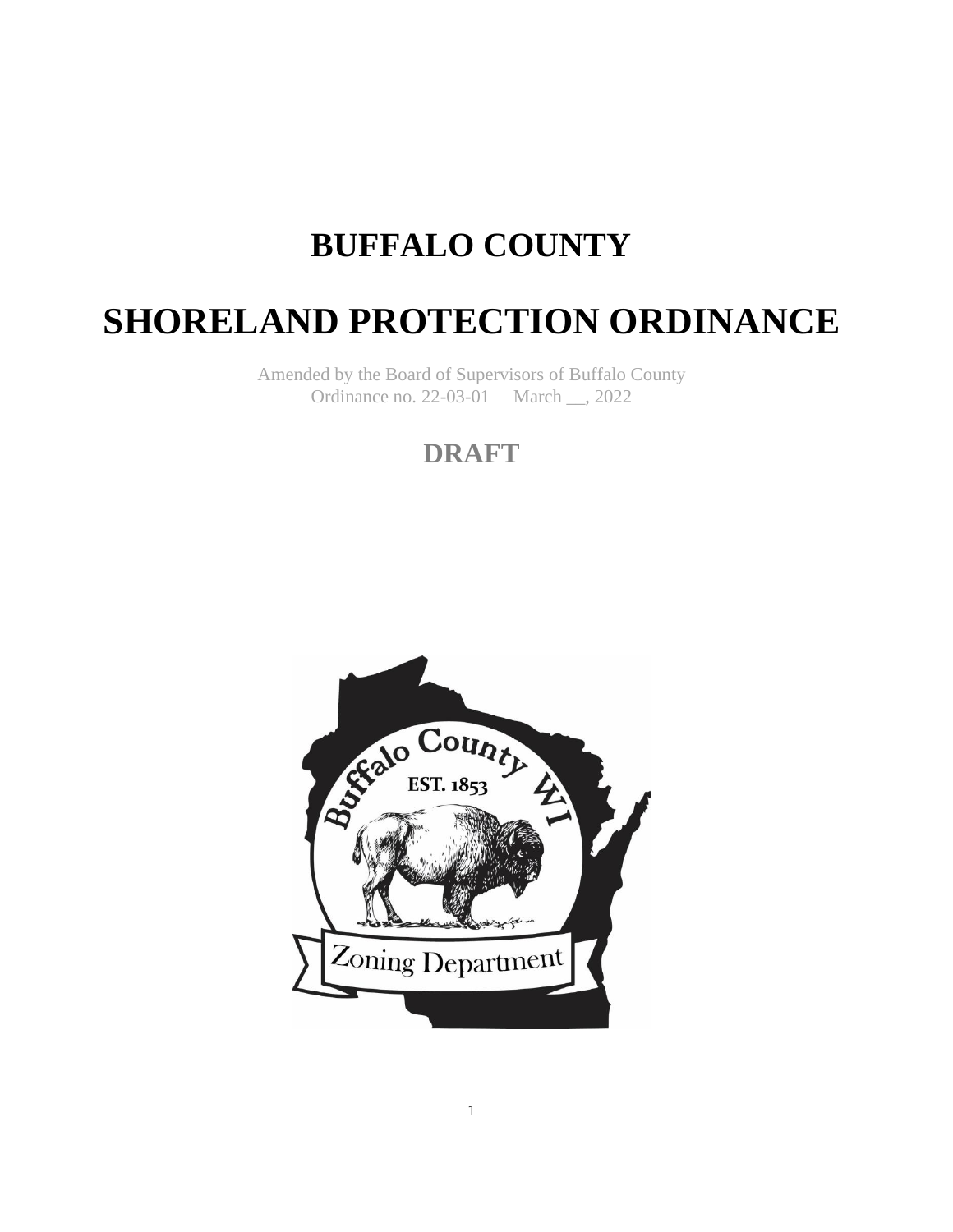# **TABLE OF CONTENTS**

| Page No.                                                                              |
|---------------------------------------------------------------------------------------|
| Chapter 1: Statutory Authorization, Findings of Fact, Statement of Purpose and Title6 |
| Section:                                                                              |
|                                                                                       |
|                                                                                       |
|                                                                                       |
|                                                                                       |
|                                                                                       |
|                                                                                       |
| Section:                                                                              |
|                                                                                       |
|                                                                                       |
|                                                                                       |
|                                                                                       |
|                                                                                       |
|                                                                                       |
|                                                                                       |
|                                                                                       |
| Section:                                                                              |
|                                                                                       |
|                                                                                       |
|                                                                                       |
|                                                                                       |
|                                                                                       |
|                                                                                       |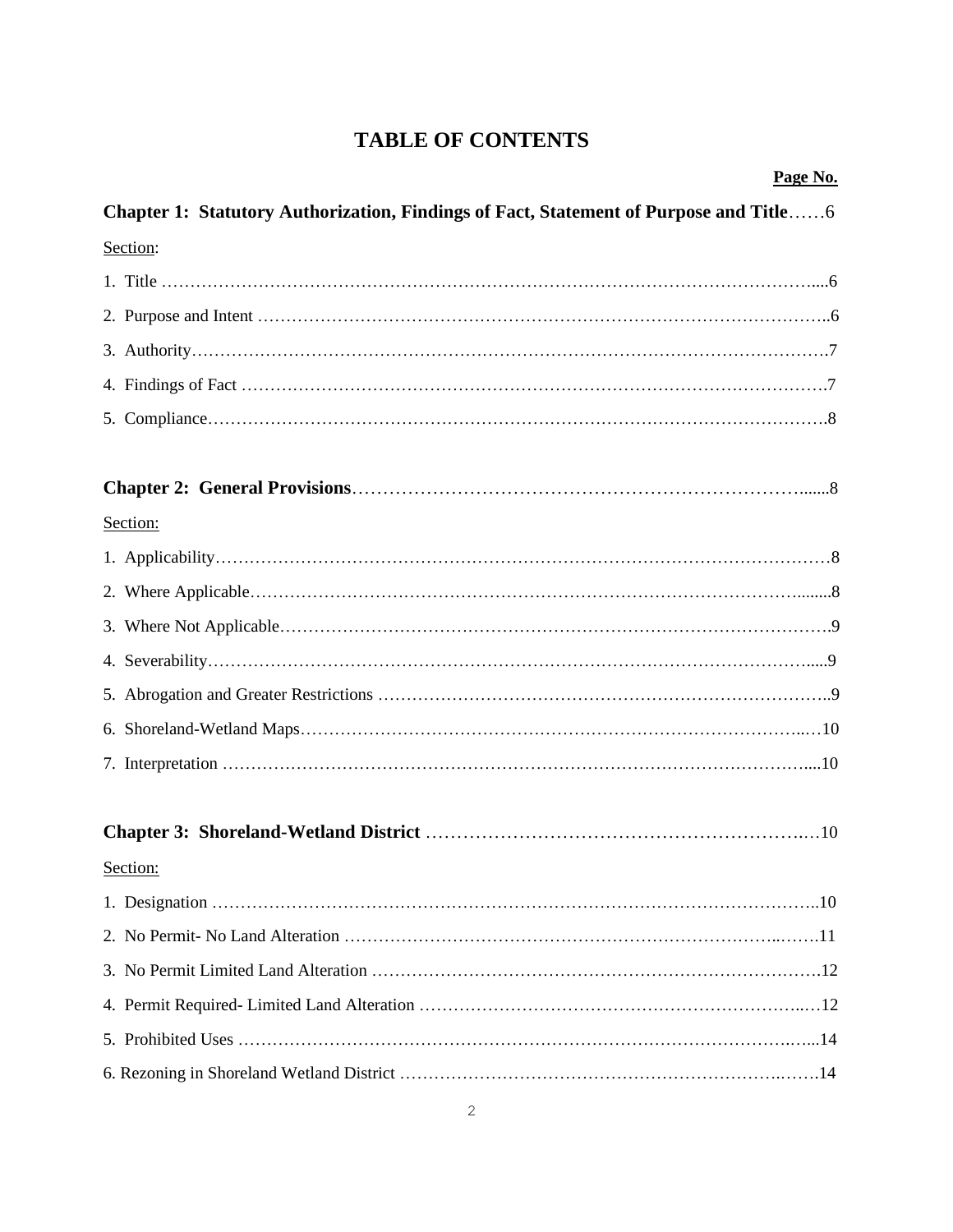| Section: |  |
|----------|--|
|          |  |
|          |  |
|          |  |
|          |  |
| Section: |  |
|          |  |
|          |  |
|          |  |
|          |  |
|          |  |
|          |  |
| Section: |  |
|          |  |
|          |  |
|          |  |
|          |  |
| Section: |  |
|          |  |
|          |  |
|          |  |
|          |  |
|          |  |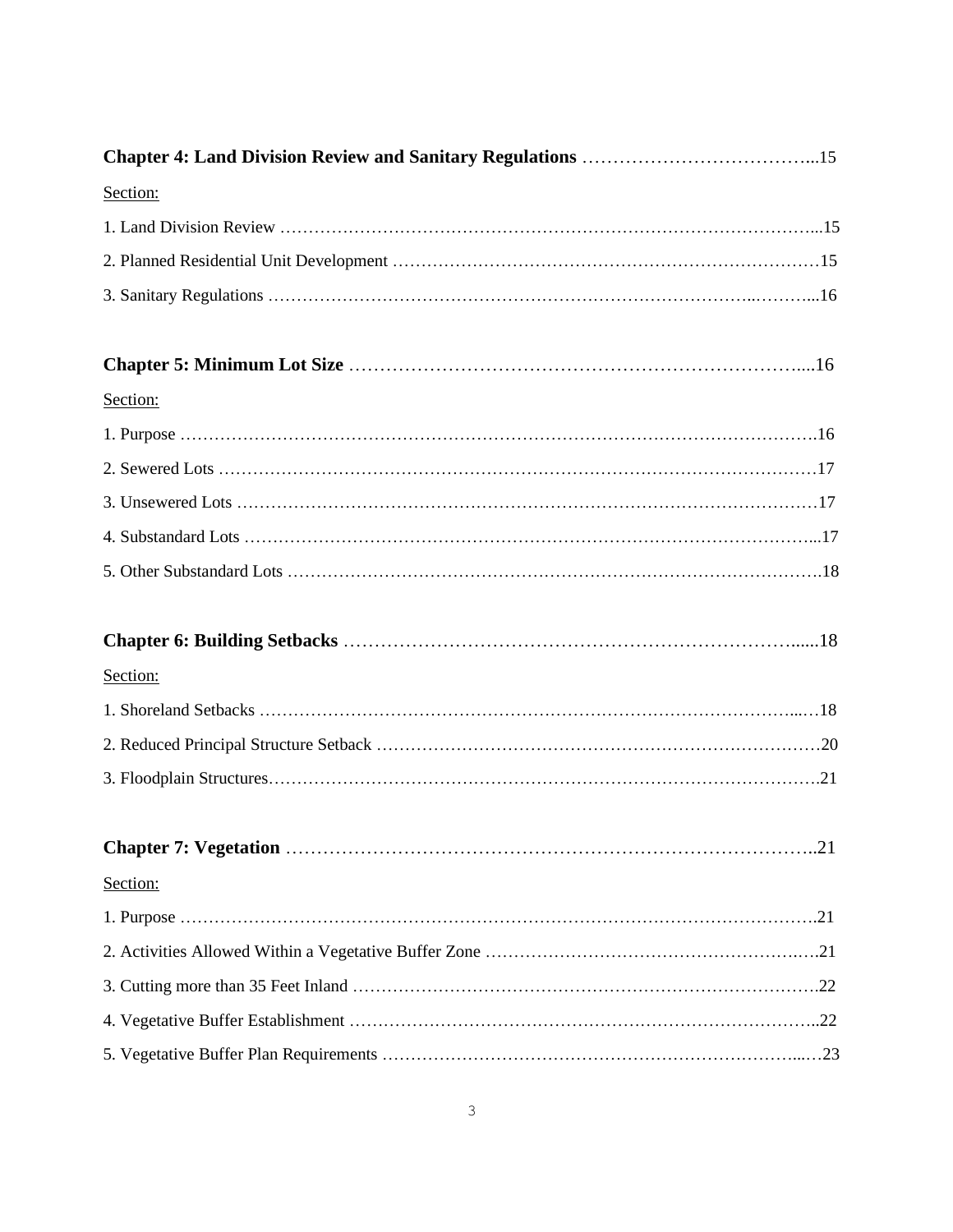| Chapter 8: Filling, Grading, Lagooning, Dredging, Ditching, and Excavating 24             |
|-------------------------------------------------------------------------------------------|
| Section:                                                                                  |
|                                                                                           |
|                                                                                           |
|                                                                                           |
|                                                                                           |
|                                                                                           |
| Section:                                                                                  |
|                                                                                           |
|                                                                                           |
|                                                                                           |
|                                                                                           |
|                                                                                           |
|                                                                                           |
| Section:                                                                                  |
|                                                                                           |
|                                                                                           |
|                                                                                           |
|                                                                                           |
| Section:                                                                                  |
|                                                                                           |
| 2. Maintenance, Repair, Replacement, or Vertical Expansion of Nonconforming Structures 29 |
| 3. Lateral Expansion of Nonconforming Principal Structures Within the Setback 29          |
|                                                                                           |
|                                                                                           |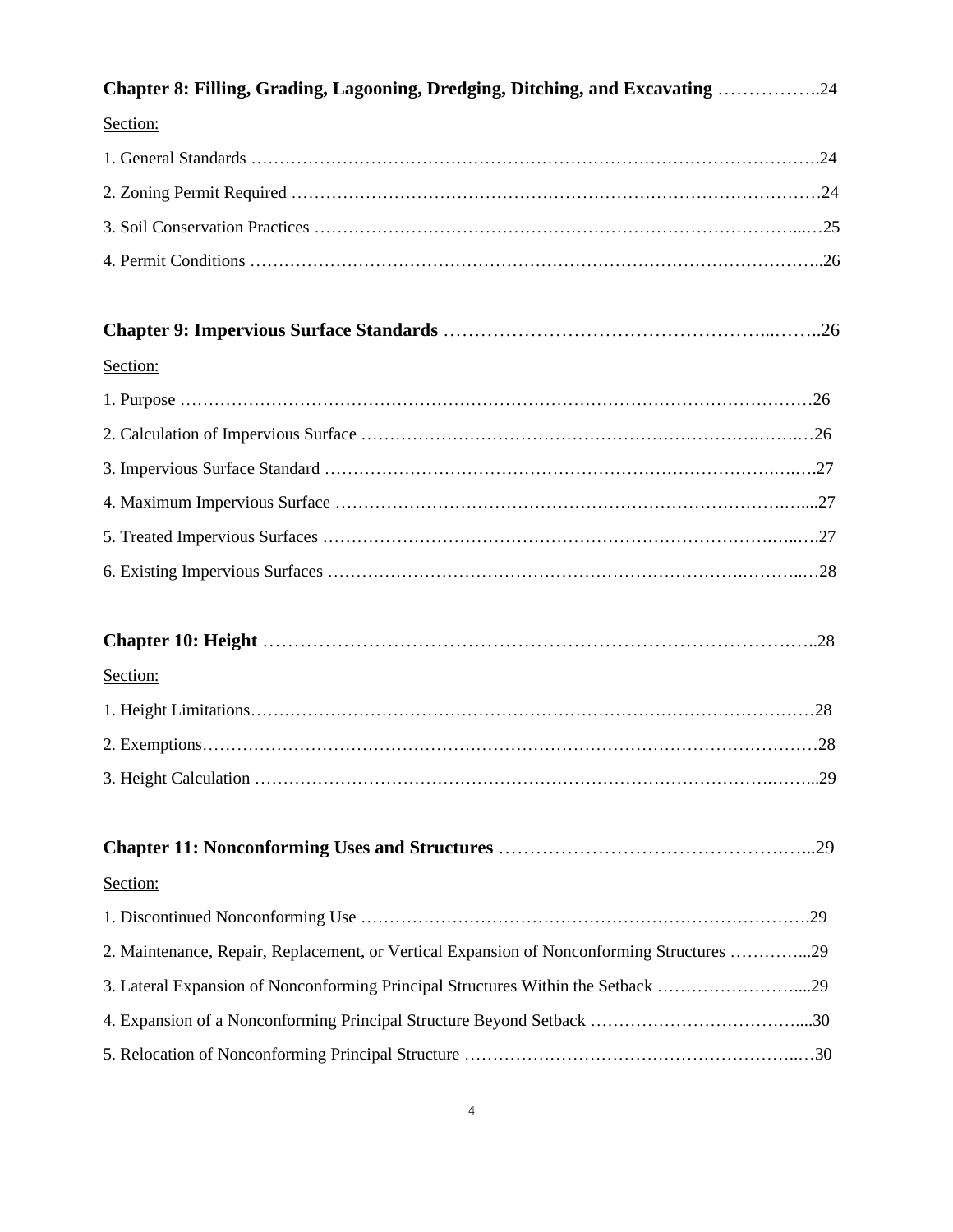| 6. Maintenance, Repair, Replacement, or Vertical Expansion of Structures that were Authorized by |
|--------------------------------------------------------------------------------------------------|
|                                                                                                  |
|                                                                                                  |
| Section:                                                                                         |
|                                                                                                  |
|                                                                                                  |
|                                                                                                  |
|                                                                                                  |
|                                                                                                  |
|                                                                                                  |
| Section:                                                                                         |
|                                                                                                  |
|                                                                                                  |
|                                                                                                  |
|                                                                                                  |
|                                                                                                  |
|                                                                                                  |
|                                                                                                  |
|                                                                                                  |
|                                                                                                  |
|                                                                                                  |
|                                                                                                  |
| Section:                                                                                         |
|                                                                                                  |
|                                                                                                  |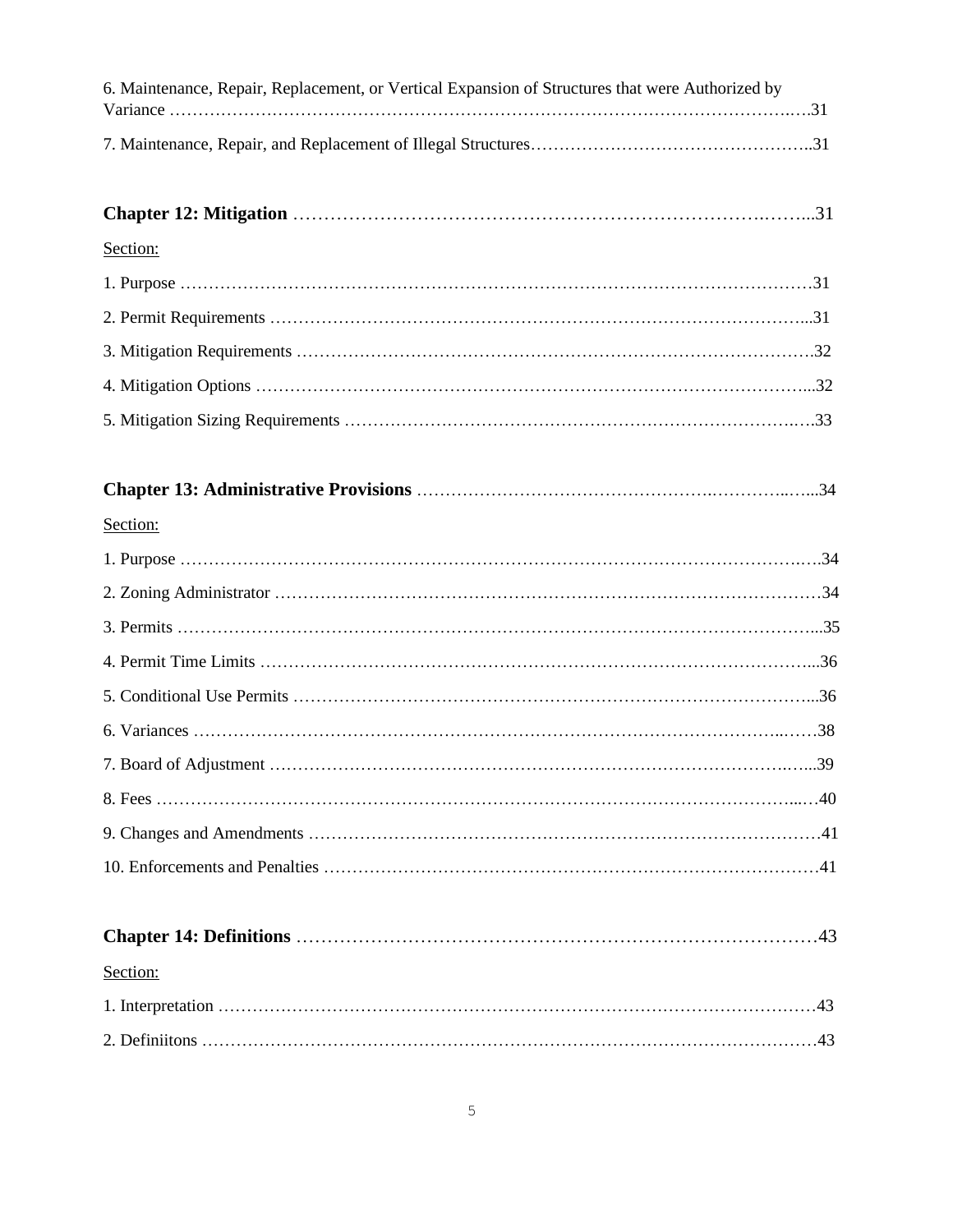# **CHAPTER 1.**

# **STATUTORY AUTHORIZATION, FINDINGS OF FACT, STATEMENT OF PURPOSE AND TITLE.**

# **1. Title.**

This Document shall be known, cited, and referred to as the Buffalo County Shoreland Protection Ordinance.

#### **2. Purpose and Intent.**

The purpose of the Ordinance is to provide a regulatory scheme for the purpose of promoting the public health, safety, convenience, and welfare, and promote and protect the public trust in navigable waters. This ordinance has been established to:

 A. Further the maintenance of safe and healthful conditions and prevent and control water pollution through:

1. Limiting structures to those areas where soil and geological conditions will provide a safe foundation.

2.Establishing minimum lot sizes to provide adequate area for private on-site wastewater treatment systems (POWTS) and to allow for some potential infiltration of run-off.

3. Controlling filling and grading to prevent soil erosion problems.

- 4. Limiting impervious surfaces to control runoff, which carries pollutants.
- 5. Preserve wetlands to minimize runoff and soil erosion.
- B. Protect spawning grounds, fish, and aquatic life through:
	- 1. Preserving wetlands and other fish and aquatic habitat.
	- 2. Regulating pollution sources.
	- 3. Controlling shoreline alterations, dredging and lagooning.
- C. Control building sites, placement of structures, and land uses through:
	- 1. Prohibiting certain uses detrimental to the shorelands.
	- 2. Setting minimum lot sizes and widths.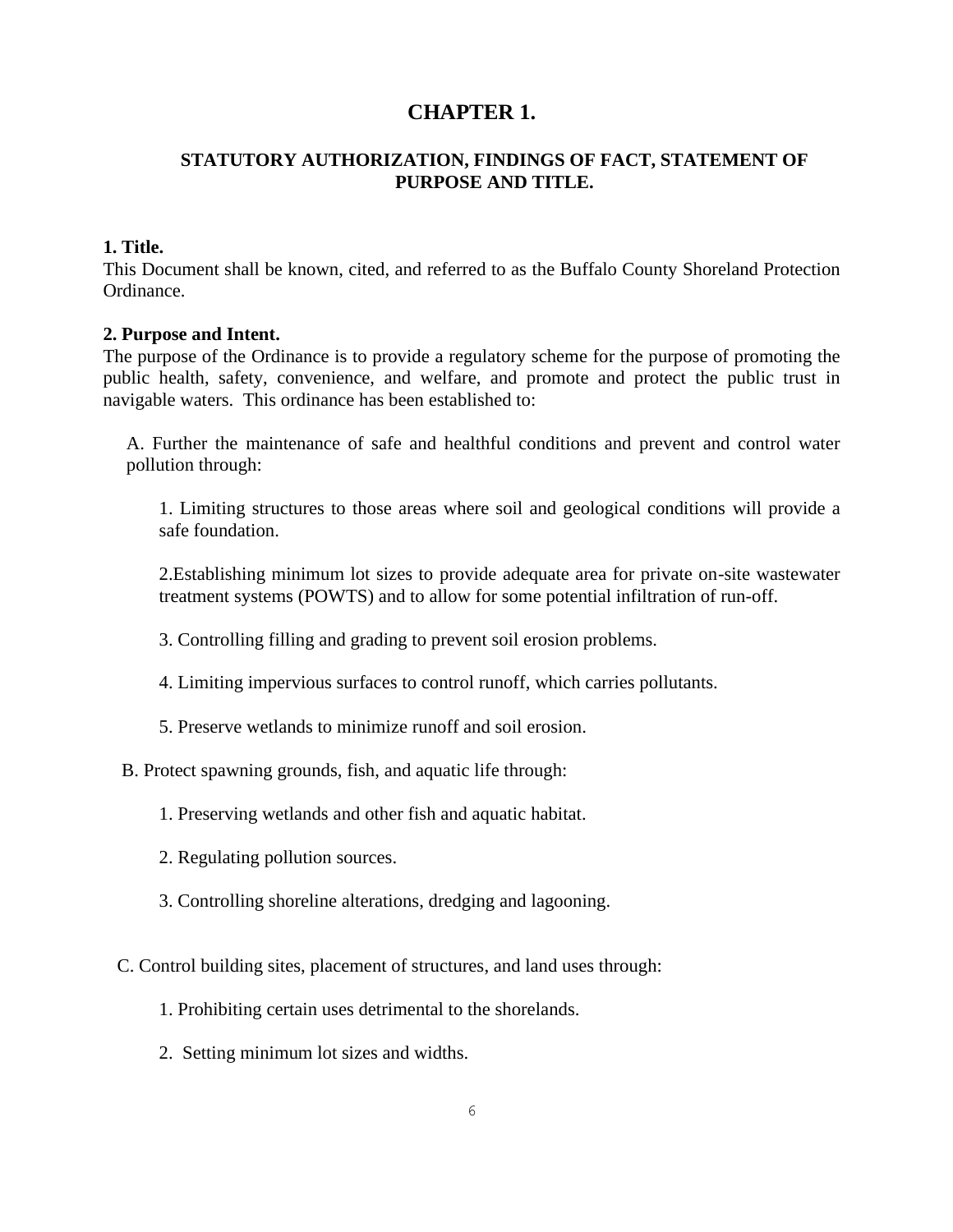- 3. Setting minimum building setbacks from waterways.
- 4. Setting the maximum height of near shore structures.

D. Preserve and restore shoreland vegetation and natural scenic beauty through:

- 1. Restricting the removal of natural shoreland cover.
- 2. Preventing shoreline encroachment by structures.
- 3. Controlling shoreland excavation and other earth moving activities.
- 4. Regulating the use and placement of boathouses and other structures.
- 5. Preventing the destruction and degradation of wetlands.
	- a. Protect and preserve wetlands and prevent flood damage through:
	- b. Restricting the placement of fill material in wetlands.
	- c. Encourage avoidance and minimization of wetland impacts.

d. Preserving native wetland communities.

e. Restricting filling, grading, and placement of structures in floodplains and wetlands.

f. Preserving the ecological integrity of wetlands and floodplains.

#### **3. Authority.**

This ordinance is adopted pursuant to the authorization in 59.692 Wis. Stats to implement 59.69, 59.692, and 281.31

#### **4. Findings of Fact.**

Uncontrolled use of the shorelands and pollution of the navigable waters of Buffalo County will adversely affect the public health, safety, convenience, and general welfare and impair the tax base. The legislature of Wisconsin has delegated responsibility to the counties to further the maintenance of safe and healthful conditions; prevent and control water pollution; protect spawning grounds, fish, and aquatic life; control building sites, placement of structures and land uses; to discourage development in erosion hazard areas; and to preserve shore cover and natural beauty. This responsibility is hereby recognized by Buffalo County, Wisconsin.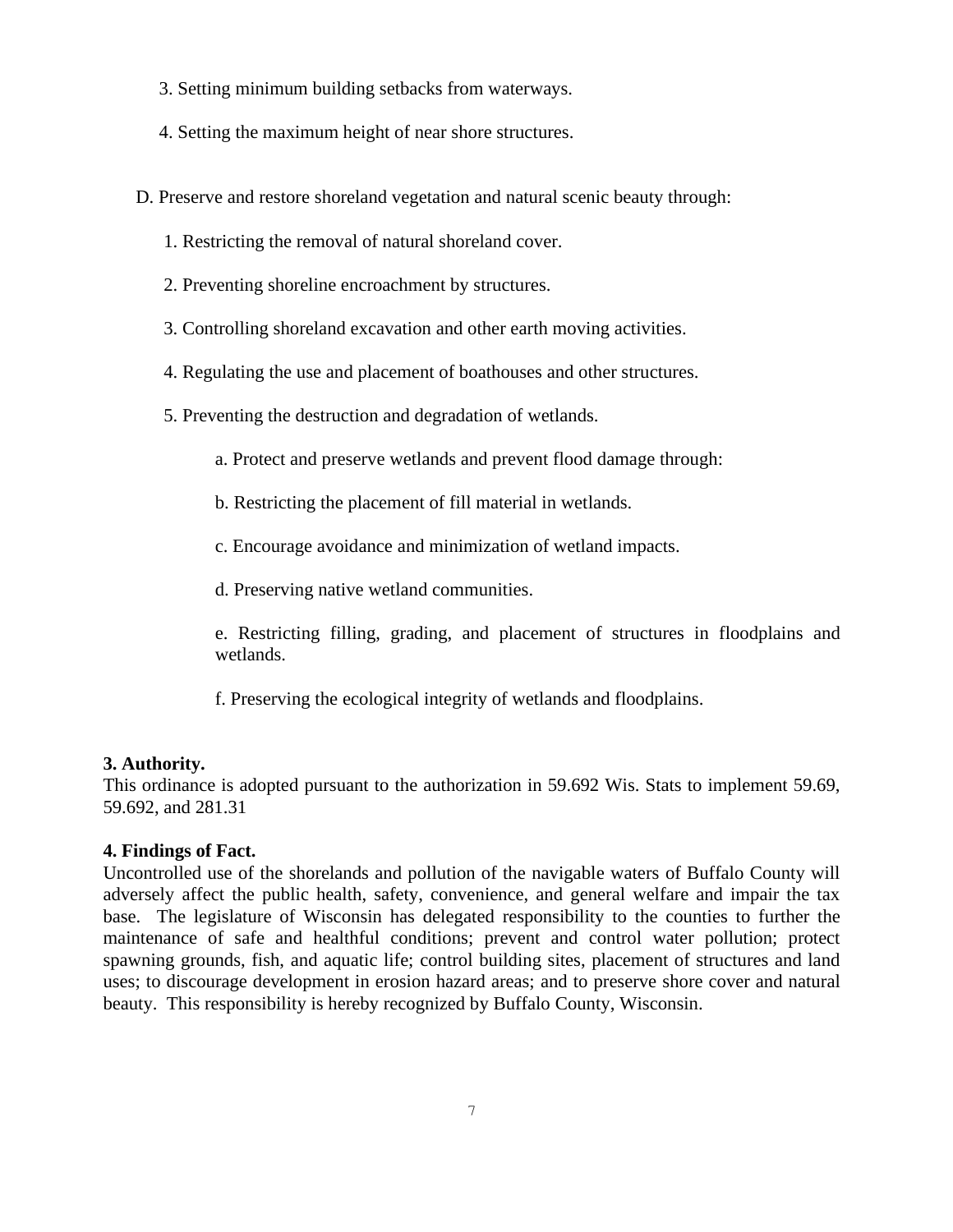#### **5. Compliance.**

The use of any land, the size, shape and placement of lots, the use, size, type, and location of structures on lots, the installation and maintenance of water supply and waste disposal facilities, the filling, grading, lagooning, dredging of any lands, the cutting of shoreland vegetation, the subdivision of lots, shall be in full compliance with the terms of this ordinance and other applicable local, state, or federal regulations. Buildings and other structures shall require a permit unless otherwise expressly excluded by a provision of this ordinance. Property owners, builders and contractors are responsible for compliance with the terms of this ordinance.

# **CHAPTER 2.**

#### **GENERAL PROVISIONS**

#### **1. Applicability.**

Unless specifically exempted by law, all cities, villages, towns, and counties are required to comply with this ordinance and obtain all necessary permits. State agencies are required to comply when 13.48(13), Wis. Stats., applies. The construction, reconstruction, maintenance and repair of state highways and bridges by the Wisconsin Department of Transportation are exempt when 30.2022, Wis. Stats., applies.

The provisions of this ordinance supersede all the provisions of any county zoning ordinance adopted under 59.692, Wis. Stats., which relate to shorelands. However, where an ordinance adopted under a statute other than 59.692, Wis. Stats., is more restrictive than this ordinance, that ordinance shall continue in full force and effect to the extent of the greater restrictions, but not otherwise.

#### **2. Where Applicable.**

The requirements of this ordinance shall apply to all the lands (referred to herein as shorelands) in the unincorporated areas of Buffalo County, which are:

 A. Within one thousand (1,000) feet of the ordinary high-water mark of navigable lakes, ponds, or flowages. Lakes, ponds, or flowages in Buffalo County shall be presumed to be navigable if they are listed in the Wisconsin Department of Natural Resources publication FH-800 2009 (or more recent version) "Wisconsin Lakes" book available electronically at the following web site: http://dnr.wi.gov/lakes/lakebook/wilakes2009bma.pdf or are shown on United States Geological Survey quadrangle maps (1:24,000 scale), or other zoning base maps.

 B. Within three hundred (300) feet of the ordinary high-water mark of navigable rivers or streams, or to the landward side of the floodplain, whichever distance is greater. Rivers and streams in Buffalo County shall be presumed to be navigable if they are designated as perennial waterways or intermittent waterways on United States Geological Survey quadrangle maps (1:24,000). Flood hazard boundary maps, flood insurance rate maps, flood boundary-floodway maps, county soil survey maps or other existing county floodplain zoning maps shall be used to delineate floodplain areas.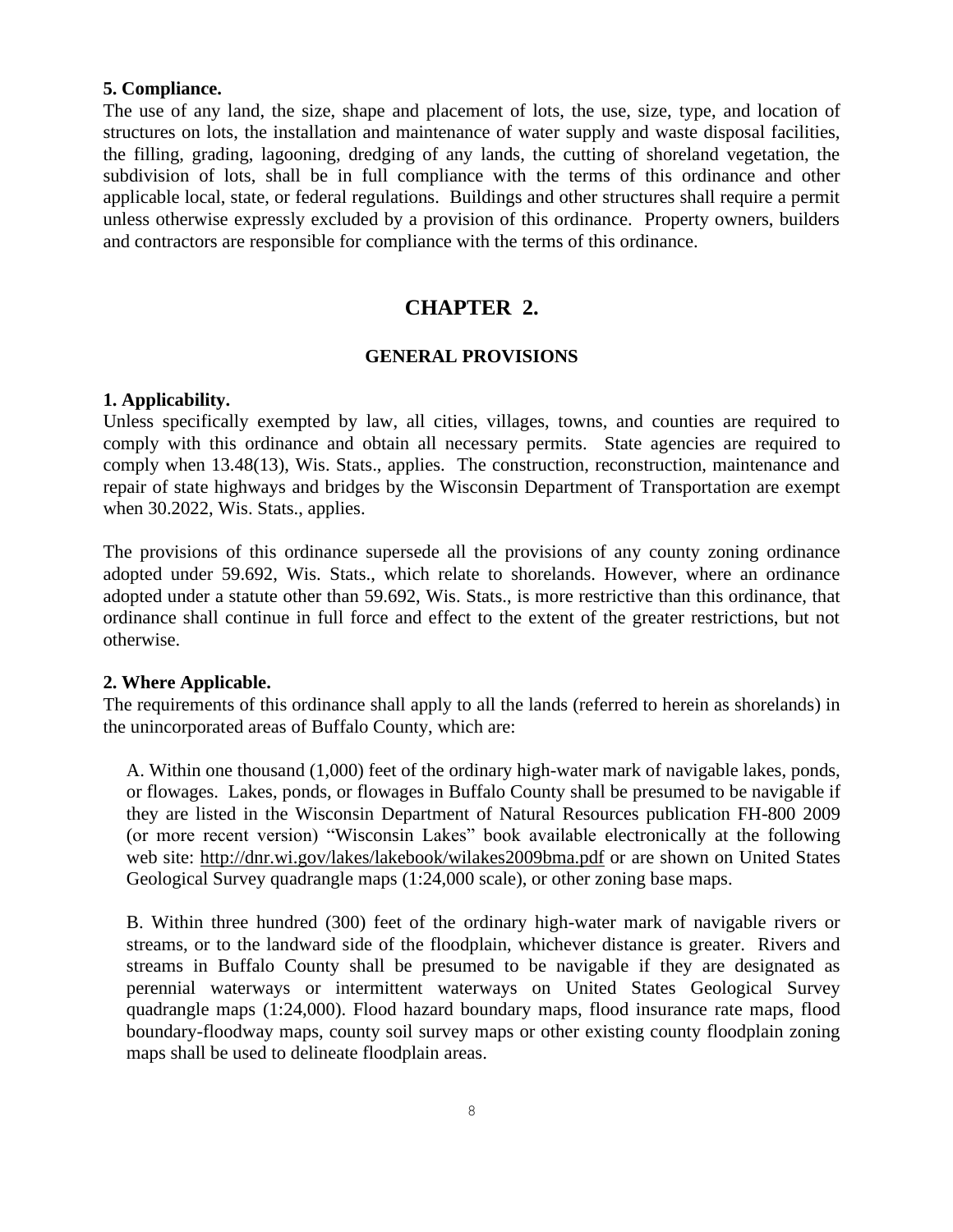C. The provisions of this ordinance apply to regulation of the use and development of unincorporated shoreland areas. Unless specifically exempted by law, all cities, villages, towns, counties and when 13.48 (13) WI Stats applies, state agencies are required to comply with, and obtain all necessary permits under, local shoreland ordinances. The construction, reconstruction, maintenance or repair of state highways and bridges carried out under the direction and supervision of the Wisconsin Department of Transportation is not subject to local shoreland zoning ordinances if 30.2022 WI Stats applies. Shoreland zoning requirements in annexed or incorporated areas are provided in s. 61.353 and s. 62.233, Stats.

 D. Determinations of navigability and ordinary high-water mark location shall initially be made by the Zoning Administrator. When questions arise, the Zoning Administrator shall contact the appropriate office of the Department for a final determination of navigability or ordinary high-water mark.

# **3. Where Not Applicable.**

Under 281.31, Wis. Stats, notwithstanding any other provision of law or administrative rule promulgated thereunder, this Shoreland Zoning Ordinance does not apply to:

A. Lands adjacent to farm drainage ditches if:

1. Such lands are not adjacent to a natural navigable stream or river.

2. Those parts of such drainage ditches adjacent to such lands were not navigable streams before ditching; and

 B. Lands adjacent to artificially constructed drainage ditches, ponds or stormwater retention basins that are not hydrologically connected to a natural navigable water body.

# **4. Severability.**

If a court of competent jurisdiction adjudges any portion of this ordinance unconstitutional or invalid, the remainder of this ordinance shall not be affected.

#### **5. Abrogation and Greater Restrictions. (s. 59.692(5), Stats)**

 A. This ordinance shall not require approval or be subject to disapproval by any town or town board.

 B. If an existing town ordinance relating to shorelands is more restrictive than this ordinance or any amendments thereto, the town ordinance continues in all respects to the extent of the greater restrictions but not otherwise.

 C. This ordinance is not intended to repeal, abrogate, or impair any existing deed restrictions, covenants, or easements. However, where this ordinance imposes greater restrictions, the provisions of this ordinance shall prevail.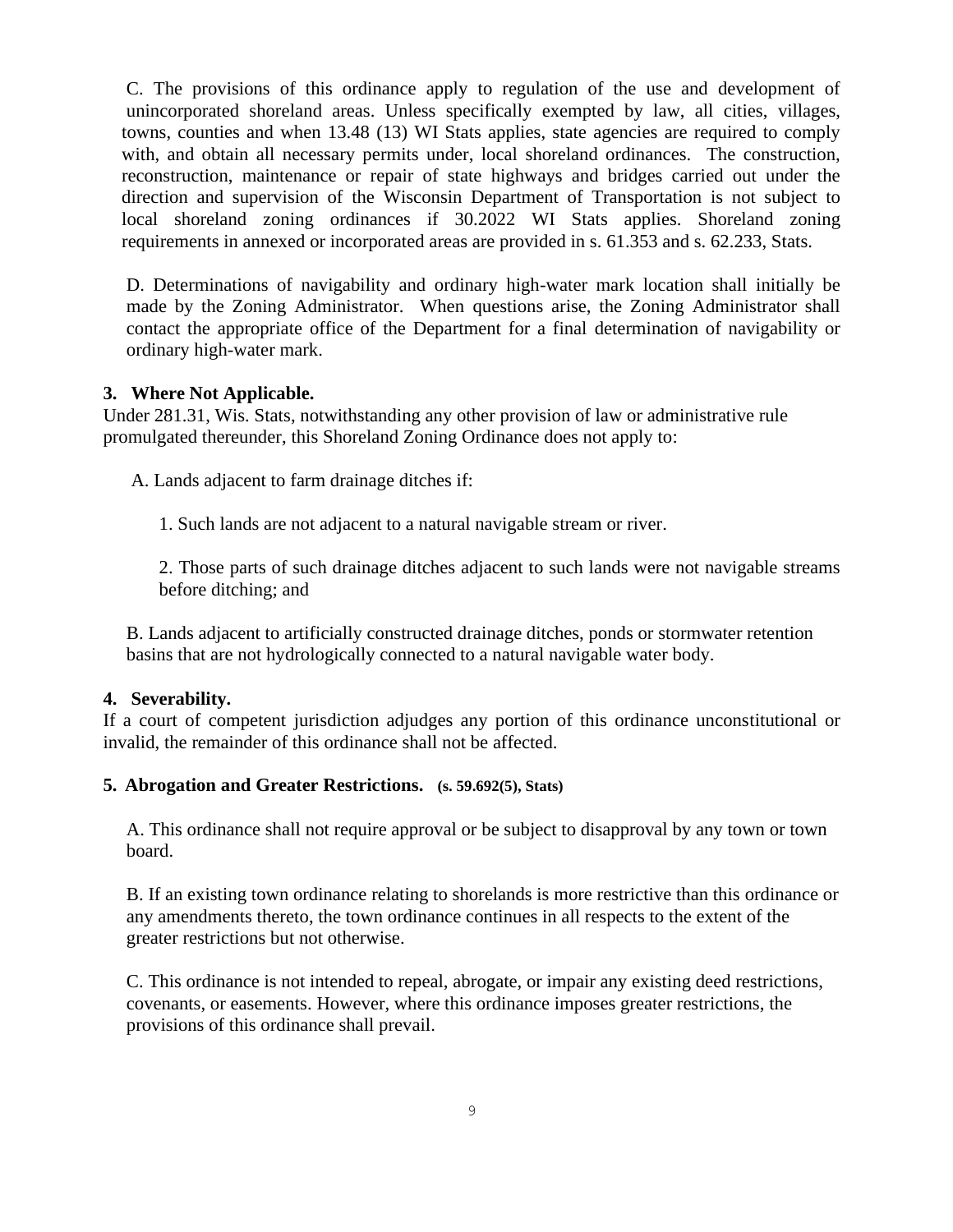D. The provisions of the Buffalo County Zoning Ordinance are hereby incorporated by reference. These provisions shall only apply to the shoreland area where they impose greater restrictions than this ordinance otherwise imposes.

 E. This ordinance may establish standards to regulate matters that are not regulated in Ch. NR 115, Wis. Adm. Code, but that further the purposes of shoreland zoning as described in Section 1.2 of this ordinance,

F. This ordinance does not require any of the following:

1. Approval to install or maintain outdoor lighting in shorelands, impose any fee or mitigation requirement to install or maintain outdoor lighting in shorelands, or otherwise prohibits or regulates outdoor lighting in shorelands if the lighting is designed or intended for residential use.

2. An inspection or upgrade of a structure before the sale or other transfer of the structure may be made.

#### **6. Shoreland-Wetland Maps.**

The most recent version of the Wisconsin Wetland Inventory as depicted on the Department of Natural Resources Surface Water Data Viewer is made part of this ordinance.

#### **7. Interpretation.**

In their interpretation and application, the provisions of this ordinance shall be held to be minimum requirements and shall be liberally construed in favor of the county and shall not be deemed a limitation or repeal of any other powers granted by Wisconsin Statutes. Where a provision of this ordinance is required by a standard in Chap. NR 115, Wis. Adm. Code, and where the ordinance provision is unclear, the provision shall be interpreted in light of the Chap. NR 115 standards in effect on the date of the adoption of this ordinance or in effect on the date of the most recent text amendment to this ordinance.

# **CHAPTER 3.**

#### **SHORELAND WETLAND DISTRICT** (NR 115.04)

#### **1. Designation.**

This district shall include all shorelands within the jurisdiction of this ordinance, which are designated as wetlands on the most recent version of the Wisconsin Wetland Inventory maps as depicted on the Department of Natural Resources Surface Water Data Viewer.

Wetlands are defined as those areas where water is at, near, or above the land surface long enough to be capable of supporting aquatic or hydrophytic vegetation and which has soils indicative of wet conditions. The Shoreland-Wetland District shall include all wetlands located within shorelands and the jurisdiction of this ordinance. The maps adopted as part of this ordinance show the general location of wetlands and are intended to alert landowners that there is a high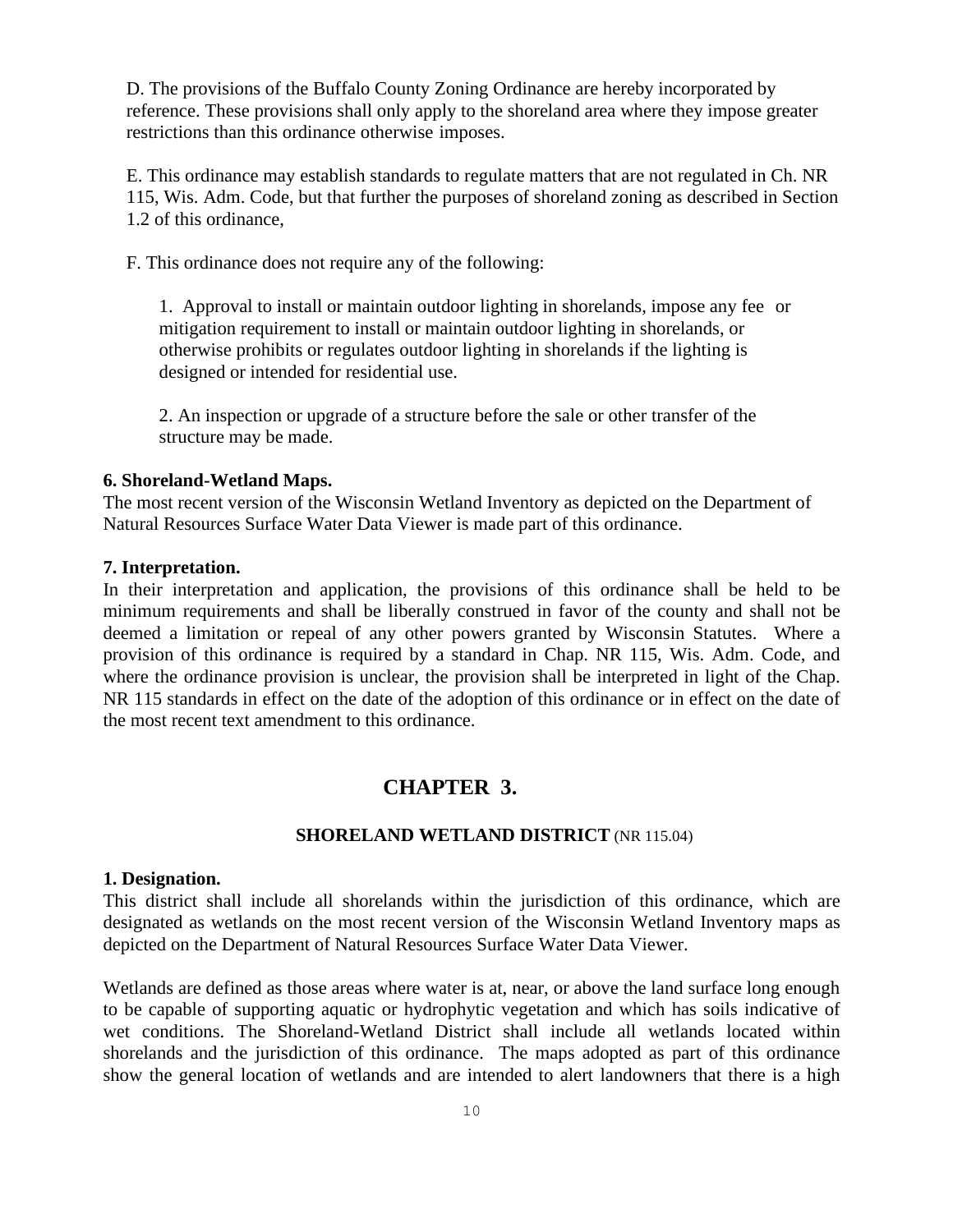likelihood of the presence of wetlands. Maps do not represent the definitive presence and boundaries of wetlands and cannot serve as a substitute for a delineation of wetland boundaries by a certified wetland delineator or verification by the WI DNR or the US Army Corps of Engineers.

# A. Locating Shoreland-Wetland Boundaries. (NR115.04(2) note)

 Where an apparent discrepancy exists between the shoreland-wetland district boundary shown on the Wisconsin Wetland Inventory maps and actual field conditions, the county shall contact the Department to determine if the map is in error. If the Department determines that a particular area was incorrectly mapped as wetland or meets the wetland definition but was not shown as wetland on the map, the county shall have the authority to immediately grant or deny a shoreland zoning permit in accordance with the applicable regulations based on the Department determination as to whether the area is wetland. To correct wetland-mapping errors on the official zoning map, an official zoning map amendment must be initiated within a reasonable period of time.

# B. Purpose.

 This district is created to maintain safe and healthful conditions, to prevent water pollution, to protect fish spawning grounds and wildlife habitat, to preserve shore cover and natural beauty and to control building and development in wetlands whenever possible. When development is permitted in a wetland, the development should occur in a manner that minimizes adverse impacts upon the wetland.

C. Permitted Uses. (NR 115.04(3))

 The following uses shall be allowed, subject to general shoreland zoning regulations contained in this ordinance, the provisions of Ch. 30, 31, and 281.36, WI Stats. and the provisions of other applicable local, state, and federal laws:

# **2**. **No Permit-No Land Alteration.**

Activities and uses which do not require the issuance of a zoning permit, but which must be carried out without any filling, flooding, draining, dredging, ditching, tiling, or excavating.

A. Hiking, fishing, trapping, hunting, swimming, and boating.

B. The harvesting of wild crops, such as marsh hay, ferns, moss, wild rice, berries, tree fruits, and tree seeds, in a manner that is not injurious to the natural reproduction of such crops.

C. The pasturing of livestock.

D. The cultivation of agricultural crops outside of a required vegetative buffer.

E. The practice of silviculture, including the planting, thinning, and harvesting of timber; and

F. The construction or maintenance of duck blinds.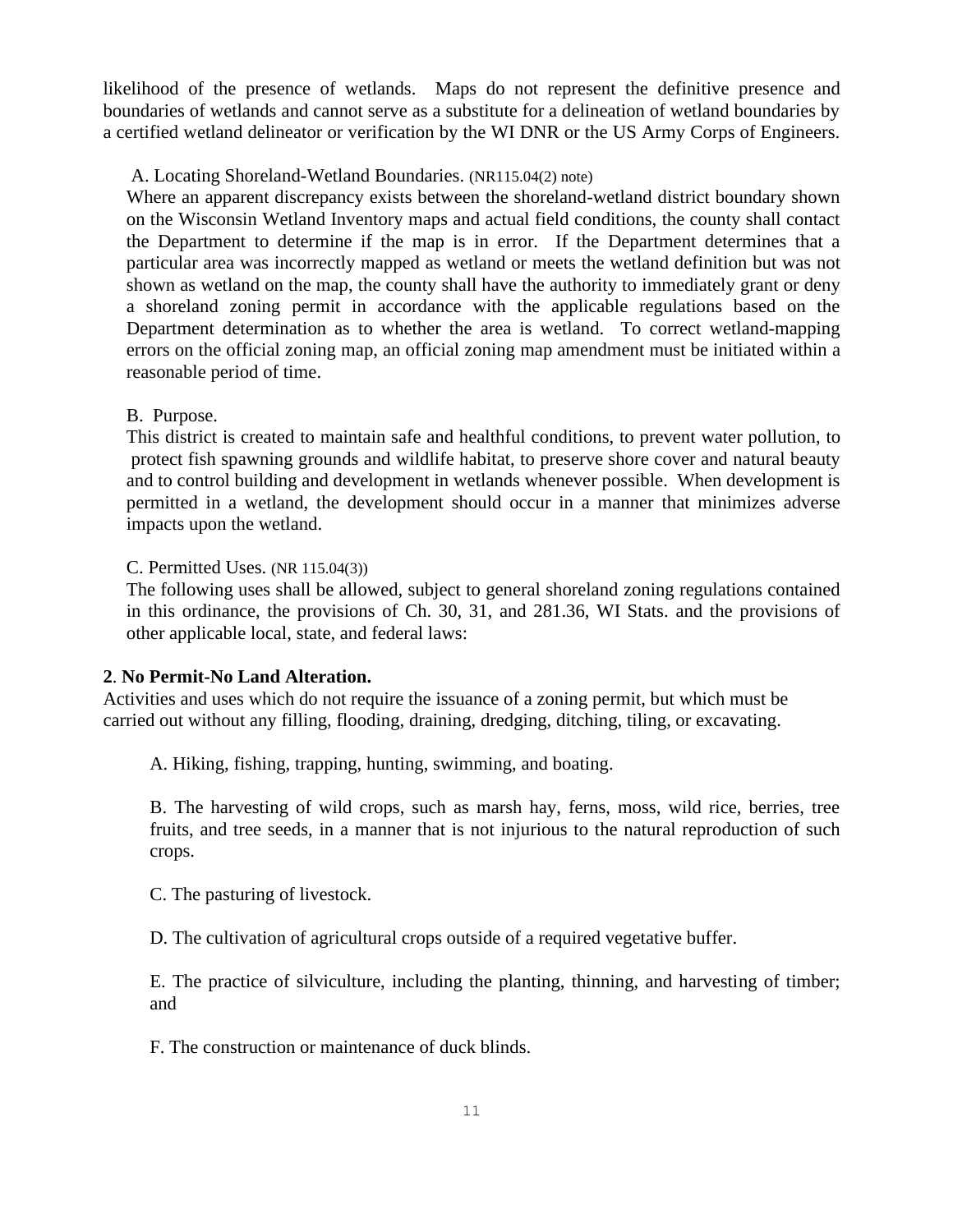#### **3**. **No Permit-Limited Land Alteration.**

Uses which do not require the issuance of a zoning permit and which may include limited filling, flooding, draining, dredging, ditching, tiling, or excavating but only to the extent specifically provided below:

A. Temporary water level stabilization measures necessary to alleviate abnormally wet or dry conditions that would have an adverse impact on silvicultural activities if not corrected.

B. The cultivation of cranberries including flooding, dike and dam construction or ditching necessary for the growing and harvesting of cranberries,

C. The maintenance and repair of existing agricultural drainage systems including ditching, tiling, dredging, excavating, and filling necessary to maintain the level of drainage required to continue the existing agricultural use. This includes the minimum filling necessary for disposal of dredged spoil adjacent to the drainage system provided that dredged spoil is placed on existing spoil banks where possible.

D. The construction or maintenance of fences for the pasturing of livestock, including limited excavating and filling necessary for such construction or

E. The construction or maintenance of piers, docks or walkways built on pilings, including limited excavating, and filling necessary for such construction maintenance; and

F. The maintenance, repair, replacement or reconstruction of existing town and county highways and bridges, including limited excavating and filling necessary for such maintenance, repair, replacement, or reconstruction.

# **4**. **Permit Required-Limited Land Alteration.**

Uses, which require the issuance of a zoning permit, and which may include limited filling, flooding, draining, dredging, ditching, tiling, or excavating, but only to the extent specifically provided below:

A. The construction and maintenance of roads which are necessary to conduct silvicultural activities or agricultural cultivation, provided that:

- 1. The road cannot as a practical matter be located outside the wetland.
- 2. The road is designed and constructed to minimize adverse impact upon the natural functions of the wetland.
- 3. The road is designed and constructed with the minimum cross-sectional area practical to serve the intended use.
- 4. Road construction activities are carried out in the immediate area of the roadbed only.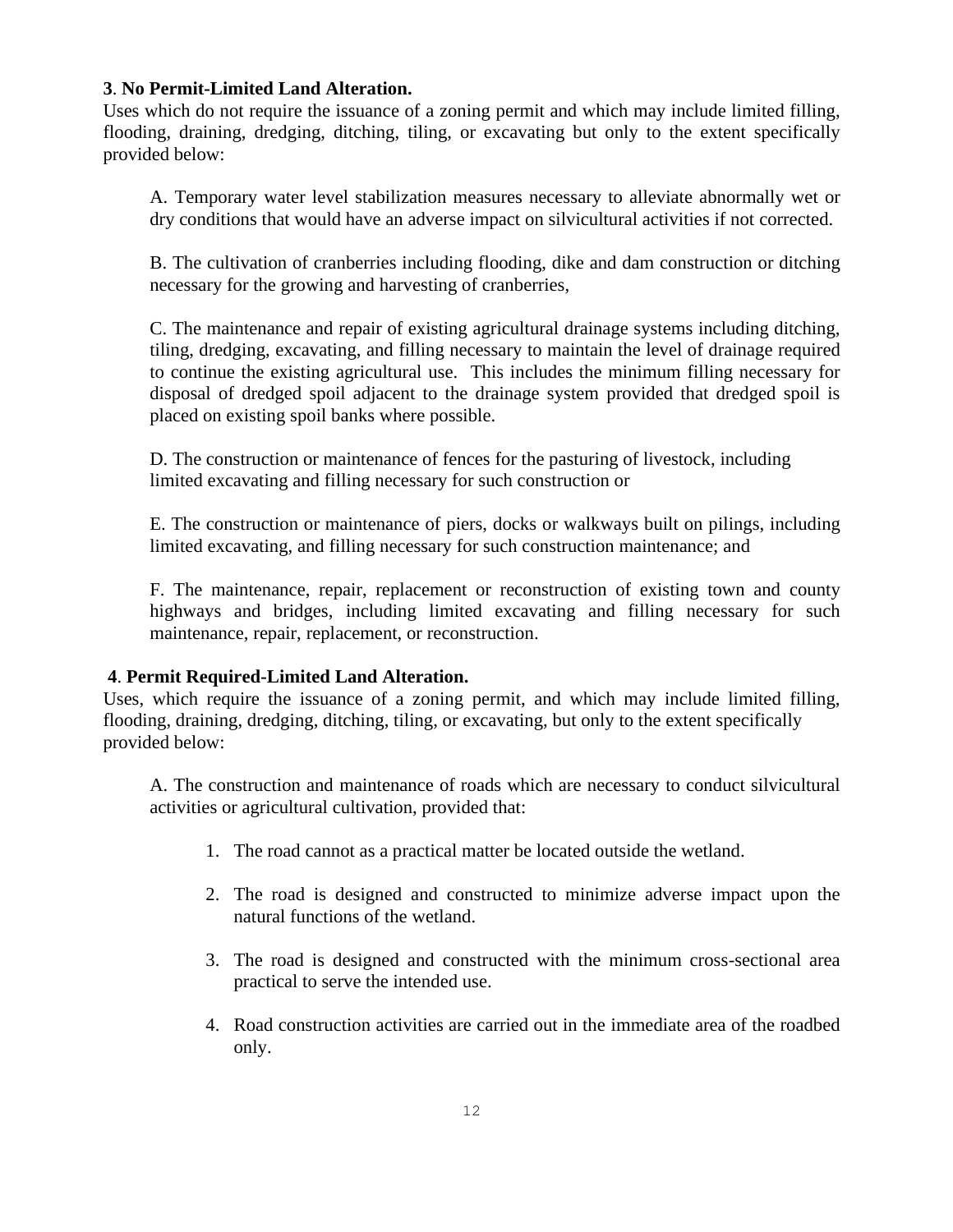- B. The construction or maintenance of nonresidential buildings, provided that:
	- 1. The building is essential for and used solely in conjunction with the raising of waterfowl, minnows or other wetland or aquatic animals; or some other use permitted in the shoreland-wetland district.
	- 2. The building cannot, as a practical matter, be located outside the wetland.
	- 3. Such building is not designed for human habitation and does not exceed 500 sq. ft. in floor area; and
	- 4. Only limited filling or excavating necessary to provide structural support for the building is authorized.

C. The establishment of public and private parks and recreation areas, natural and outdoor education areas, historic and scientific areas, wildlife refuges, game bird and animal farms, fur animal farms, fish hatcheries, and public boat launching ramps and attendant access roads, provided that:

1. Any private development is used exclusively for the permitted use and the applicant has received a permit or license under Ch. 29, WI. Stats., where applicable.

2. Filling or excavating necessary for the construction or maintenance of public boat launching ramps or attendant access roads is allowed only where such construction or maintenance meets the criteria in Chapter 3, Section 4, A.

3. Ditching, excavating, dredging, or dike and dam construction in public and private parks and recreation areas, natural and outdoor education areas, historic and scientific areas, wildlife refuges, game bird and animal farms, fur animal farms, and fish hatcheries is allowed only for the purpose of improving wildlife habitat and to otherwise enhance wetland values.

D. The construction or maintenance of electric, gas, telephone, water and sewer transmission and distribution facilities or other similar utilities, by public utilities and cooperative associations organized for the purpose of producing or furnishing heat, light, power or water to their members and the construction or maintenance of railroad lines provided that:

1. The transmission and distribution facilities and railroad lines cannot, as a practical matter, be located outside the wetland.

2. Such construction or maintenance is done in a manner designed to minimize adverse impact upon the natural functions of the wetland.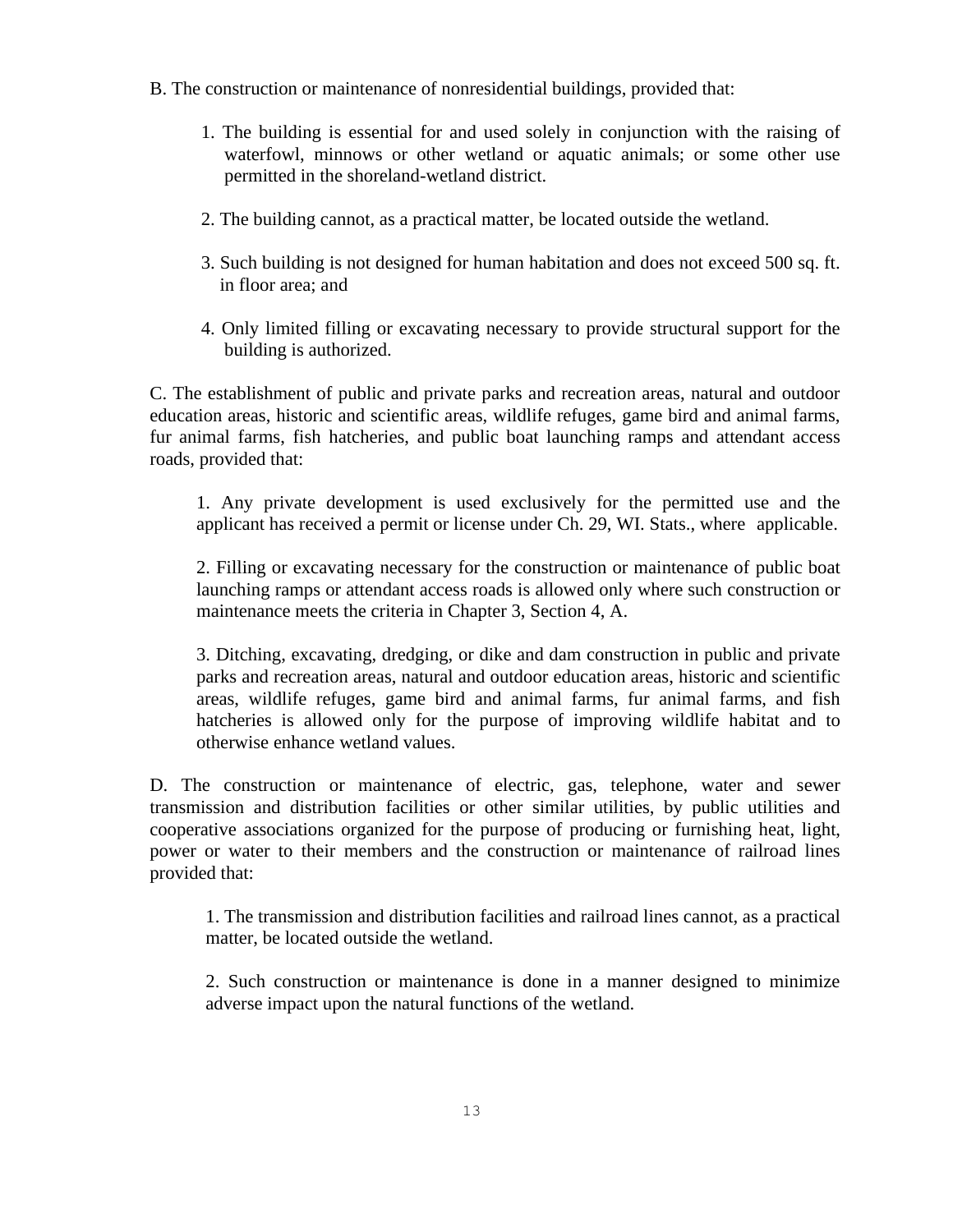#### **5. Prohibited Uses. (NR115.04(4))**

Any use not listed in Sections 2-4 above is prohibited, unless the wetland or portion of the wetland has been rezoned by amendment of this ordinance in accordance with Chapter 3, Section E of this ordinance and S. 59.69(5) (e), WI. Stats.

# **6. Rezoning in the Shoreland-Wetland District.**

 A. For all proposed text and map amendments to the shoreland-wetland provisions of this ordinance, the appropriate district office of the Department of Natural Resources shall be provided with the following:

1. A copy of every petition for a text or map amendment to the shoreland-wetland provisions of this ordinance, within 5 days of the filing of such petition with the county clerk. Such petition shall include a copy of the Wisconsin Wetland Inventory map adopted as part of this ordinance describing any proposed rezoning of a shoreland-wetland.

2.. Written notice of the public hearing to be held on a proposed amendment at least 10 days prior to such hearing.

3. A copy of the county Land Use Committee's findings and recommendations on each proposed amendment within 10 days after the submission of those findings and recommendations to the County Board; and

4. Written notice of the County Board's decision on the proposed amendment within 10 days after it is issued.

 B. Prohibited Rezoning. A wetland, or a portion thereof, in the shoreland-wetland district shall not be rezoned if the proposed rezoning may result in a significant adverse impact upon any of the following:

1. Storm and flood water storage capacity.

2. Maintenance of dry season stream flow, the discharge of groundwater to a wetland, the recharge of groundwater from a wetland to another area, or the flow of groundwater through a wetland.

3. Filtering or storage of sediments, nutrients, heavy metals or organic compounds that would otherwise drain into navigable waters.

4. Shoreline protection against soil erosion.

5. Fish spawning, breeding, nursery or feeding grounds.

6. Wildlife habitat; or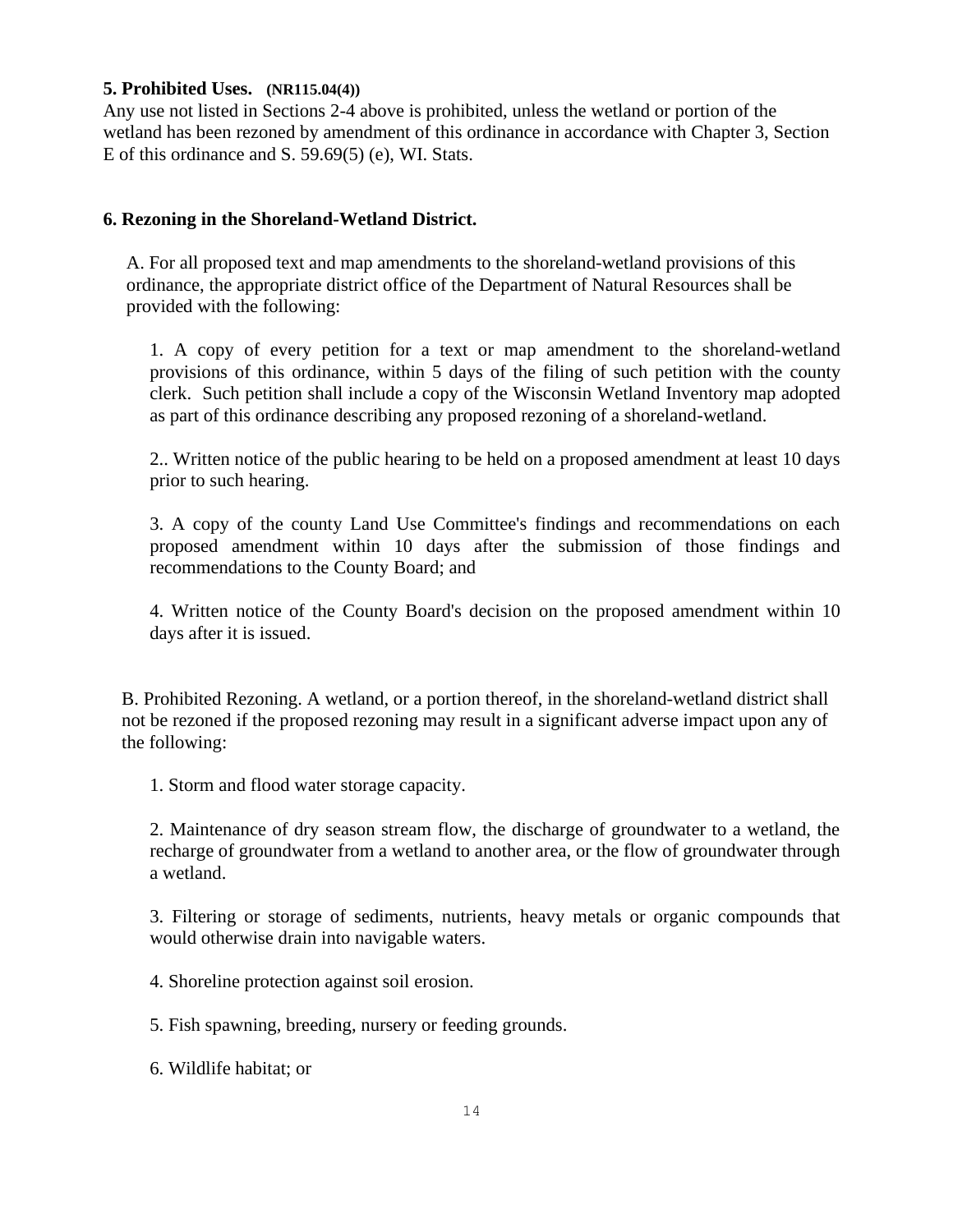7. Wetlands both within the boundary of designated areas of special natural resource interest and those wetlands which are in proximity to or have a direct hydrologic connection to such designated areas as defined in NR 103.04 Wis. Adm. Code.

8. Disclaimer. If the WI DNR notifies the county Land Use Committee that a proposed text or map amendment to the shoreland-wetland provisions of this ordinance may have a significant adverse impact upon any of the criteria listed in section 3.5(2) of this ordinance, that amendment, if approved by the County Board, shall contain the following provision:

"This amendment shall not take effect until more than 30 days have elapsed after written notice of the County Board's approval of this amendment is mailed to the Department of Natural Resources. During that 30-day period the Department of Natural Resources may notify the County Board that it will adopt a superseding shoreland ordinance for the county under S. 59.692(6), Wis. Stats. If the WI DNR does so notify the County Board, the effect of this amendment shall be stayed until the S. 59.692(6) adoption procedure is completed or otherwise terminated."

# **CHAPTER 4.**

# **LAND DIVISION REVIEW AND SANITARY REGULATIONS. (NR115.05(2))**

#### **1. Land Division Review.**

The county shall review, pursuant to S. 236.45, Wis. Stats., all land divisions in shoreland areas which create 3 or more parcels or building sites of 5 acres each or less within a 5-year period. In such review all the following factors shall be considered:

- A. Hazards to the health, safety, or welfare of future residents.
- B. Proper relationship to adjoining areas.
- C. Public access to navigable waters, as required by law.
- D. Adequate stormwater drainage facilities.
- E. Conformity to state law and administrative code provisions.

#### **2. Planned Residential Unit Development. (NR 115.05(1)(a)(4)**

#### A. Purpose.

 The Planned Residential Unit Development is intended to permit smaller non-riparian lots where the physical layout of the lots is so arranged as to better assure the control of pollution and preservation of ground cover than would be expected if the lots were developed with the normal lot sizes and setbacks and without special conditions placed upon the Planned Residential Unit Development at the time of its approval. A condition of all Planned Residential Unit Development s is the preservation of certain open space, preferably on the shoreland, in perpetuity.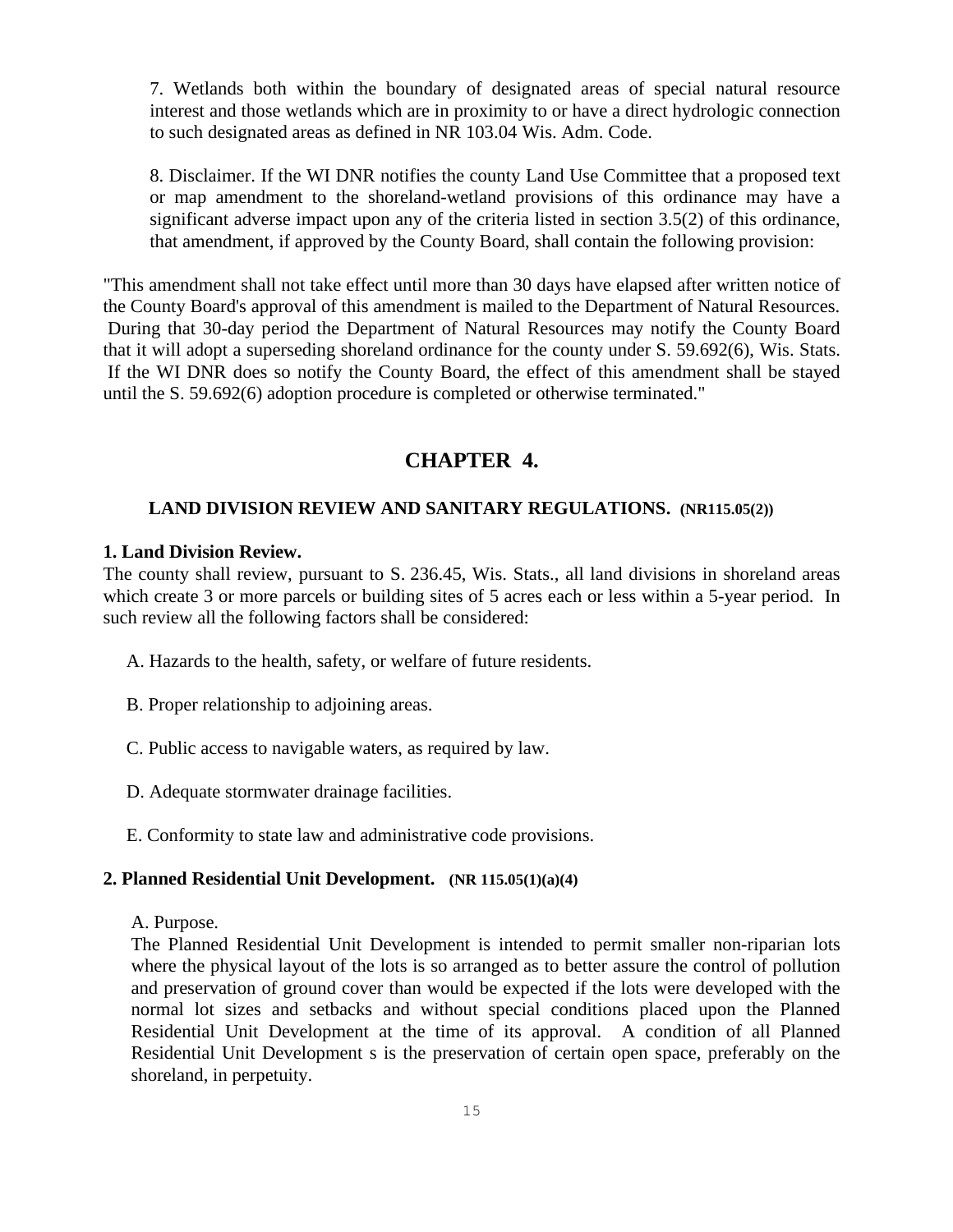B. Requirements for Planned Residential Unit Development.

The County Land Use Committee may at its discretion, upon its own motion or upon petition, approve a Planned Residential Unit Development Overlay District upon finding, after a public hearing, that all the following facts exist:

1**.** Area. The area proposed for the Planned Residential Unit Development shall be at least 2 acres in size or have a minimum of 200 feet of frontage on navigable water.

2. Lots. Any proposed lot in the Planned Residential Unit Development that does not meet the minimum size standards of Section 5.2 and 5.3 shall be a non-riparian lot.

3. Lot sizes, widths, setbacks, and vegetation removal. When considering approval of a Planned Residential Unit Development the governing body shall consider whether proposed lot sizes, widths, and setbacks are of adequate size and distance to prevent pollution or erosion along streets or other public ways and waterways. Increased shoreland setbacks shall be a condition of approval as a way of minimizing adverse impacts of development. Shore cover provisions in Section 7.2 shall apply except that maximum width of a lake frontage opening shall be 100 feet and minimum vegetative buffer depth shall be increased to offset the impact of the proposed development.

#### **3. Sanitary Regulations. (NR 115.05(3))**

The County has adopted sanitary regulations for the protection of health and the preservation and enhancement of water quality.

 A. Where public water supply systems are not available, private well construction shall be required to conform to Ch. NR 812, Wis. Adm. Code.

 B. Wh1ere a public sewage collection and treatment system is not available, design and construction of private on-site waste treatment systems shall, prior to July 1, 1980, be required to comply with Ch., SPS 383 Wis. Adm. Code, and after June 30, 1980, be governed by the Buffalo County Sanitary Ordinance.

# **CHAPTER 5.**

# **MINIMUM LOT SIZE (NR 115.05(1))**

#### **1. Purpose. (NR115.05(1a))**

Minimum lot sizes in the shoreland area shall be established to afford protection against danger to health, safety and welfare, and protection against pollution of the adjacent body of water. In calculating the minimum area or width of a lot, the beds of navigable waters shall not be included.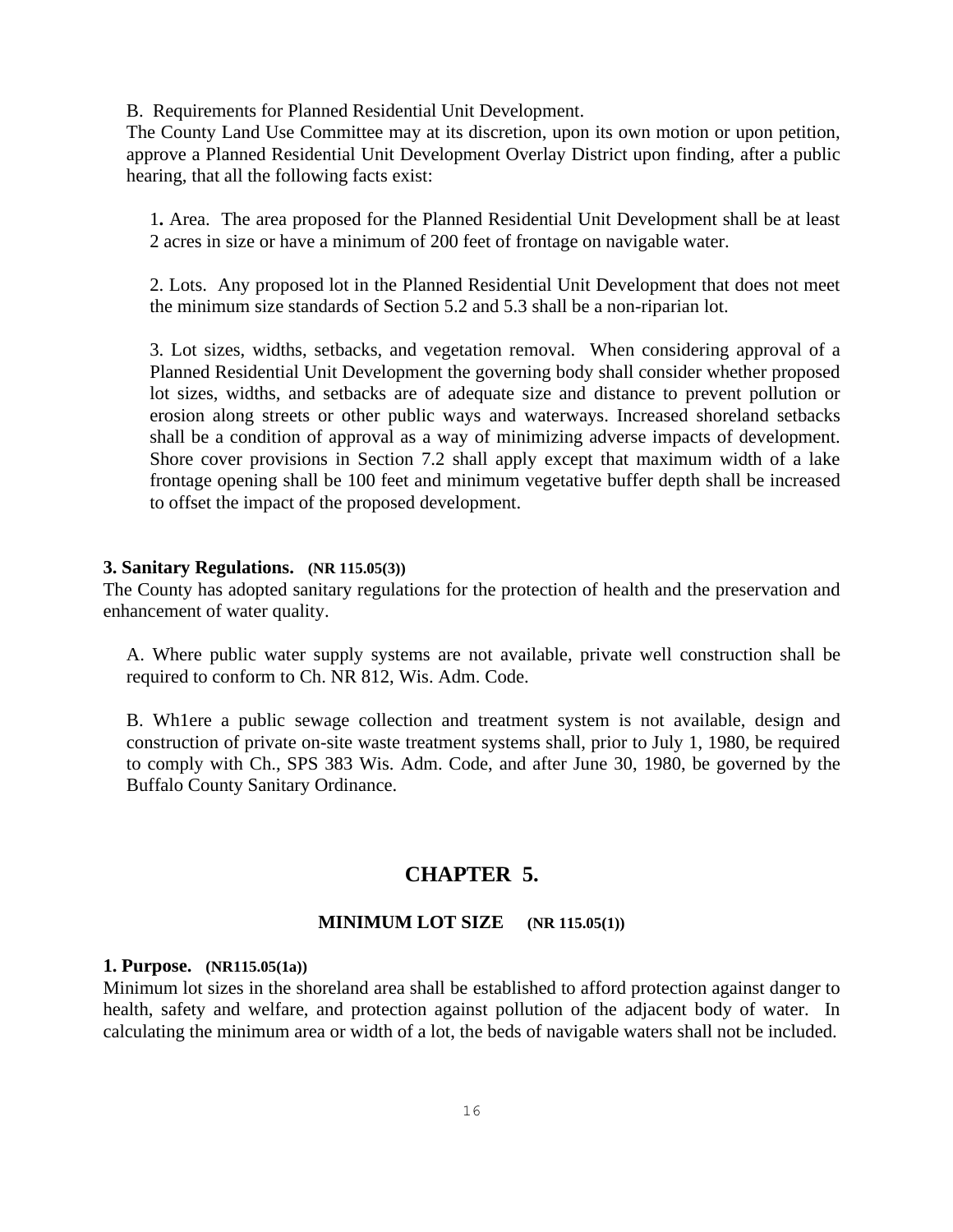# **2. Sewered Lots.**

**Minimum area and width for each lot.** The minimum lot area shall be 10,000 sq. ft. and the minimum average lot width shall be 65 feet.

- A. The width shall be calculated by averaging measurements at the following 3 locations:
	- 1. The ordinary high-water mark.
	- 2. The building setback line.
	- 3. One other location on the lot within 300 feet of the OHWM.

# **3. Unsewered Lots.**

**Minimum area and width for each lot.** The minimum lot area shall be 20,000 sq. ft. and the minimum average lot width shall be 100 feet with at least 100 feet of frontage at the ordinary high-water mark.

- A. The width shall be calculated by averaging measurements at the following 3 locations:
	- 1. The ordinary high-water mark.
	- 2. The building setback line.
	- 3. One other location on the lot within 300 feet of the ordinary highwater mark.

# **4. Substandard Lots (NR 115.05(1.3) (a)3)**

A legally created lot or parcel that met minimum area and minimum average width requirements when created, but does not meet current lot size requirements, may be used as a building site if all the following apply:

 A. The substandard lot or parcel was never reconfigured or combined with another lot or parcel by plat, survey, or consolidation by the owner into one property tax parcel.

 B. The substandard lot or parcel has never been developed with one or more of its structures placed partly upon an adjacent lot or parcel.

C. The substandard lot or parcel is developed to comply with all other ordinance requirements.

Note: The intent of this provision is to allow lots that were legally created that currently do not meet the minimum lot width and area requirements to be considered a building site provided all ordinance requirements can be met. Substandard lots that have been reconfigured by a certified survey map or consolidated into one legal description with the register of deeds, which result in a larger (closer to conforming) lot shall be allowed to be utilized as a building site. Additionally, lots that have a legal description for each substandard lot on record with the Register of Deeds but have one tax parcel number assigned by the Real Property Lister or Assessor for taxing/assessing purposes shall be considered separate building sites and should not be considered consolidated.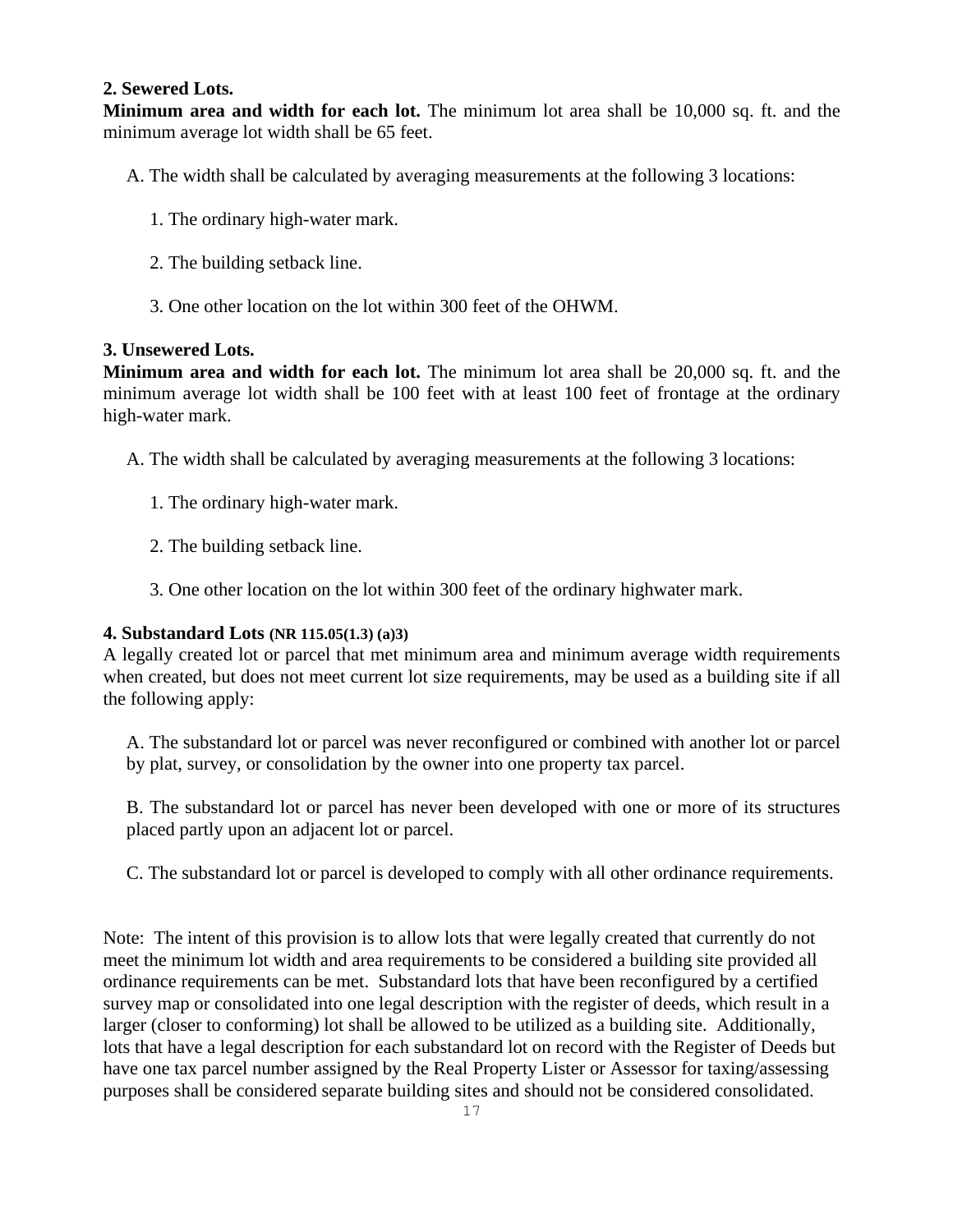Lots that have had development over the lot lines shall be combined with a legal description and recorded with a new deed prior to new development occurring.

#### **5. Other Substandard Lots.**

Except for lots which meet the requirements of Chapter 5, Section 4 a zoning permit for the improvement of a lot having lesser dimensions than those stated in Chapter 5, Section 2 and Section 3 shall be issued only if a variance is granted by the Board of Adjustment.

# **CHAPTER 6.**

# **BUILDING SETBACKS (NR 115.05(1)(b)**

Permitted building setbacks shall be established to conform to health, safety, and welfare requirements, preserve natural beauty, reduce flood hazards, and avoid water pollution.

# **1. Shoreland Setbacks.**

Unless exempt under Section 6.1(1), or reduced under Section 6.2, a setback of 75 feet from the ordinary high-water mark of any navigable waters to the nearest part of a building or structure shall be required for all buildings and structures.

A. Exempt Structures.(NR115.05(1)(b)1) All of the following structures are exempt from the shoreland setback standards in section 6.1:

1.Boathouses located entirely above the ordinary high-water mark and entirely within the access and viewing corridor that do not contain plumbing and are not used for human habitation.

a. The construction or placing of boathouses below the ordinary high−water mark of any navigable waters shall be prohibited.

b. Boathouses shall be designed and constructed solely for the storage of boats and related equipment and shall not be used for human habitation.

c. One boathouse is permitted on a lot as an accessory structure.

d. Boathouses shall be constructed in conformity with local floodplain zoning standards.

e. Boathouses shall not exceed one story and 250 square feet in floor area.

f. The maximum pitch of the roof of a boathouse shall be 4/12.

g. The roof of a boathouse may be used as a deck subject to the following:

(1) The boathouse has a flat roof.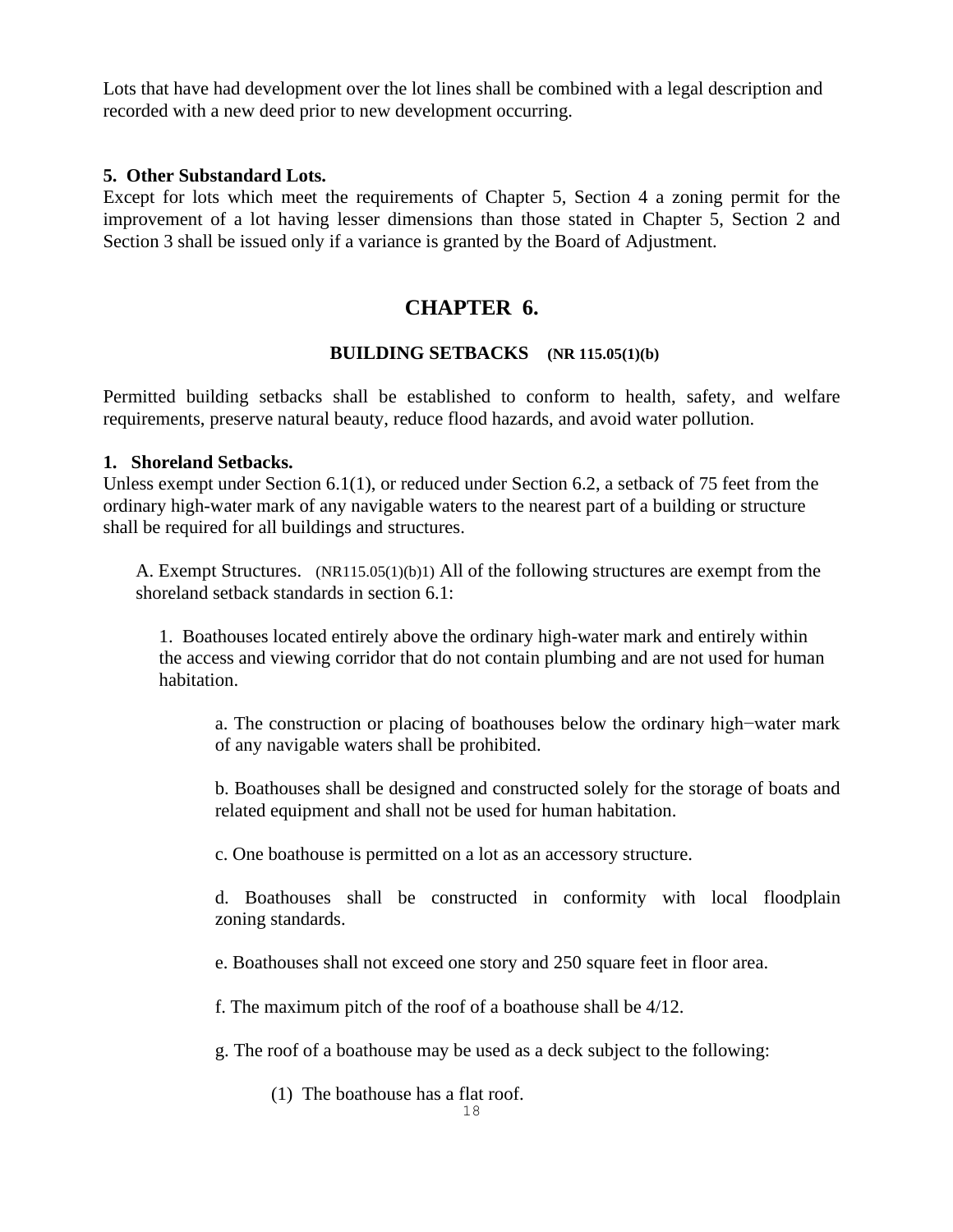- (2) The roof has no side walls or screens.
- (3) The roof shall have a railing that meets the Department of Safety and Professional Services standards. Transparent or translucent panels are prohibited.

h. Earth toned colors are required for all exterior surfaces of boathouses.

i. The main door shall face the water.

j. Patio doors, fireplaces, and other features inconsistent with the use of the structure exclusively as a boathouse are not permitted.

2. Open sided and screened structures such as gazebos, decks, patios, and screen houses in the shoreland setback area that satisfy the requirements in S. 59.692 (1v), Stats.

a. The part of the structure that is nearest to the water is located at least 35 feet landward from the ordinary-high watermark.

b. The floor area of all the structures in the shoreland setback area will not exceed 200 square feet.

c. The structure that is the subject of the request for special zoning permission has no sides or has open or screened sides.

d. The county must approve a plan that will be implemented by the owner of the property to preserve or establish a vegetative buffer zone that covers at least 70% of the half of the shoreland setback area that is nearest to the water.

3. Fishing rafts that are authorized on the Wolf River and Mississippi River under S. 30.126, Stats.

4. Broadcast signal receivers, including satellite dishes or antennas that are one meter or less in diameter and satellite earth station antennas that are 2 meters or less in diameter.

5. Utility transmission and distribution lines, poles, towers, water towers, pumping stations, well pumphouse covers, private on-site wastewater treatment systems that comply with Ch. SPS Comm. 383, Wis. Adm. Code, and other utility structures that have no feasible alternative location outside of the minimum setback and that employ best management practices to infiltrate or otherwise control storm water runoff from the structure.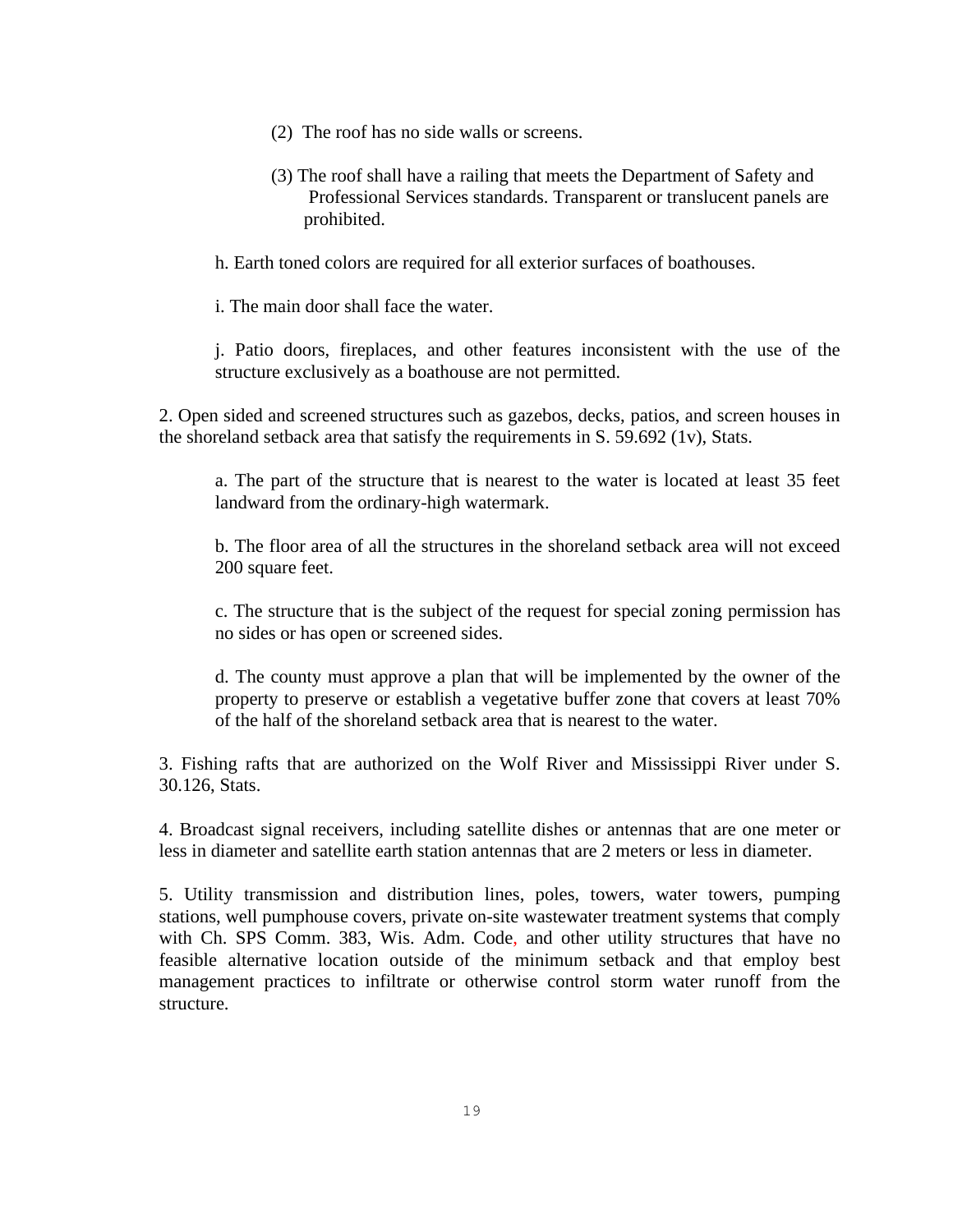6. Walkways, stairways, or rail systems that are necessary to provide pedestrian access to the shoreline and are a maximum of 60-inches in width.

> a. Stairways, Walkways, and Lifts. The Zoning Administrator may permit a stairway, walkway, or lift, in the setback area contained within the access and viewing corridor, when necessary to provide safe pedestrian access to the shoreline. The permitted stairway, walkway or lift may not exceed 60-inches in width.

B. Existing Exempt Structures.(s.59.692(1k) (a)2m, Stats)

Existing exempt structures may be maintained, repaired, replaced, restored, rebuilt, and remodeled provided the activity does not expand the footprint and does not go beyond the three-dimensional building envelope of the existing structure.

#### **2. Reduced Principal Structure Setback. (s.59.692(1n), Stats)**

Where there is an existing development pattern, the shoreland setback for a proposed principal structure may be reduced to the average shoreland setback of the principal structure on each adjacent lot within 250 feet of the proposed principal structure. The shoreland setback may not be reduced to less than 35-feet from the ordinary high-water mark of any navigable waters.

A. Where there are existing principal structures in both directions, the setback shall equal the average of the distances the two existing principal structures are set back from the ordinary high-water mark provided all the following are met:

- 1. Both of the existing principal structures are located on adjacent lot to the proposed principal structure.
- 2. Both of the existing principal structures are located within 250' of the proposed principal structure and are the closest structure.
- 3. Both of the existing principal structures are located less than 75' from the ordinary high-water mark.
- 4. The average setback shall not be reduced to less than 35' from the ordinary highwater mark of any navigable water.

B. Where there is an existing principal structure in only one direction, the setback shall equal the average of the distance the existing principal structure is set back from the ordinary high-water mark and the required setback of 75' from the ordinary high-water mark provided all of the following are met:

- 1. The existing principal structure is located on an adjacent lot to the proposed principal structure.
- 2. The existing principal structure is located within 250' of the proposed principal structure and is the closest structure.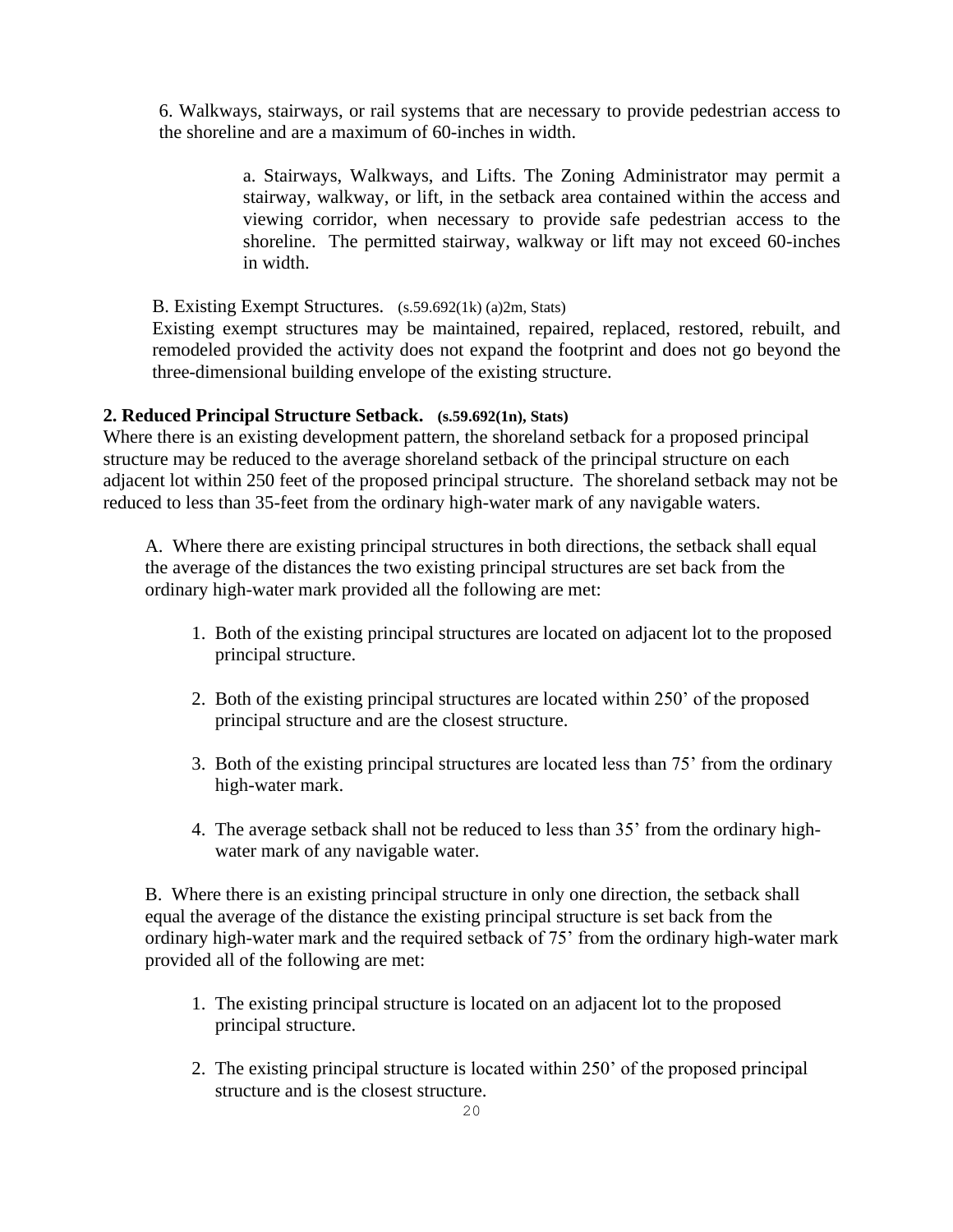- 3. The existing principal structure is located less than 75' from the ordinary highwater mark.
- 4. The average setback shall not be reduced to less than 35' from the ordinary highwater mark of any navigable water.

#### **3. Floodplain Structures. (NR 115.05(1)(b)2)**

Buildings and structures to be constructed or placed in a floodplain shall be required to comply with the Buffalo County Floodplain Zoning Ordinance.

# **CHAPTER 7.**

#### **VEGETATION (NR 115.05(c))**

#### **1. Purpose.**

To protect natural scenic beauty, fish and wildlife habitat, and water quality, Buffalo County regulates the removal of vegetation in shoreland areas, consistent with the following: The County establishes ordinance standards that consider sound forestry and soil conservation practices and the effect of vegetation removal on water quality, including soil erosion, and the flow of effluents, sediments, pollutants and nutrients

#### **2. Activities Allowed Within A Vegetative Buffer Zone. (NR 115.05(1)(c)2)**

To protect water quality, fish and wildlife habitat and natural scenic beauty, and to promote preservation and restoration of native vegetation, Buffalo County designates land that extends from the ordinary high-water mark to 35 feet inland as a vegetative buffer zone and regulates land disturbance and the removal of vegetation in the vegetative buffer zone as follows:

A. All land disturbing activity including row cropping, cultivation farming, and tillage practices are prohibited, except that tillage practices are allowed to establish or re-establish a vegetative buffer.

B. Livestock pasturing shall not remove or cause to prevent the permanent growth of perennial vegetation within the vegetative buffer.

C. The routine maintenance of vegetation is allowed.

D. The removal of trees and shrubs in the vegetative buffer zone to create access and viewing corridors is allowed Per s. 59.692(1f) (b), Stats, the viewing corridor may be at least 35 feet wide for every 100 feet of shoreline frontage. The viewing corridor may run contiguously for the entire maximum width of shoreline frontage owned.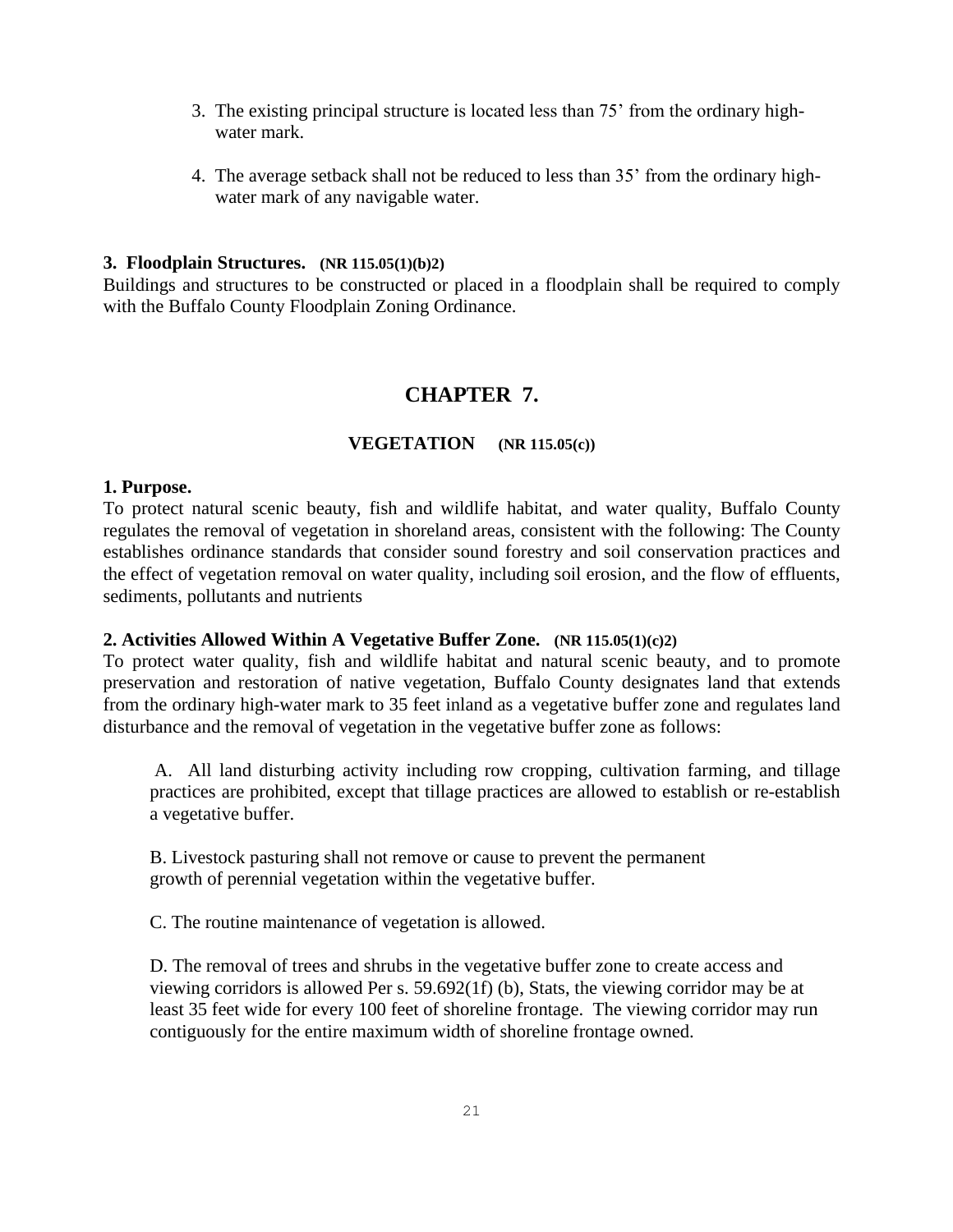E. The removal of trees and shrubs is allowed in the vegetative buffer zone on a parcel with 10 or more acres of forested land consistent with "generally accepted forestry management practices" as defined in s. NR 1.25 (2)(b), Wis. Adm. Code and described in Department publication "Wisconsin Forest Management Guidelines" (publication FR-226), if vegetation removal be consistent with these practices.

F. The removal of vegetation is allowed within the vegetative buffer zone to manage exotic or invasive species, damaged vegetation, vegetation that must be removed to control disease, or vegetation creating an imminent safety hazard, provided that any vegetation removed under the permit be replaced by replanting in the same area as soon as practicable.

G. The Zoning Department may authorize by permit additional vegetation management activities in the vegetative buffer zone. The permit issued under this sub. par. shall require that all management activities comply with detailed plans approved by the Department and designed to control erosion by limiting sedimentation into the waterbody, to improve the plant community by replanting in the same area, and to maintain and monitor the newly restored area. The permit also may require an enforceable restriction to preserve the newly restored area.

#### **3. Cutting More Than 35 Feet Inland.**

From the inland edge of the 35-foot area to the outer limits of the shoreland, the cutting of vegetation shall be allowed when accomplished using accepted forest management and soil conservation practices which protect water quality.

#### **4. Vegetative Buffer Establishment.**

When a vegetative buffer is required to be established or is chosen for mitigation under Chapter 12, the vegetative buffer shall be established by one of the following methods:

A. Avoidance. If an existing buffer, that was not part of a previous mitigation requirement, is undisturbed or totally intact and meets the density requirements of Wisconsin Biology Technical Note 1 and the buffer shall remain undisturbed and fully compliant.

B. Accelerated Recovery- Enhancement. If an existing buffer, that was not part of a previous mitigation requirement, is undisturbed but does not meet the density requirements of Wisconsin Biology Technical Note 1, vegetation shall be added to meet the density requirements and the enhanced buffer shall remain fully intact and compliant.

C. Accelerated Recovery-Creation. When no buffer exists on a property, vegetation must be planted meeting the density requirements of Wisconsin Biology Technical Note 1 and the newly created buffer shall remain fully intact and compliant.

D. Plant quantities shall be calculated based on the area in square feet to be reestablished and the appropriate density according to Wisconsin Biology Technical Note 1. Trees shall be more than two years old and a minimum of 18 inches tall at the time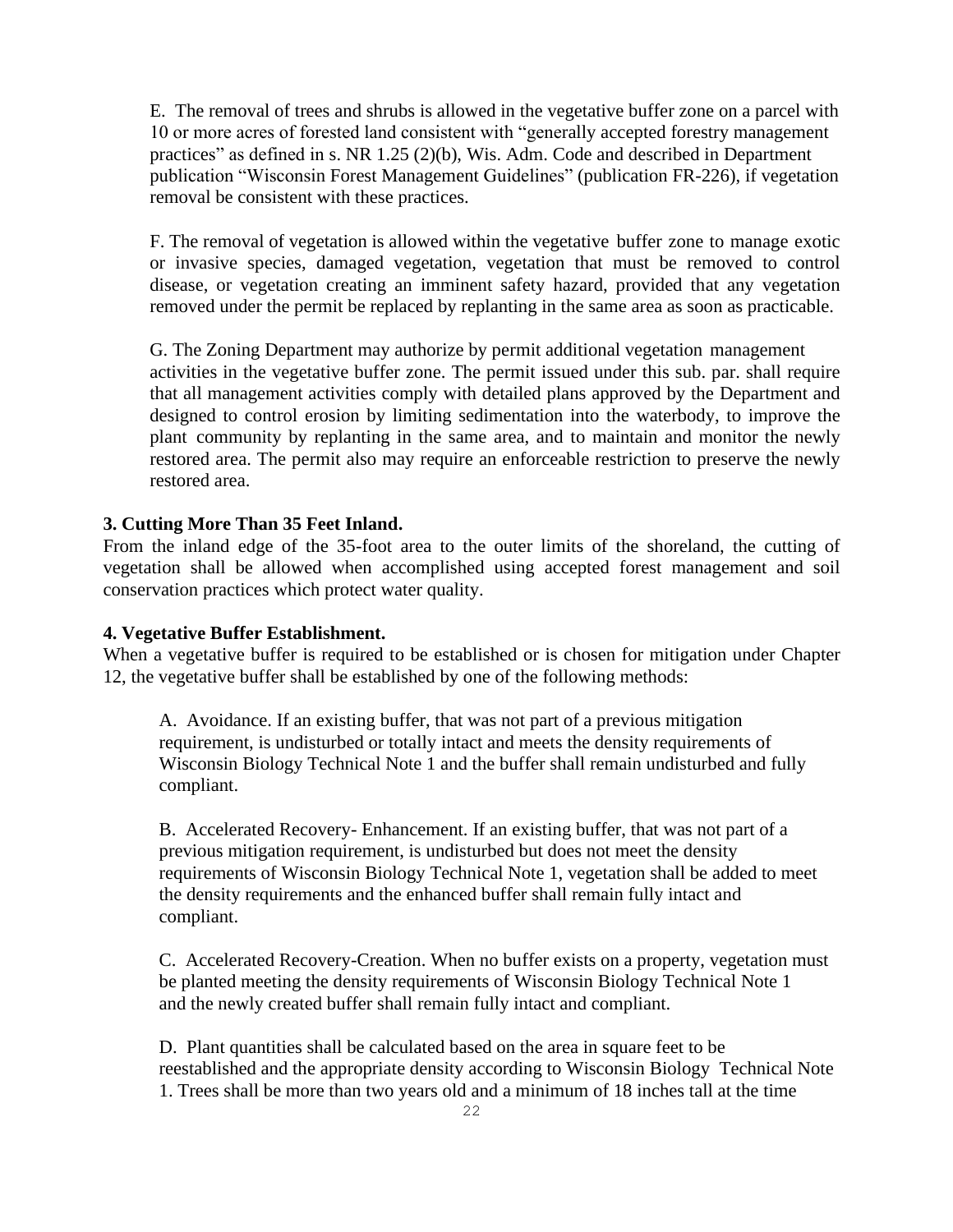of planting. Shrubs shall be 1 liter container size or larger, and plant plugs shall be 3 inches tall or 1 inch in diameter at the time of planting.

E. Plant species shall be selected from the Buffalo County Native Plant List. Substitutions shall be allowed on a case-by-case basis and shall be approved by the Zoning Administrator. Plants may be transplanted from areas outside of the vegetative buffer zone.

#### **5. Vegetative Buffer Plan Requirements.**

A Vegetative Buffer Plan shall be completed for all required shoreland mitigation or preservations.

A. Plans Shall Include:

- 1. Name and address of property owner.
- 2. Property address and legal description.
- 3. Extent of the shoreland buffer.
- 4. Ordinary high-water mark (OHWM) location.
- 5. Location of all structures in the shoreland buffer zone.
- 6. Viewing and access corridor.
- 7. Boundary of the shoreland buffer zone.
- 8. Existing trees, shrubs, and native ground cover.
- 9. Areas to be planted with trees, shrubs, and groundcovers.
- 10. Implementation schedule.

11. A plant species list: indicate if you are requesting substitutions from the Buffalo County Native Plant List.

12. Erosion control practices (to be installed prior to and during buffer establishment).

- 13. Water diversions and channelized flow areas.
- 14. Maintenance plan (weeding, replanting).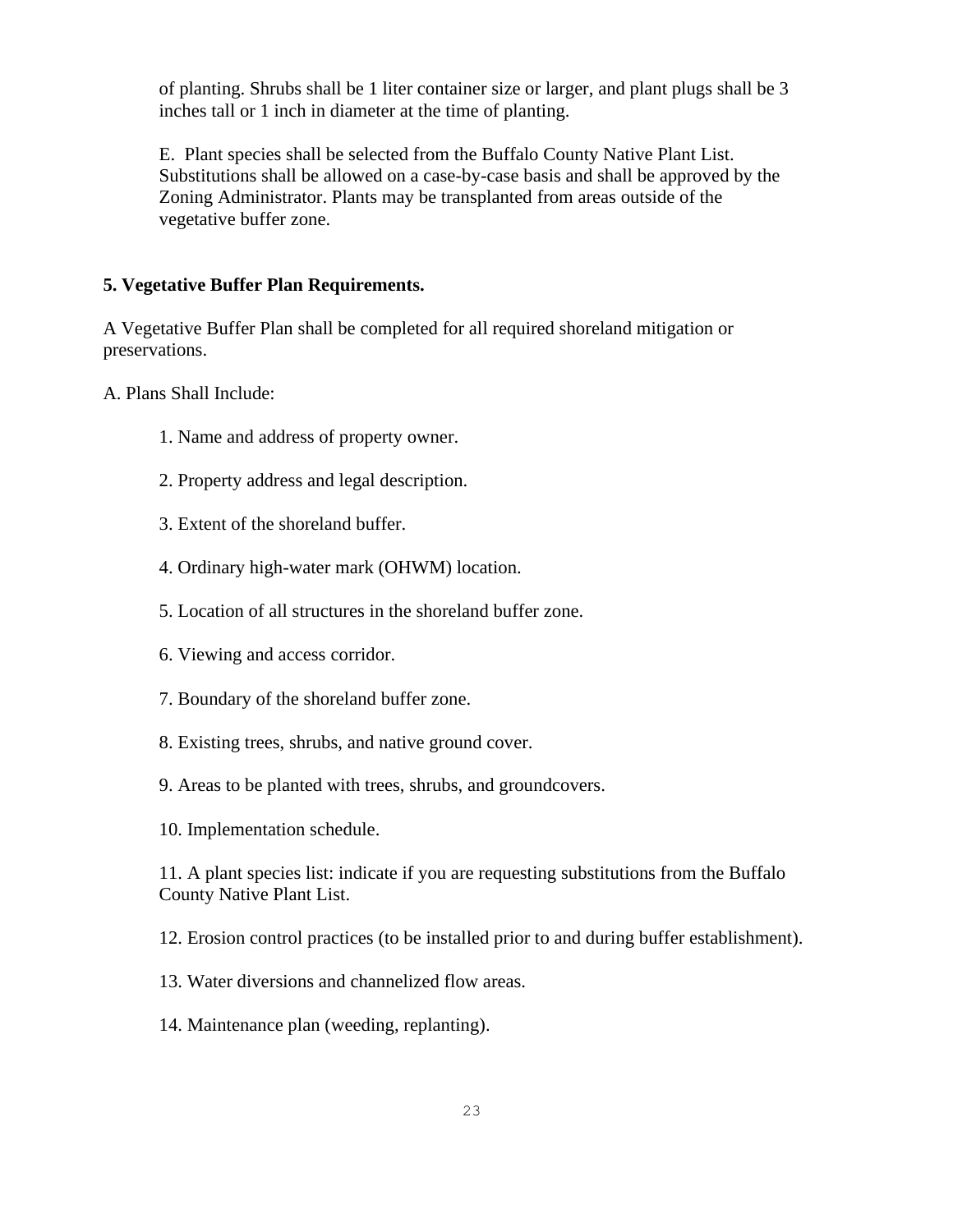B. Implementation Schedule

The approved Vegetative Buffer Plan must be started within one year from the issue date of the applicable zoning permit. All plantings and any other required activities in the Vegetative Buffer Plan must be completed within two years of the permit issue date.

# **CHAPTER 8.**

# **FILLLING, GRADING, LAGOONING, DREDGING, DITCHING, AND EXCACATING (NR115.05(1)(D))**

Filling, grading, lagooning, dredging, ditching, and excavating may be permitted only in accordance with the provisions of S. NR 115.04, the requirements of Ch. 30, Stats., and other state and federal laws where applicable, and only if done in a manner designed to minimize erosion, sedimentation and impairment of fish and wildlife habitat and natural scenic beauty.

# **1. General Standards.**

Filling, grading, lagooning, dredging, ditching, or excavating may be permitted in the shoreland area provided that:

 A. It is done in a manner designed to minimize erosion, sedimentation and impairment of fish and wildlife habitat.

 B. It is not done within the vegetative buffer zone, unless necessary for establishing or expanding the vegetative buffer or for the construction of a permitted stairway/walkway.

 C. Filling, grading, lagooning, dredging, ditching, or excavating in a shoreland-wetland district meets the requirements of Chapter 3 of this ordinance.

 D. All applicable federal, state, and local authority is obtained in addition to a permit under this ordinance.

 E. Fill placed in the Shoreland area shall be adequately protected against erosion through the use of mulch, erosion control matting, establishment of a vegetative cover, riprap, or other measures deemed appropriate by the Zoning Department.

# **2. Zoning Permit Required.**

A. A zoning permit shall be approved based upon:

- 1. A stormwater management, erosion control and grading plan.
	- a. Findings that the activity will not result in: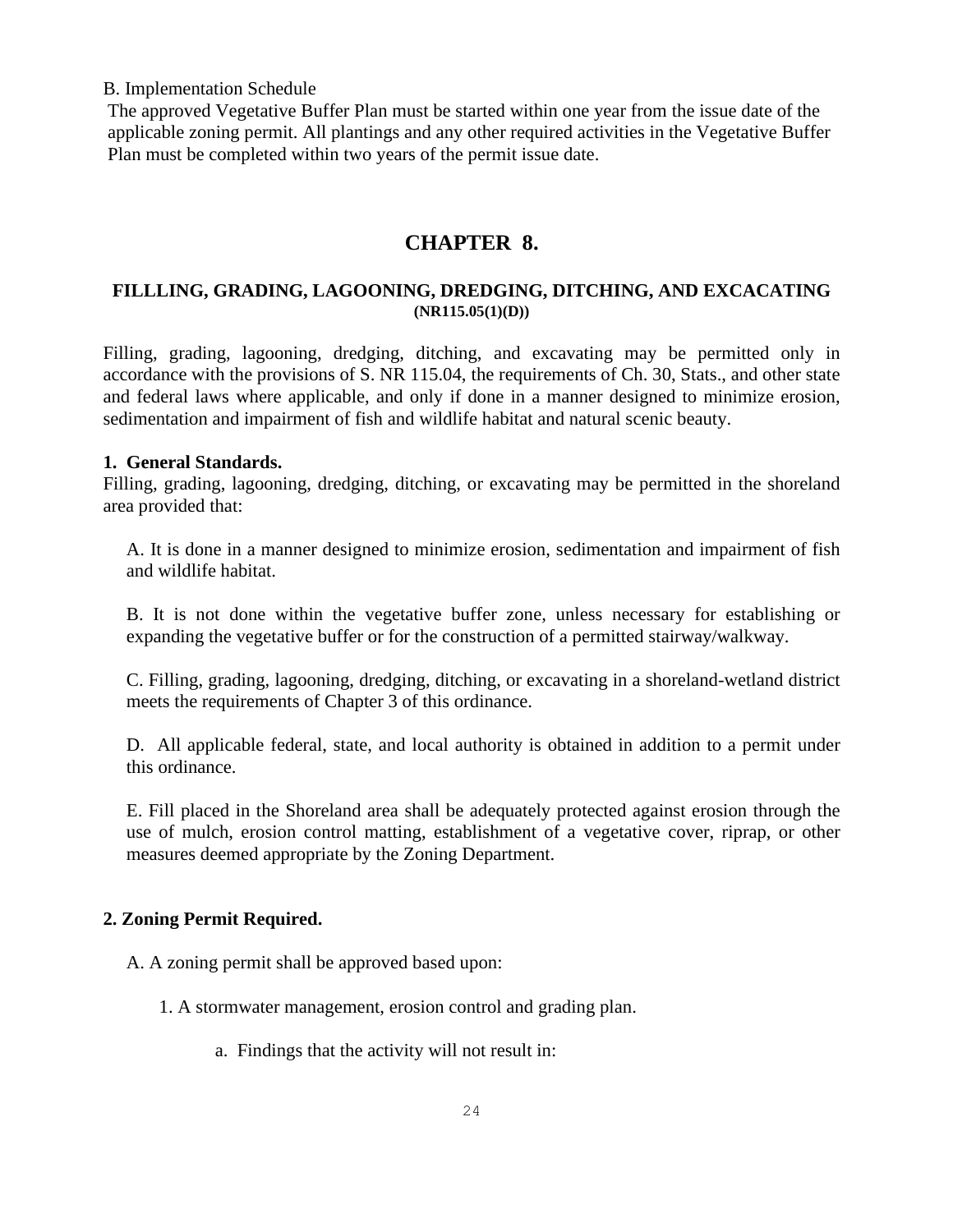- (1). Impairment of natural wetland functions.
- (2). Erosion or sedimentation.
- (3). Impairment of aquatic life.

(4). Unnecessary loss of native appearance or natural beauty of the shoreland.

- (5). Restricting flood flows.
- (6). Reducing the storage capacity of the floodplain.

B. The Zoning Department or Board of Adjustment may attach conditions to their approval to assure compliance, including but not limited to:

- a. Time limits for exposure of bare ground.
- b. Use of temporary ground cover.
- c. Use of sediment traps such as diversion terraces and silting basins.
- d. Use of riprap or other stabilizing measures.
- e. Erosion control measures.

C. A zoning permit for a land alteration is required:

1. For any filling or grading of any area which is within 300 feet landward of the ordinary highwater mark of navigable water and which has surface drainage toward the water and on which there is either:

- a. Any filling or grading on slopes of more than 20%.
- b. Filling or grading of more than l,000 sq. ft. on slopes of 12%-20%.
- c. Filling or grading of more than 2,000 sq. ft. on slopes less than 12%.

2. A conditional use permit is required for any area described in a. above on which there is filling or grading of more than 10,000 square feet of land.

3. A conditional use permit is required for any area described in b. and c. above which will disturb one acre or more of land.

4. For any construction or dredging commenced on any artificial waterway, canal, ditch, lagoon, pond, lake, or similar waterway which is within 300 feet landward of the ordinary highwater mark of a navigable body of water or where the purpose is the ultimate connection with a navigable body of water.

#### **3. Soil Conservation Practices.**

Soil conservation practices such as tiled terraces, runoff diversions and grassed waterways used for erosion control shall not require a permit when designed and constructed to Natural Resource Conservation Service technical standards.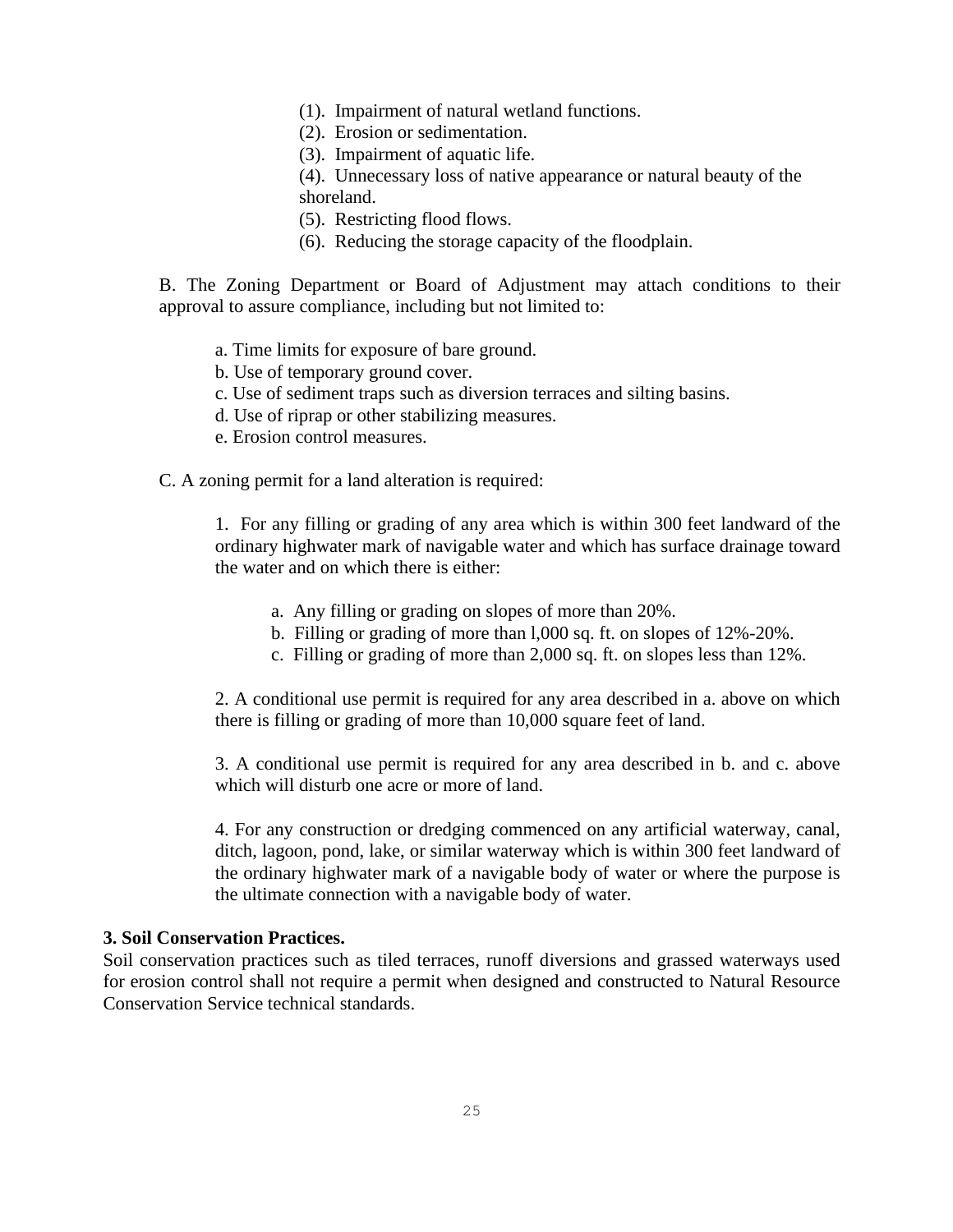#### **4. Permit Conditions.**

In granting a permit, the Zoning Department or Board of Adjustment shall attach the following conditions, where appropriate, in addition to those provisions specified in Chapter 8, Section 2.

A. The smallest amount of bare ground shall be exposed for as short a time as feasible.

 B. Temporary ground cover (such as mulch or jute netting) shall be used, and permanent vegetative cover shall be established.

 C. Diversion berms or bales, silting basins, terraces, filter fabric fencing, and other methods shall be used to prevent erosion.

D. Lagoons shall be constructed to avoid fish trap conditions.

E. Fill shall be stabilized according to accepted engineering standards.

 F. Filling shall comply with any local floodplain zoning ordinance and shall not restrict a floodway or inhibit the flood storage capacity of a floodplain.

 G. Channels or artificial watercourses shall be constructed with side slopes of two (2) units' horizontal distance to one (1) unit vertical or flatter which shall be promptly vegetated unless bulkheads or riprap are provided.

# **CHAPTER 9.**

# **IMPERVIOUS SURFACE STANDARDS. (NR 115.05(1)(e))**

#### **1. Purpose.**

Establish impervious surface standards to protect water quality and fish and wildlife habitat and to protect against pollution of navigable waters. Buffalo County impervious surface standards shall apply to the construction, reconstruction, expansion, replacement, or relocation of any impervious surface on a riparian lot or parcel and any non-riparian lot or parcel that is located entirely within 300 feet of the ordinary high-water mark of any navigable waterway

# **2. Calculation of Impervious Surface.**

Percentage of impervious surface shall be calculated by dividing the surface area of existing and proposed impervious surfaces on the portion of a lot or parcel that is within 300 feet of the ordinary high-water mark by the total surface area of that portion of the lot or parcel that is within 300 feet of the ordinary high-water mark and multiplied by 100.

Impervious surfaces described in Chapter 9, Section 5 shall be excluded from the calculation of impervious surface on the lot or parcel.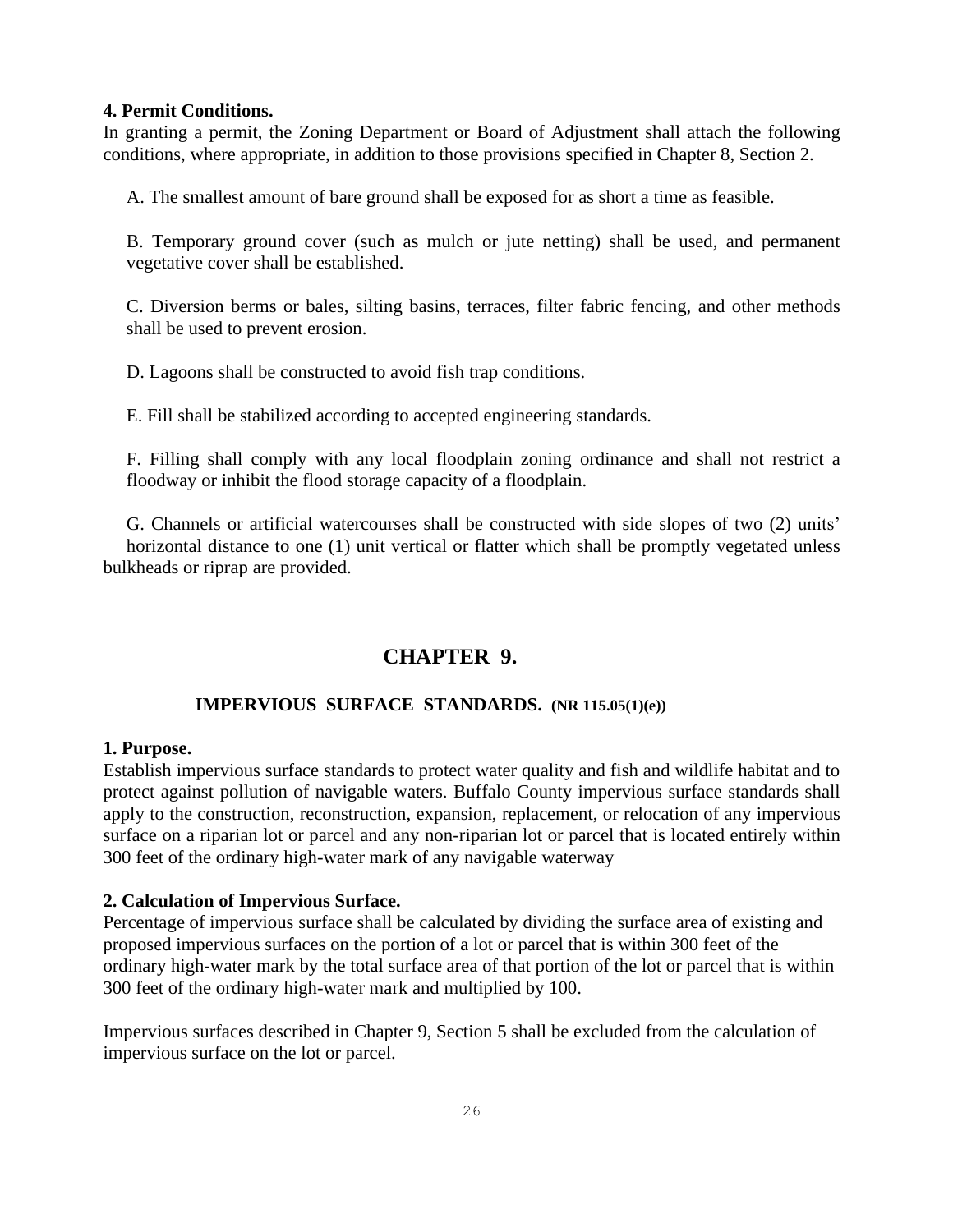If an outlot lies between the ordinary high-water mark and the developable lot or parcel and both are in common ownership, the lot or parcel and the outlot shall be considered one lot or parcel for the purposes of calculating the percentage of impervious surface.

# **3. Impervious Surface Standard.**

The maximum impervious surface percentage for a riparian lot or parcel or a non-riparian lot or parcel located entirely within 300 feet of the ordinary high-water mark of any navigable waterway shall be 15 percent, except as allowed in Chapter 9, Sections 5 and 6.

# **4. Maximum Impervious Surface. (NR 115.05(1)(e)3)**

A property may exceed the impervious surface standard under Chapter 9, Section 3 provided the following standards are met:

A. For properties where the general impervious surface standard applies under Chapter 9, Section 3, a property owner may have more than 15% impervious surface but not more than 30% impervious surface on the portion of a lot or parcel that is within 300 feet of the ordinary high-water mark.

B. For properties that exceed the standard under Chapter 9, Section 3 but do not exceed the maximum standard under Section 4(A) above, a permit can be issued for development with a mitigation plan that meets the standards found in Chapter 12.

# **5. Treated Impervious Surface. (NR115.05(1)(e)3m and s. 59.692(1k)(a)5, Stats)**

Impervious surfaces that can be documented to demonstrate they meet either of the following standards shall be excluded from the impervious surface calculations under Chapter 9, Section 2:

A. The impervious surface is treated by devices such as stormwater ponds, constructed wetlands, infiltration basins, rain gardens, bio-swales or other engineered systems.

B. The runoff from the impervious surface discharges to an internally drained pervious area that retains the runoff on or off the parcel and allows infiltration into the soil.

C. To qualify for the statutory exemption, property owners shall submit a complete permit application that is reviewed and approved by the County. The application shall include:

1. Calculations showing how much runoff is coming from the impervious surface area.

2. Documentation that the runoff from the impervious surface is being treated by a proposed treatment system, treatment device, or internally drained area.

3. An implementation schedule and enforceable obligation on the property owner to establish and maintain the treatment system, treatment devices, or internally drained area. The enforceable obligations shall be evidenced by an instrument recorded in the office of the Register of Deeds prior to the issuance of the permit.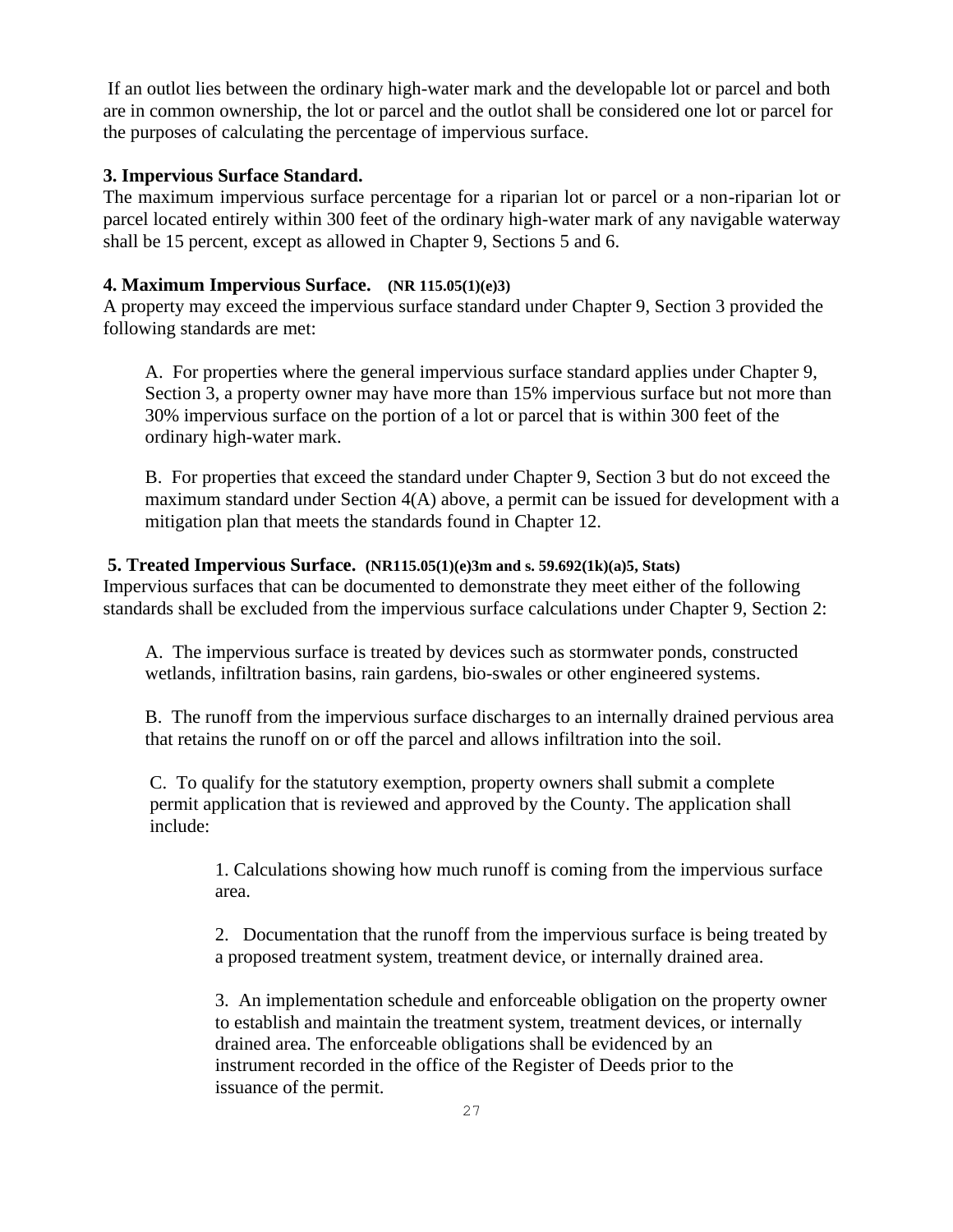#### **6. Existing Impervious Surfaces.**

For existing impervious surfaces that were lawfully placed when constructed but that do not comply with the standards in Chapter 9, Section 3 and 4, the property owner may do any of the following:

A. Maintain and repair all existing impervious surfaces.

B. Replace existing impervious surfaces with similar surfaces within the existing building envelope; or

C. Relocate and modify existing impervious surfaces with similar or different impervious surfaces, provided that the relocation or modification does not result in an increase in the percentage of impervious surface that existed on the effective date of the county Shoreland Protection Ordinance, and meets the applicable setback requirements in Chapter 6, Section 1.

# **CHAPTER 10.**

#### **HEIGHT (NR 115.05(1)(f))**

#### **1. Height Limitations.**

To protect and preserve wildlife habitat and natural scenic beauty, no principal structure shall exceed 35 feet in heigh. Accessory structures may not exceed 24 feet in height.

#### **2. Exemptions.**

The following are exempt from the height requirements of this Chapter.

- A. Architectural projections such as; spires, belfries, domes, chimneys, church steeples and cupolas provided that cupolas do not exceed 100 square feet in floor area and are not higher than 10 feet above the adjacent roof ridge, and contain no living quarters.
- B. Agricultural Structures such as; silos, barns, and grain storage structures are exempt provided the setback requirements in Section 3, A of this Chapter is met.
- C. Special Structures such as; grain elevators, observation towers in recreational area, communication towers, electric transmission poles and towers, and smoke stacks. The height of each such structures shall not exceed the distance of the structure from the nearest lot line.
- D. Public or semi-public facilities such as schools, churches, monuments, libraries and government buildings may be granted a variance by the Board of Adjustments to a height of 75 feet provided that all required setbacks are increased by not less than one foot for each foot the structure exceeds 35 feet in height.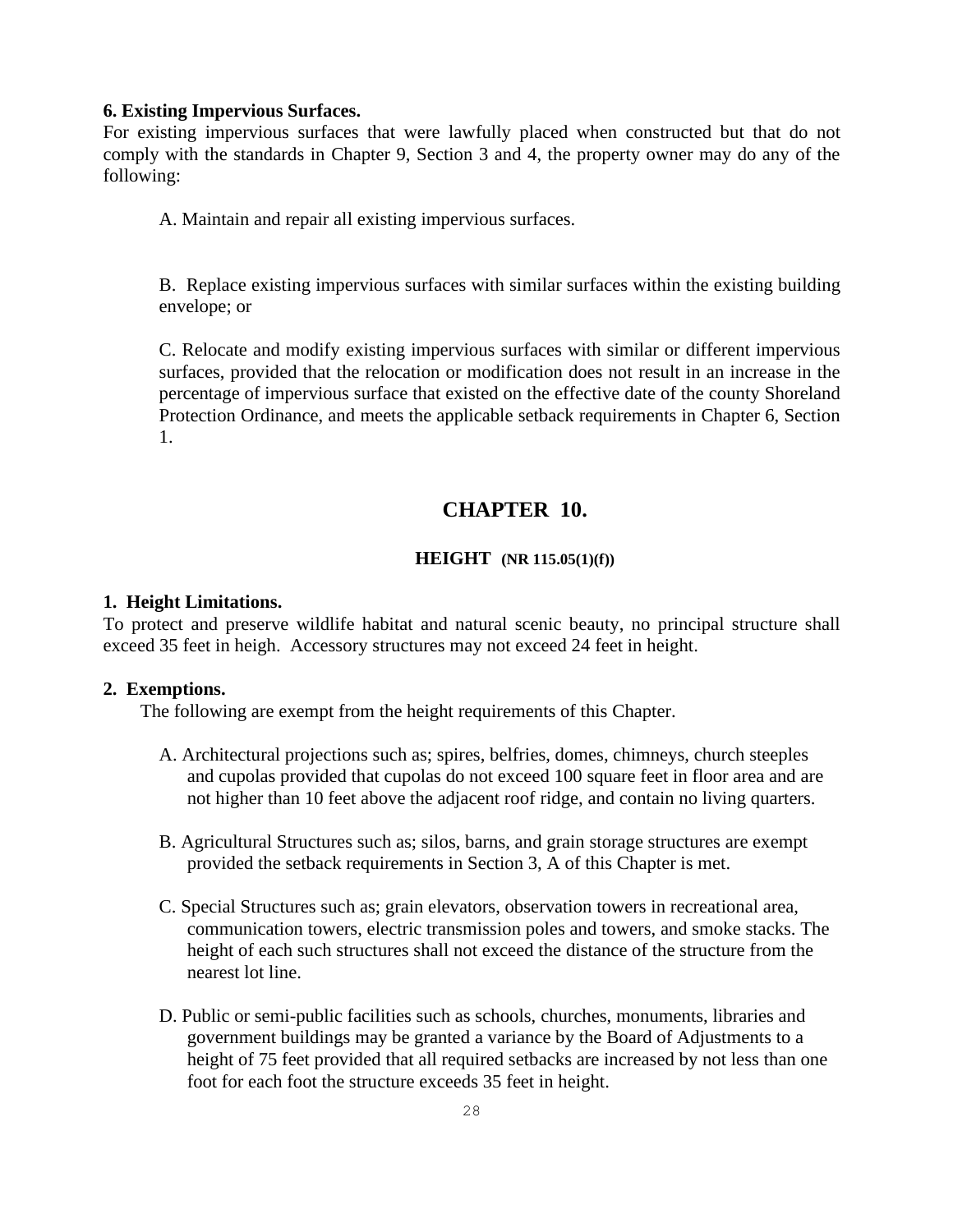# **3. Height Calculation**

Structure height is the measurement of the vertical line segment starting at the lowest point of any exposed wall and it's intersected with the ground (Point A in the following diagram) to a line horizontal to the highest point of a structure (Point B in the following diagram), unless specified under other sections of this ordinance.



# **CHAPTER 11.**

# **NONCONFORMING USES AND STRUCTURES (NR 115.05(1g)**

#### **1. Discontinued Nonconforming Use.**

If a nonconforming use is discontinued for a period of 12 months, any future use of the building, structure, or property shall conform to the ordinance.

#### **2.Maintenace, Repair, Replacement or Vertical Expansions of Nonconforming Structures. (s. 59.692(1k) (a)2,4 and (b), Stats)**

An existing structure that was lawfully placed when constructed but that does not comply with the required shoreland setback may be maintained, repaired, replaced, restored, rebuilt, or remodeled if the activity does not expand the footprint of the nonconforming structure. Further, an existing structure that was lawfully placed when constructed but that does not comply with the required shoreland setback may be vertically expanded unless the vertical expansion would extend more than 35 feet above grade level. Structures that were granted variances or illegally constructed structures are not considered nonconforming structures.

#### **3. Lateral Expansion of Nonconforming Principal Structures Within the Setback. (NR115.05(1)(g)5)**

An existing principal structure that was lawfully placed when constructed but that does not comply with the required building setback per Chapter 6, Section 1 may be expanded laterally, provided that all of the following requirements are met:

A. The use of the structure has not been discontinued for a period of 12 months or more if a nonconforming use.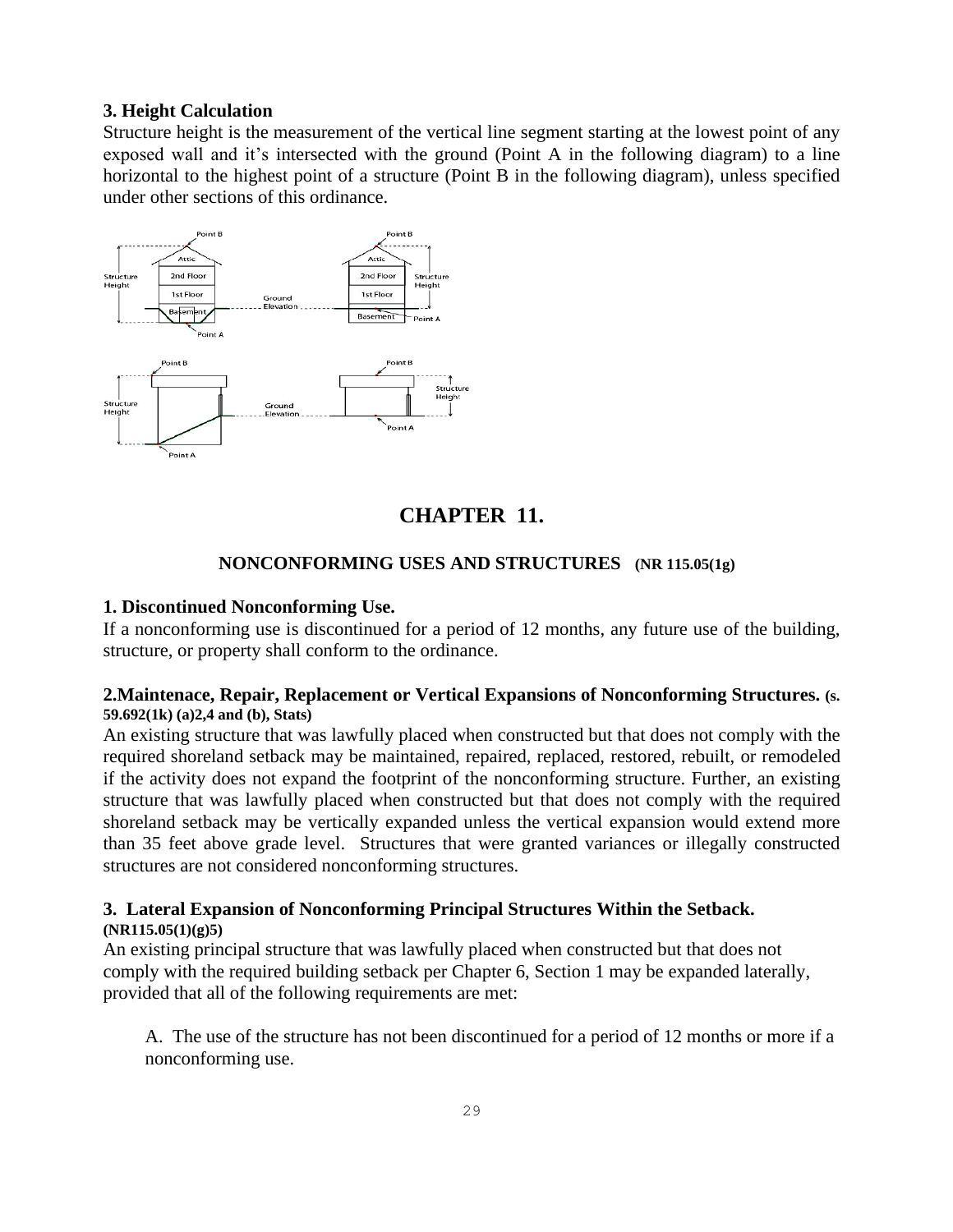B. The existing principal structure is at least 35 feet from the ordinary high-water mark.

C. Lateral expansions are limited to a maximum of 200 square feet over the life of the structure. No portion of the expansion may be any closer to the ordinary high-water mark than the closest point of the existing principal structure.

D. The Zoning Department shall issue a permit that requires a mitigation plan that shall be approved by the Department and implemented by the property owner by the date specified in the permit. The mitigation plan shall meet the standards found in section 12.0.

E. All other provisions of the shoreland ordinance shall be met.

**4. Expansion of a Nonconforming Principal Structure Beyond Setback. (NR 115.05(1)(g)5m)** An existing principal structure that was lawfully placed when constructed but that does not comply with the required building setback under Chapter 6, Section 1, may be expanded horizontally, landward, or vertically provided that the expanded area meets the building setback requirements per Chapter 6, Section 1, and that all other provisions of the shoreland ordinance are met. A mitigation plan is not required solely for expansion under this paragraph.

# **5. Relocation of Nonconforming Principal Structure.**

An existing principal structure that was lawfully placed when constructed but that does not comply with the required building setback per Chapter 6 may be relocated on the property provided all the following requirements are met:

 A. The use of the structure has not been discontinued for a period of 12 months or more if a nonconforming use.

B. The existing principal structure is at least 35 feet from the ordinary high-water mark.

 C. No portion of the relocated structure is located any closer to the ordinary high-water mark than the closest point of the existing principal structure.

 D. The Zoning Department determines that no other location is available on the property to build a principal structure of a comparable size to the structure proposed for replacement or relocation that will result in compliance with the shoreland setback requirement per Chapter 6.

 E. The Zoning Department shall issue a permit that requires a mitigation plan that shall be approved by the Department and implemented by the property owner by the date specified on the permit. The mitigation plan shall meet the standards found in Chapter 12 and include enforceable obligations of the property owner to establish or maintain measures that the county determines are adequate to offset the impacts of the permitted expansion on water quality, near-shore aquatic habitat, upland wildlife habitat and natural scenic beauty. The mitigation measures shall be proportional to the amount and impacts of the replaced or relocated structure being permitted. The obligations of the property owner under the mitigation plan shall be evidenced by an instrument recorded in the office of the County Register of Deeds.

F. All other provisions of the shoreland ordinance shall be met.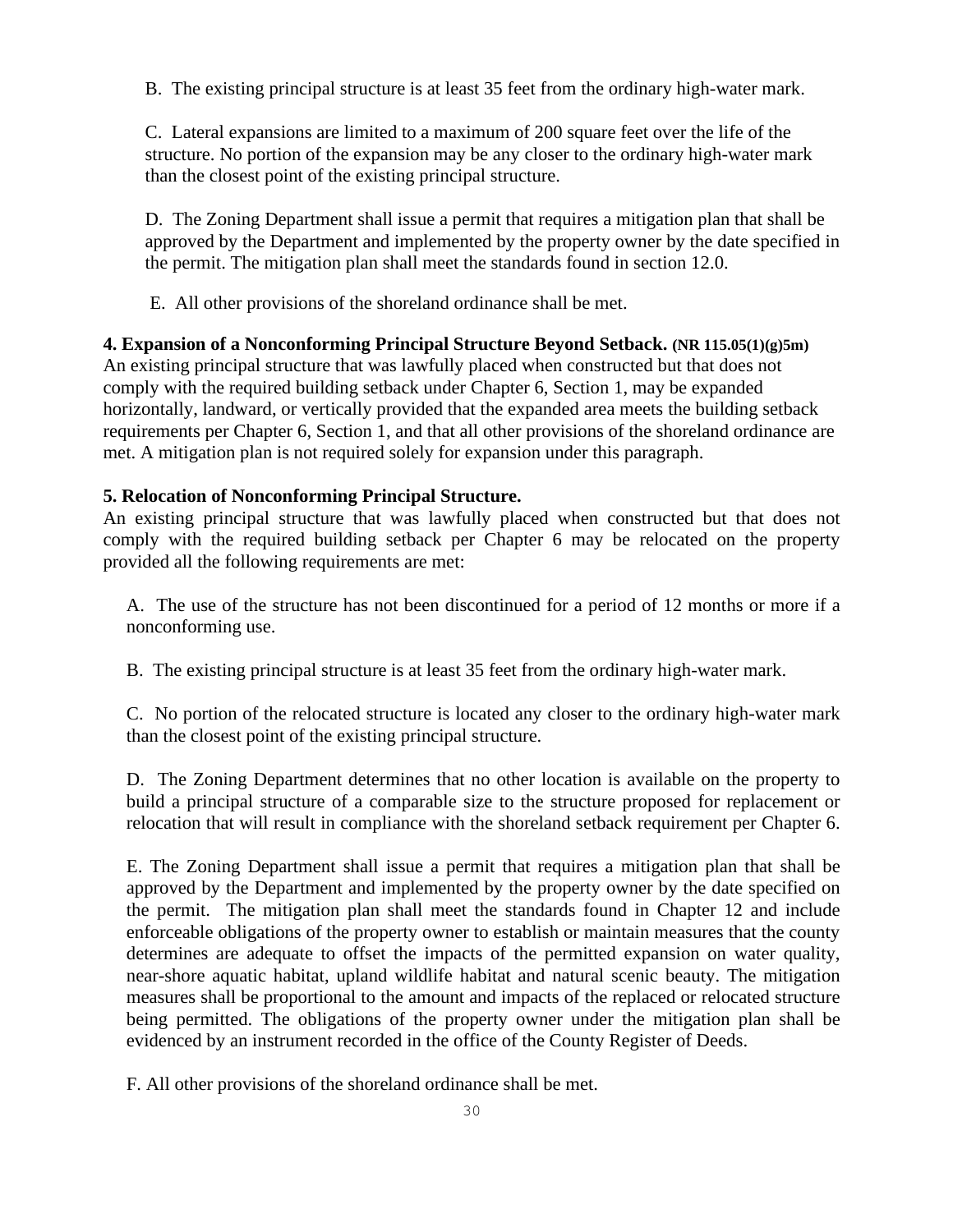# **6. Maintenance, Repair, Replacement, or Vertical Expansion of Structures That Were Authorized by Variance. (s.59.692(1k) (a)2. and (a)4.), Wis. Stats.)**

A structure of which any part has been authorized to be located within the shoreland setback area by a variance granted before July 25, 2015, may be maintained, repaired, replaced, restore, rebuilt, or remodeled if the activity does not expand the footprint of the authorized structure. Additionally, the structure may be vertically expanded unless the vertical expansion would extend more than 35 feet above grade level. Expansion of a structure beyond the existing footprint is allowed if the expansion is necessary to comply with applicable state or federal requirements.

Note: Section 59.692(1k) (a)2 prohibits counties from requiring any approval or imposing any fee or mitigation requirement for the activities specified in Chapter 11, Section 6. However, it is important to note that property owners may be required to obtain permits or approvals and counties may impose fees under ordinances adopted pursuant to other statutory requirements, such as floodplain zoning, general zoning, sanitary codes, building codes, or stormwater control ordinances.

**7. Maintenance, Repair, and Replacement of Illegal Structures. (s59.692(1k) (a)2c, Wis. Stats)** A structure that was illegally constructed, which is older than ten years and may not be enforced under the shoreland protection ordinance (s59.692(1t) Stats) may be maintained, repaired, replaced, restored, rebuilt, or remodeled if the activity does not expand the footprint of the structure. (No vertical or lateral expansion of illegal structures is allowed.)

# **CHAPTER 12.**

# **MITIGATION. (NR 115.05 (1)(e)3, (g)5, (g)6)**

#### **1. Purpose.**

Mitigation standards shall be established to protect and restore water quality, near-shore aquatic habitat, upland wildlife habitat, and natural scenic beauty that is otherwise lost through development and human activities.

# **2. Permit Requirements.**

When the county issues a permit requiring mitigation under Chapter 9 Section 5, Chapter 11 Section 3, and Chapter 11 Section 5, a complete permit application from a property owner must include a plan to mitigate for the adverse impacts of human activity and development. This application shall include:

A. A site plan that describes the proposed mitigation measures.

1. The site plan shall be designed and implemented to restore natural functions lost through development and human activities.

2.. The mitigation measures shall be proportional in scope to the impacts on water quality, near-shore aquatic habitat, upland wildlife habitat and natural scenic beauty.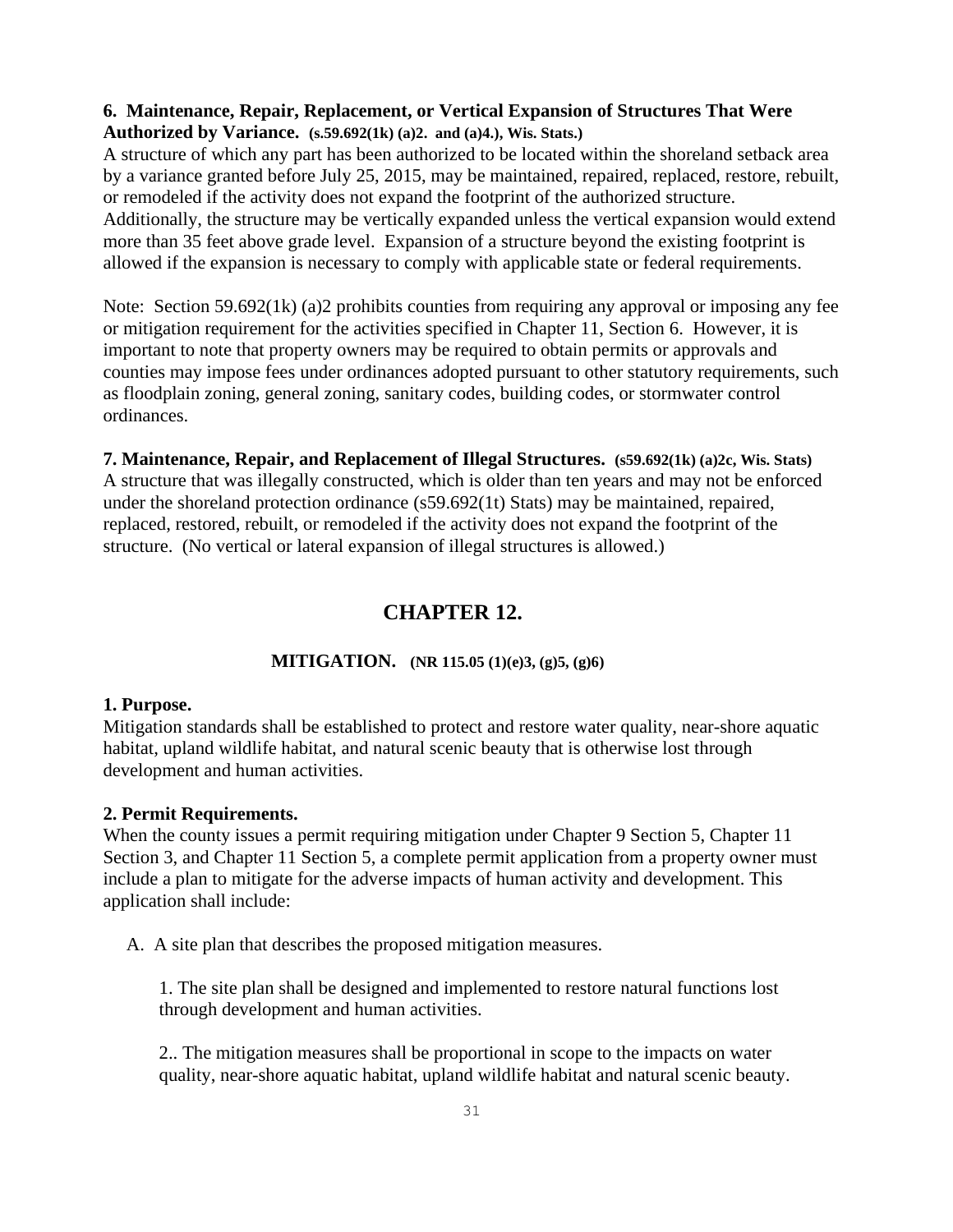B. An implementation schedule and enforceable obligation on the property owner to establish and maintain the mitigation measures. The enforceable obligations shall be evidenced by an instrument recorded in the office of the Register of Deeds prior to the issuance of the permit.

# **3. Mitigation Requirements.**

A. Mitigation shall be required for the following activities:

1. Lateral Expansion of Nonconforming Principal Structure within the Setback. Lateral expansion of a nonconforming principal structure as allowed under Chapter 11; Section 3 shall require a minimum of 5 mitigation points. See Chapter 12, Section 4 for approved mitigation options.

2. Relocation of Nonconforming Principal Structure. Relocation of a nonconforming principal structure as allowed under Chapter 11; Section 5 shall require a minimum of 3 mitigation points. See Chapter 12, Section 4 for approved mitigation options.

3. Exceeding Impervious Surface Standards. To exceed the impervious surface standards listed under Chapter 9, Section 3, 2 points of mitigation shall be required for every 5 percent increase above the standard. The total increase shall not exceed the maximum impervious surface standards under Chapter 9, Section 4. Properties that exceed the maximum impervious surface standards under Chapter 9, Section 4 may be redeveloped, provided that the project does not make the property exceed the existing impervious surface coverage. See Chapter 12, Section 4 for approved mitigation options.

# **4. Mitigation Options.**

 A. Removal of nonconforming accessory structures. **1 point per 100 square feet of accessory structure, not to exceed 3 points.** 

 B. Removal of shoreland structures, such as, but not limited to artificial beaches, seawalls, or and bulkheads. **1 point per 25 lineal feet or 1 point per 100 square feet of structure, whichever is greater, not to exceed 3 points.** 

 C. Replacement of private on-site wastewater treatment system (POWTS) or connection to a public sanitary sewer service or private group wastewater treatment system serving five or more lots. **2 points.** 

 D. Reduction of impervious surface coverage to less than 15 percent of lot. **2 points per 2.5% reduction.**

 E. Proposed structure will utilize earth tone exterior colors or replacement of an existing structure's unnatural exterior hue with earth tone colors. **1 point.**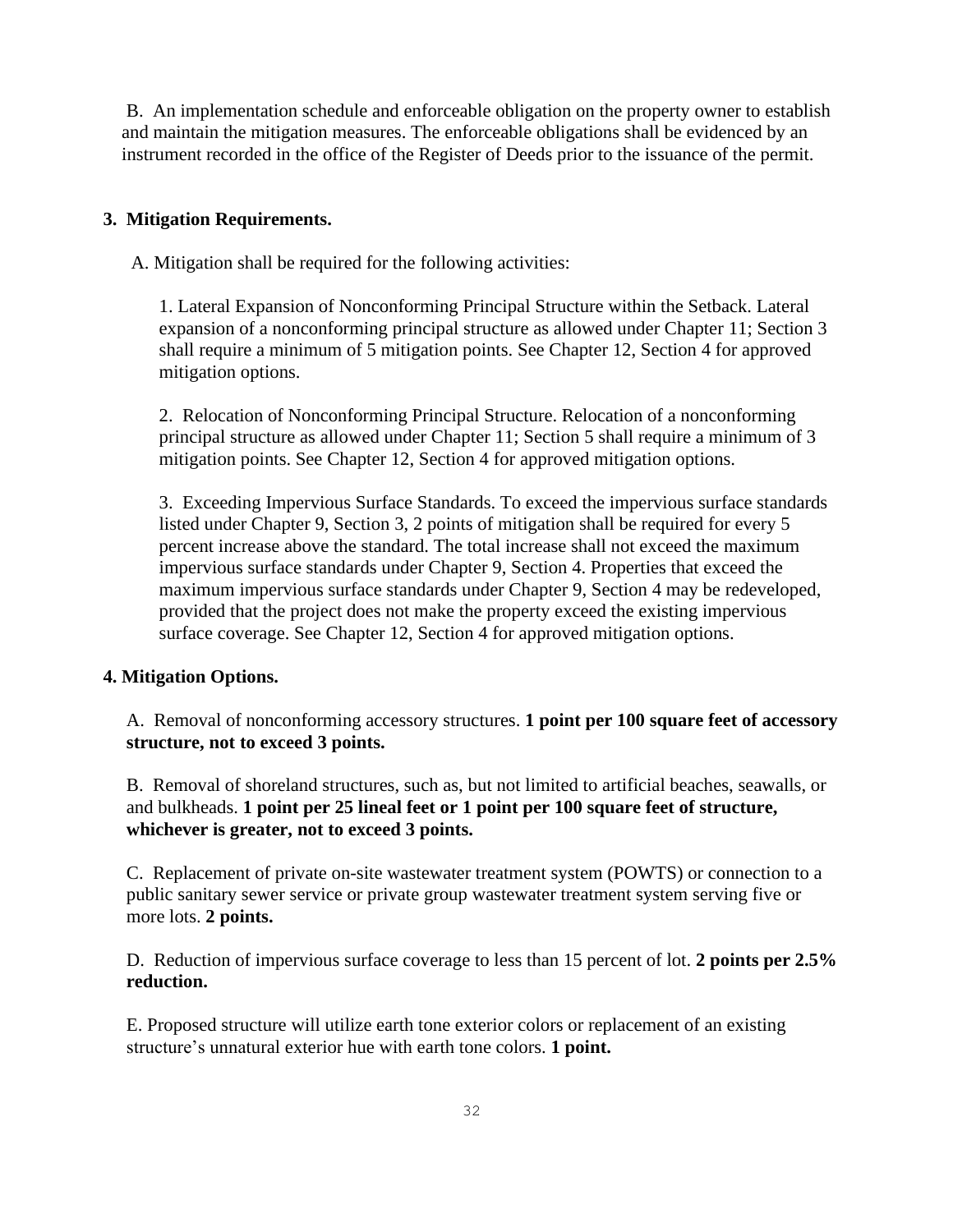F. Removal of existing shore lighting or replacement with downcast lighting within 75' of the ordinary high-water mark. **1 point.** 

 G. Establishment of primary vegetative buffer zone. Must follow minimum standards outlined in Chapter 7. **1 point per 7' (depth) of buffer establishment, not to exceed 5 points.** 

 H. Reduction of existing viewing and access corridor. **1 point per 20% reduction, not to exceed 3 points.** 

 I. Establishment of secondary vegetative buffer zone. Must be located between 35 and 75 feet of the ordinary high-water mark and must be established after primary vegetative buffer zone. **1 point per 200 square feet.** 

 J. Installation of stormwater management system such as, but not limited to rain gardens, rainwater gutter collection systems, and water diversions of overland flow. **3 points.** 

 K. Installation of a bio-retention system, rain garden, or other stormwater system, designed by an engineer to contain the rainfall minimum sizing standard for impervious surfaces on the lot. **3 points for the first 15 percent impervious surface runoff captured and/or 2 points for every 5 percent captured above 15 percent, not to exceed 9 points.** 

 L. Other shoreland stabilization, as determined necessary by the Zoning Administrator. Stabilization must be within 75 feet of the ordinary high-water mark. **1 to 3 points.** 

M. Other practices as approved by the Zoning Administrator.

# **5. Mitigation Sizing Requirements.**

A. Mitigation Subsurface Dispersal System Limits.

 Systems (e.g., Drain fields, tree box filters, infiltration trenches, dry wells, and bio-retentions) designed for stormwater infiltration into the subsoil shall require the following:

1. Site Evaluation Requirements. Subsurface Dispersal Systems will require site evaluation per Wisconsin Department of Natural Resources Conservation Practices Standards "Site Evaluation for Stormwater Infiltration (1002)".

2. Plan Certification. A mitigation plan that includes a subsurface dispersal system shall include certification from a professional engineer registered in the State of Wisconsin, that all computations and designs for the proposed subsurface dispersal system have been reviewed and approved by the engineer as being in accordance with technical and design standards.

3. Notice of the provisions of the approved plan shall be recorded with the title to the property by affidavit with the County Register of Deeds.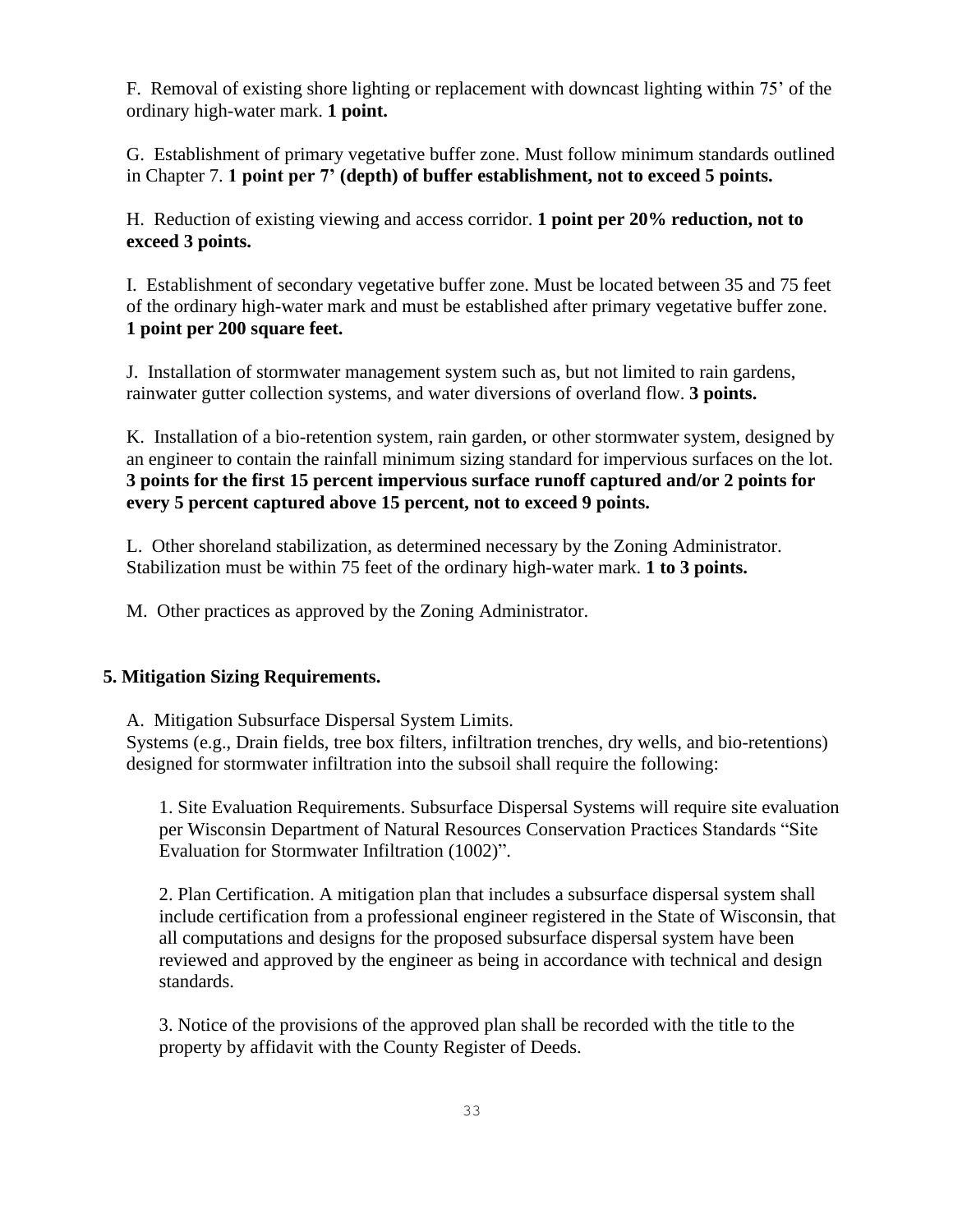# **CHAPTER 13.**

#### **ADMINISTRATIVE PROVISIONS. (NR 115.05(4))**

#### **1. Purpose**

The overall purpose of this chapter is to establish responsibilities for administration of this Ordinance, procedural requirements for various development approvals under this chapter, and enforcement procedures and penalties for noncompliance.

# **2. Zoning Administrator**

The general duty of the Zoning Administrator is to interpret and administer this Ordinance, as well as certain other ordinances within Buffalo County, as indicated within those ordinances. The Zoning Administrator shall have the following duties and powers:

 A. Develop and maintain a system of permits for all new construction, development, reconstruction, structural alteration or moving of buildings and structures. A copy of all applications shall be required to be filed in the office of the county Zoning Administrator.

 B. Regular inspection of permitted work in progress to insure conformity of the finished structures with the terms of the ordinance. Be permitted access to premises and structures between 8 a.m. and 6 p.m., or such other time agreed to by all parties involved, to make inspections to ensure compliance with this ordinance.

 C. Develop and maintain a variance procedure which authorizes the Board of Adjustment to grant such variance from the terms of the ordinance as will not be contrary to the public interest where, owing to special conditions and the adoption of the Shoreland Protection Ordinance, a literal enforcement of the provisions of the ordinance will result in unnecessary hardship.

D. Develop and maintain a conditional use permit procedure.

 E. Keep a complete record of all proceedings before the Board of Adjustment, Zoning Committee and the Buffalo County Board of Supervisors.

 F. Provide written notice to the appropriate office of the Department of Natural Resources at least 10 days prior to any hearing on a proposed variance, conditional use permit, appeal for a map or text interpretation, map or text amendment, and copies of all proposed land divisions submitted to the county for review under Chapter 4.

 G. Submission to the appropriate office of the Department of Natural Resources, within 10 days after grant or denial, of copies of any permit granted under Chapter 8 or 13, any decision on a variance, conditional use permit, or appeal for a map or text interpretation, and any decision to amend a map or text of an ordinance.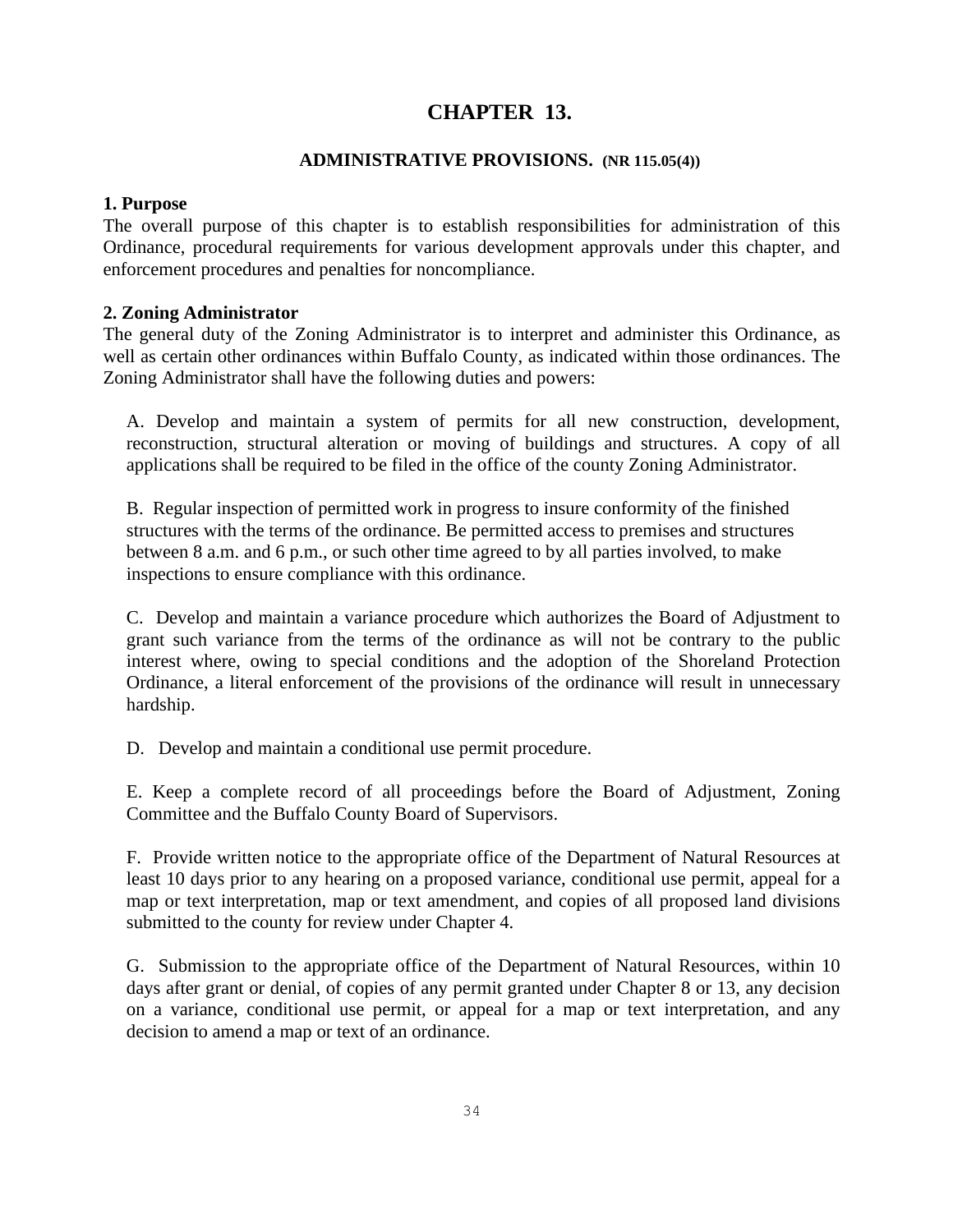H. Maintain permanent and current records associated with this chapter, including but not limited to all maps, amendments, conditional use permits, zoning permits, site plans, mitigation plans, variances, appeals, inspections, interpretations, applications, and other official actions.

 I. Review and approve site plans for land uses under this chapter prior to the issuance of permits for such uses, ensuring compliance with this and other applicable ordinances and any additional requirements of designated official review and approval bodies for associated rezoning, conditional use permit, or variance requests.

 J. Establish appropriate penalties for violations of various provisions of the ordinance, including forfeitures. Compliance with the ordinance shall be enforceable by the use of injunctions to prevent or abate a violation, as provided in s. 59.69 (11), Stats.

 K. Investigate all complaints made relating to the location and use of structures, lands, and waters and pursue the prosecution of violations of the Shoreland Protection Ordinance.

 L. In combination with other professional and administrative staff of the Department, advise applicants for development approvals regarding the provisions of this ordinance and assist applicants, to the extent practical, in preparing required permit applications.

# **3. Permits**

A. Purpose.

 The purpose of this section is to specify the requirements and procedures for the issuance of permits. Permits are issued by the Buffalo County Zoning Administrator for certain projects specified in this section in order to verify compliance with the provisions of this Ordinance. In certain cases, other land use approvals and permits, including but not limited to rezoning, conditional use permit approval, or variance approval is required before a zoning permit may be issued.

# B. When required.

 Except where another section of this ordinance specifically exempts certain types of development from this requirement, a permit shall be obtained from the Zoning Administrator or Board of Adjustment before any new development.

# C. Application.

 An application for a permit shall be made to the Zoning Department upon forms furnished by the county and shall include, for the purpose of proper enforcement of these regulations, the following information:

1. A completed form, provided by the Zoning Department and signed by the owner, including basic information on the owner and project to ensure compliance with this ordinance.

2. A legal description of the subject site by lot, block, and recorded subdivision or certified survey map, or by metes and bounds, or a copy of the deed.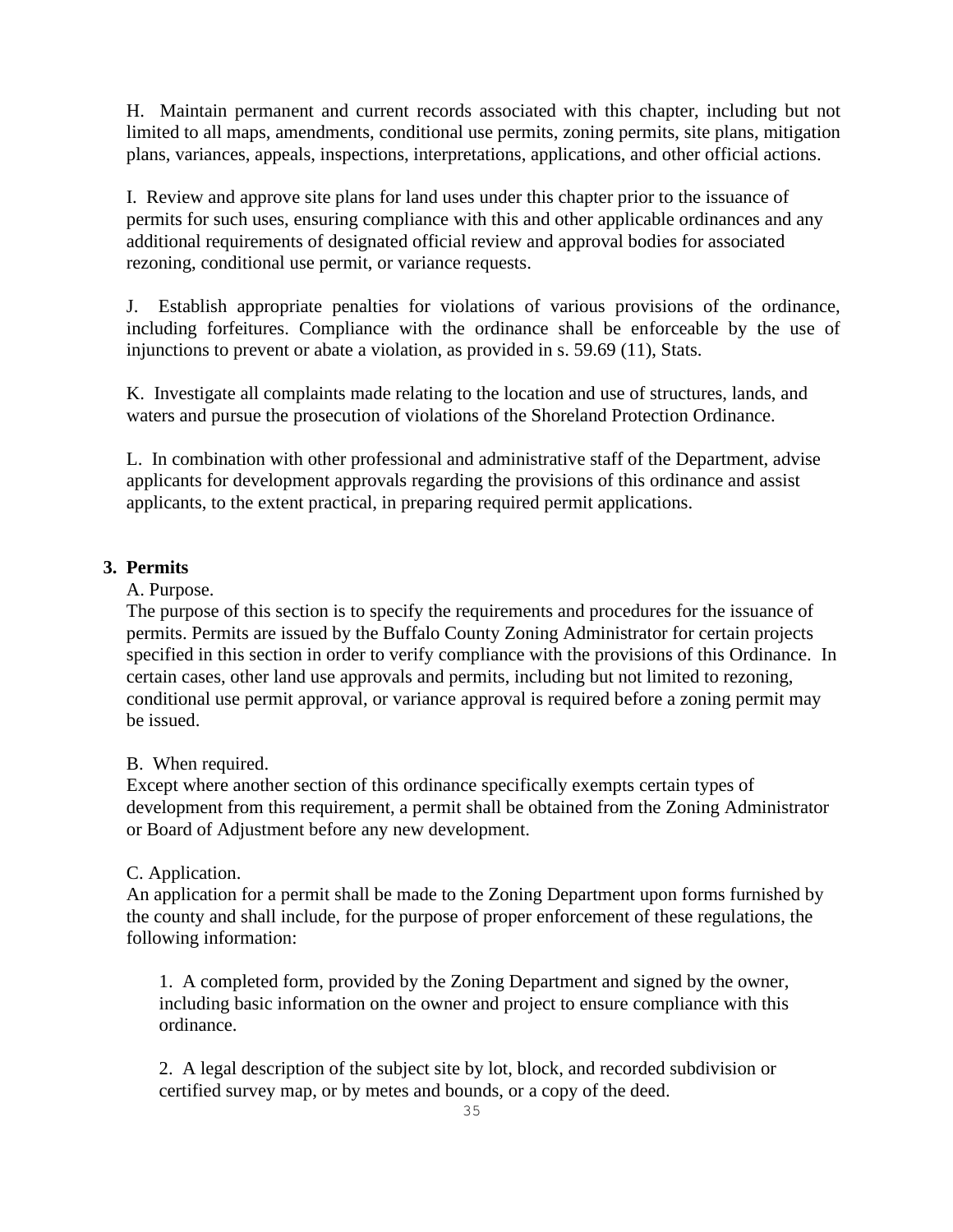3. A to-scale site plan showing the dimensions of the lot and location of all existing and proposed structures and impervious surfaces relative to the lot lines, center line of abutting highways and the ordinary high-water mark of any abutting waterways.

4. A plan, which may be included on the site plan, indicating the location of the existing and proposed sewage treatment system and well location where municipal sewer and/or water service will not be provided.

- 5. Plans for appropriate mitigation when required.
- 6. Payment of the required application fee.

7. Any additional information as required by the Zoning Administrator to determine if the proposed use meets the requirements of this ordinance.

# **4. Permit Time Limits**

A permit shall either be granted or denied in writing by the Zoning Administrator within thirty days of the filing of a complete application, unless other parallel processes (e.g., conditional use permit) require a longer review period. Once issued, each permit shall be posted in a prominent place on the premises prior to and during the period of construction, alteration, or movement. If the work authorized by the permit is not completed within 24 months of the date of the approval, the permit approval shall be considered void. The applicant may apply for, and the Zoning Administrator may grant, a one time, 12-month extension, provided that a written extension request is submitted before the original expiration date.

# **5. Conditional Use Permits**

A. Application for a Conditional Use Permit.

 Any use listed as a conditional use in this ordinance shall be permitted only after an application has been submitted to the Zoning Administrator and a conditional use permit has been granted by the Board of Adjustment. To secure information upon which to base its determination, the Board of Adjustment may require the applicant to furnish, in addition to the information required for a zoning permit, the following information:

1. A plan of the area showing surface contours, soil types, ordinary high-water marks, ground water conditions, subsurface geology, and vegetative cover.

2. Location of buildings, parking areas, traffic access, driveways, walkways, piers, open space, and landscaping.

3. Plans of buildings, sewage disposal facilities, water supply systems and arrangement of operations.

4. Specifications for areas of proposed filling, grading, lagooning or dredging.

5. Other pertinent information necessary to determine if the proposed use meets the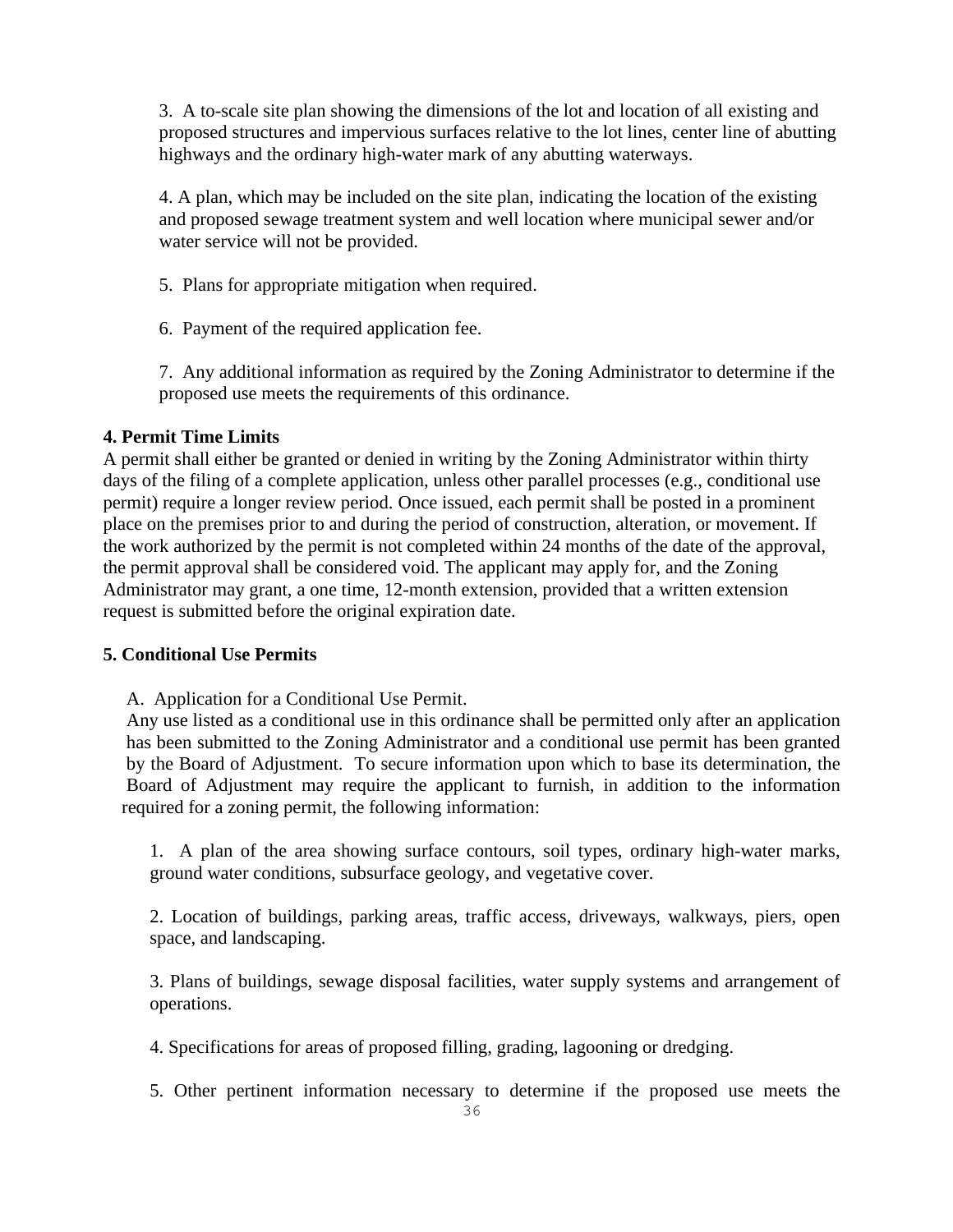requirements of this ordinance.

6. Rationale for why the proposed conditional use meets all the criteria listed in the ordinance.

B. Notice, Public Hearing, and Decision.

 Before deciding whether to grant or deny an application for a conditional use permit, the Board of Adjustment shall hold a public hearing. Notice of such public hearing, specifying the time, place and matters to come before the Board of Adjustment, shall be given as a Class 2 notice under ch. 985, Wis. Stats. Such notice shall be provided to the appropriate office of the DNR at least 10 days prior to the hearing. The Board of Adjustment shall state in writing the grounds for granting or denying a special exception permit.

C. Standards Applicable to all Conditional Uses.

 In deciding a conditional use permit application, the Board of Adjustment shall evaluate the effect of the proposed use upon:

1. The maintenance of safe and healthful conditions.

2. The prevention and control of water pollution including sedimentation.

3. Compliance with the Buffalo County Floodplain Ordinance and alleviation of opportunity for damage to adjacent properties due to altered surface water drainage.

4. The erosion potential of the site based upon degree and direction of slope, soil type and vegetative cover.

5. The location of the site with respect to existing or future access roads.

6. The need of the proposed use for a shoreland location.

7. Its compatibility with uses on adjacent land.

8. The amount of liquid and solid wastes to be generated and the adequacy of the proposed disposal systems.

9. Location factors under which:

a. Domestic uses shall be generally preferred.

b. Uses not inherently a source of pollution within an area shall be preferred overuses that are or may be a pollution source.

c. Use locations within an area tending to minimize the possibility of pollution shall be preferred over use locations tending to increase that possibility. Additional standards such as parking, noise, etc. may refer to the applicable part of the Buffalo County Zoning Ordinance.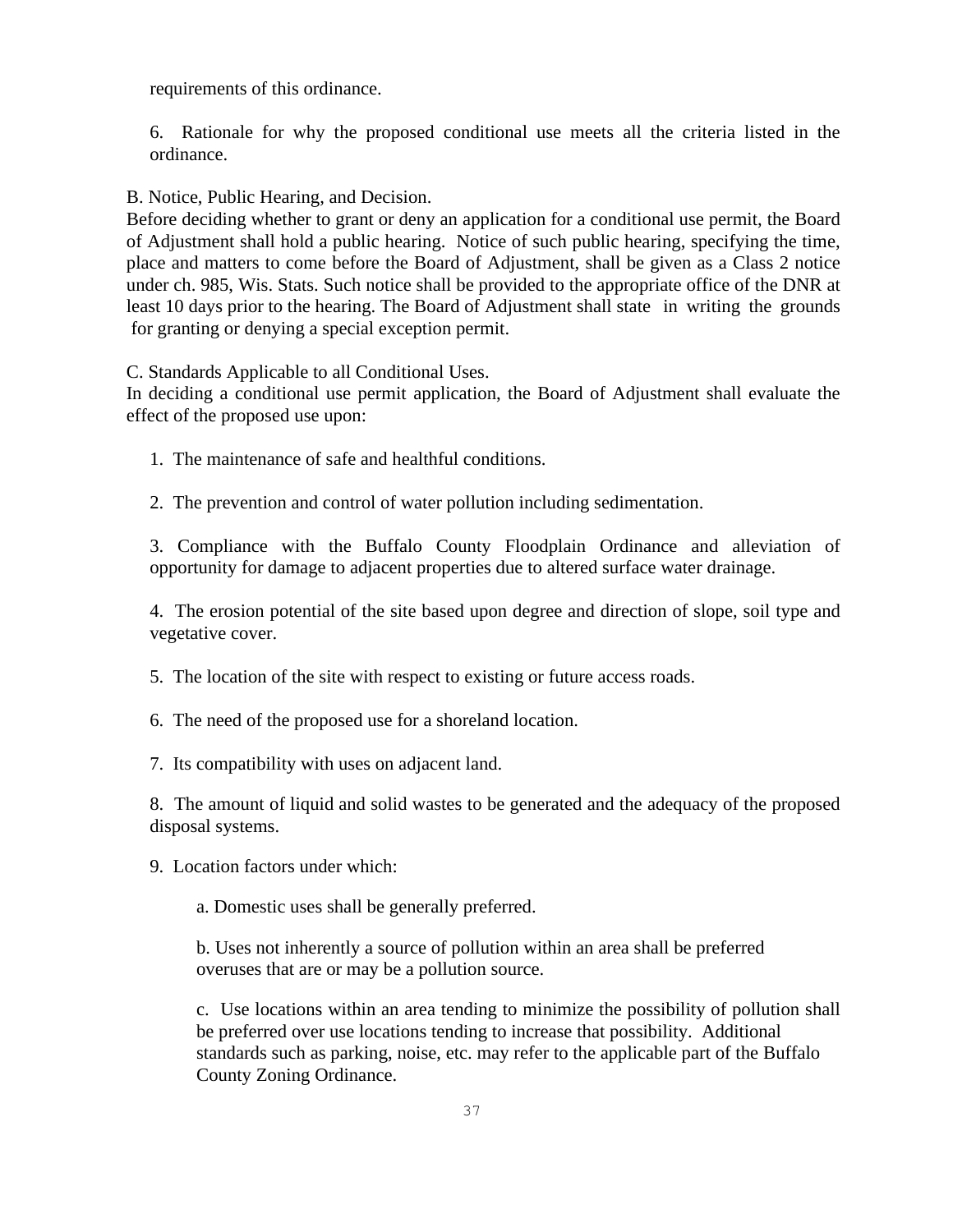#### D. Conditions Attached to Conditional Use Permits.

 Such conditions may include specifications for, without limitation because of specific enumeration: type of shore cover; specific sewage disposal and water supply facilities; landscaping and planting screens; period of operation; operational control; sureties; deed restrictions; location of piers, docks, parking, and signs; and type of construction. Upon consideration of the factors listed above, the Board of Adjustment shall attach such conditions, in addition to those required elsewhere in this ordinance, as are necessary to further the purposes of this ordinance. Violations of any of these conditions shall be deemed a violation of this ordinance.

 In granting a conditional use permit, the Board of Adjustment may not impose conditions, which are more restrictive than any of the specific standards in the ordinance. Where the ordinance is silent as to the extent of restriction, the board may impose any reasonable permit conditions to affect the purpose of this ordinance.

#### E. Recording.

 When a conditional use permit is approved, an appropriate record shall be made of the land use and structures permitted and such permit shall be applicable solely to the structures, use and property so described. A copy of any decision on a conditional use permit shall be provided to the appropriate office of the DNR within 10 days after it is granted or denied.

#### F. Revocation.

 Where the conditions of a conditional use permit are violated, the conditional use permit shall be revoked.

G. Time Limits Associated with Conditional Uses.

 If the conditional use permit is not initiated by securing at least one zoning permit within one year of the date of approval, the conditional use permit approval shall be considered void. The applicant may without fee apply for, and the Zoning Administrator may grant, a one-time, twelve-month extension, provided that a written request for extension is submitted before the original expiration date. If a use or activity associated with a previously approved conditional use permit ceases for twelve months or more after first being established on the property, the use will be deemed to have been terminated and the property owner or authorized agent must reapply and obtain approval of another conditional use permit before recommencing the use or activity.

#### **6. Variances**

A. Variance Criteria to Be Met.

 The Board of Adjustment may grant upon appeal a variance from the standards of this ordinance where an applicant convincingly demonstrates that:

1. Literal enforcement of the provisions of the ordinance will result in unnecessary hardship on the applicant.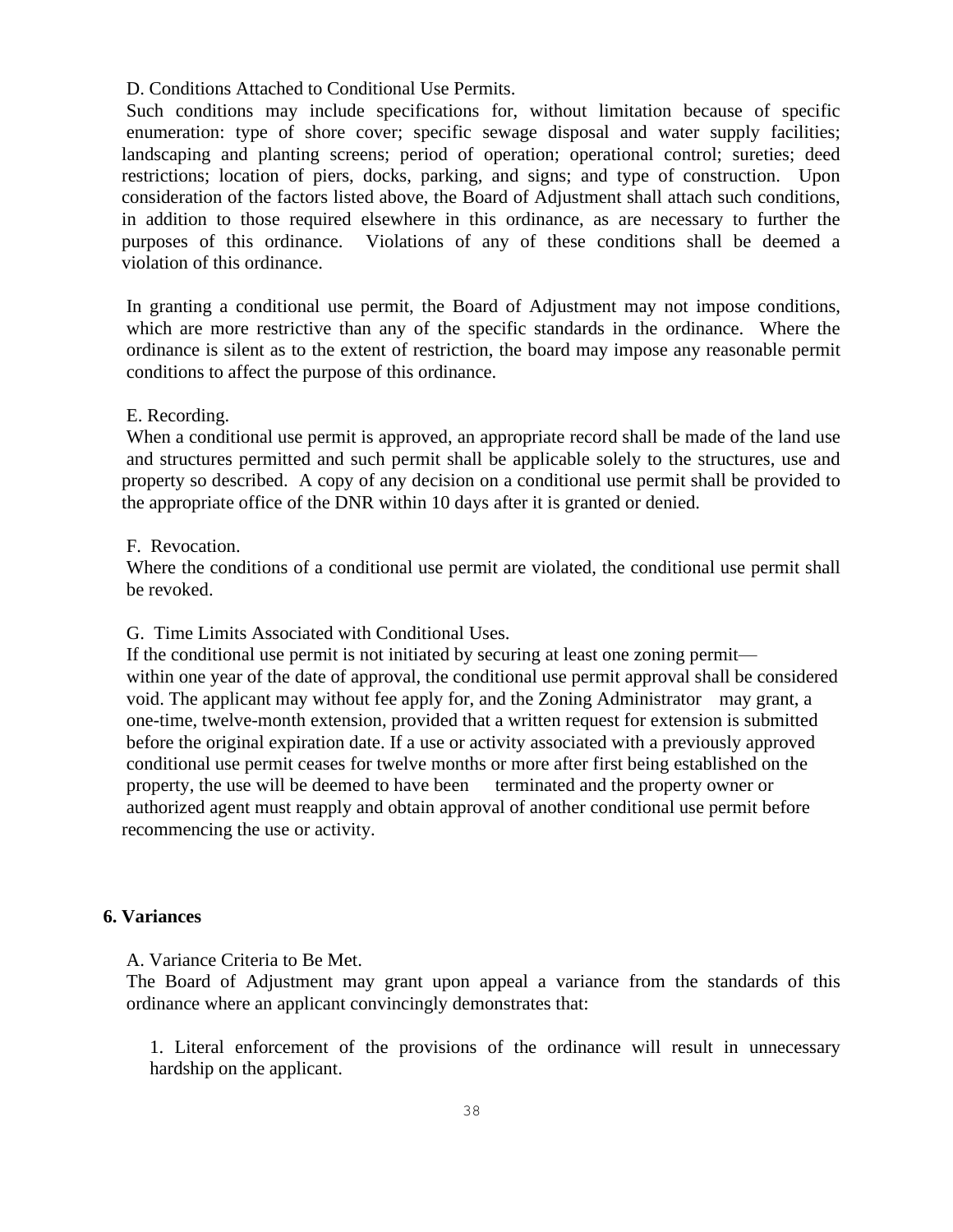- 2. The hardship is due to special conditions unique to the property.
- 3. It is not contrary to the public interest; and
- 4. The request represents the minimum relief necessary to relieve unnecessary burdens.
- B. Notice, Public Hearing, and Decision.

 Before deciding on an application for a variance, the Board of Adjustment shall hold a public hearing. Notice of such hearing specifying the time, place and matters of concern, shall be given a Class 2 notice under Ch. 985, Wis. Stats. Such notice shall be provided to the appropriate district office of the DNR at least 10 days prior to the hearing. The board shall state in writing the reasons for granting or refusing a variance and shall provide a copy of such decision to the appropriate DNR district office within 10 days of the decision.

# **7. Board of Adjustment**

The county executive, county administrator or chair of the County Board shall appoint a Board of Adjustment consisting of 3 or 5 members under S. 59.694, Wis. Stats. The County Board shall adopt such rules for the conduct of the business of the Board of Adjustment as required by s. 59.694(3), Wis. Stats.

A. Powers and Duties.

1. The Board of Adjustment shall adopt such additional rules as it deems necessary and may exercise all the powers conferred on such boards by s. 59.694, Wis. Stats.

2. It shall hear and decide appeals where it is alleged there is error in any order, requirements, decision, or determination made by an administrative official in the enforcement or administration of this Ordinance.

3. It shall hear and decide applications for conditional use permits pursuant to Chapter 13, Section 5.

4. It may grant a variance from the standards of this ordinance pursuant to Chapter 13, Section 6.

5. In granting a variance, the board may not impose conditions, which are more restrictive than any of the specific standards in the ordinance. Where the Ordinance is silent as to the extent of restriction, the board may impose any reasonable permit conditions to affect the purpose of this ordinance.

6. Such duties and powers as stipulated and defined in the Buffalo County Zoning ordinance.

B. Appeals to the Board.

Appeals to the Board of Adjustment may be made by any person aggrieved or by an officer,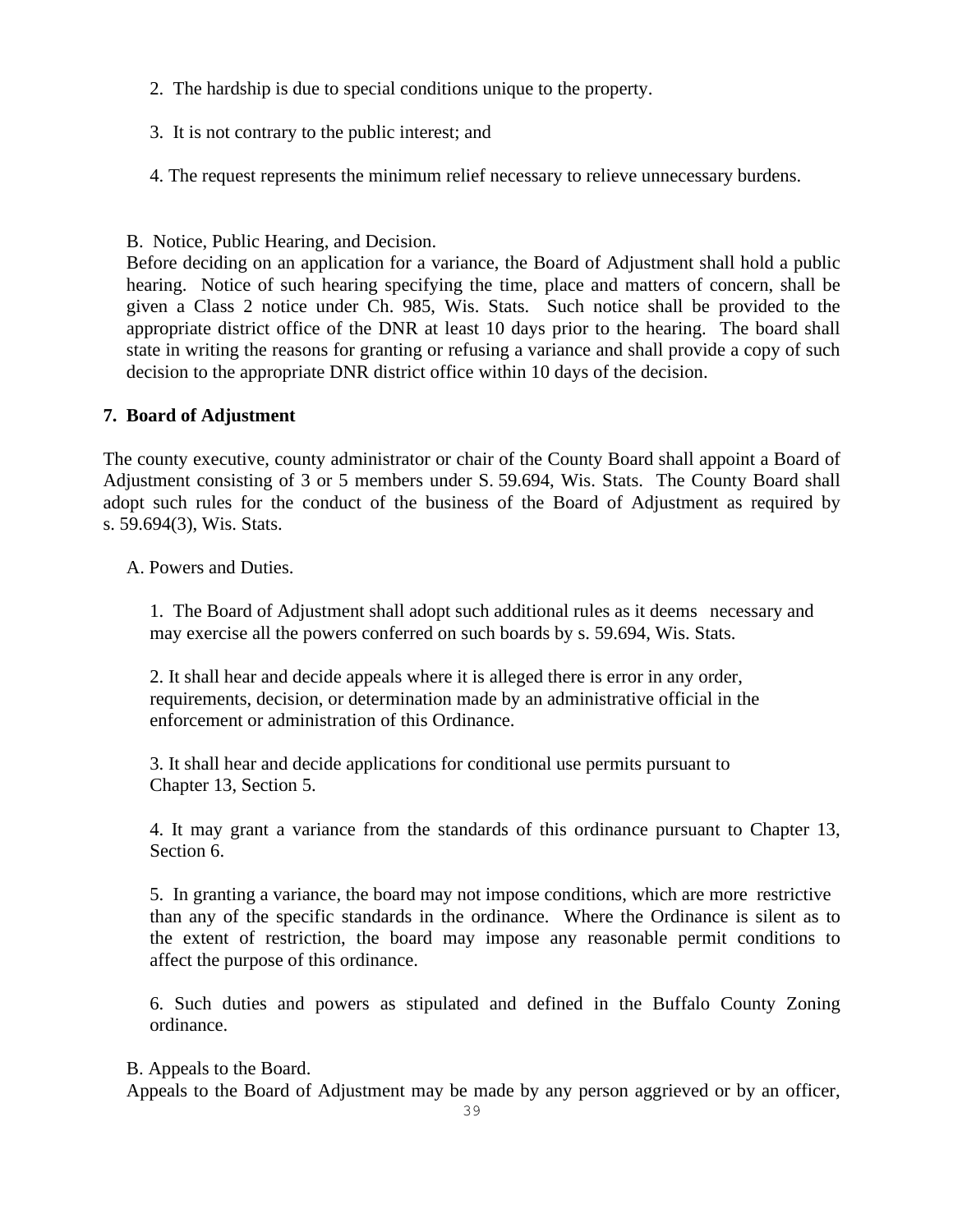department, board, or bureau of the county affected by any decision of the Zoning Administrator or other administrative officer. Such appeal shall be made within 30 days, as provided by the rules of the board, by filing with the officer whose decision is in question, and with the Board of Adjustment, a notice of appeal specifying the reasons for the appeal. The Zoning Administrator or other officer whose decision is in question shall promptly transmit to the board all the papers constituting the record concerning the matter appealed.

C. Hearing Appeals for Variances & Conditional Use Permits.

1. The Board of Adjustment shall fix a reasonable time for a hearing on the appeal or application. The board shall give public notice thereof by publishing a Class 2 notice under Ch. 985, Wis. Stats, specifying the date, time and place of the hearing and the matters to come before the board. Notice shall be mailed to the parties in interest. Written notice shall be given to the appropriate district office of the DNR at least 10 days prior to hearings on proposed shoreland variances, conditional uses, and appeals for map or text interpretations.

2. A decision regarding the appeal or application shall be made as soon as practical. Copies of all decisions on shoreland variances, conditional uses, and appeals for map or text interpretations shall be submitted to the appropriate district office of the DNR within 10 days after they are granted or denied.

3. The final disposition of an appeal or application to the Board of Adjustment shall be in the form of a written resolution or order signed by the chairman of the board. Such resolution shall state the specific facts which are the basis of the board's determination and shall either affirm, reverse, vary or modify the order, requirement, decision, or determination appealed, in whole or in part, dismiss the appeal for lack of jurisdiction or prosecution or grant the application.

4. At the public hearing, any party may appear in person or by agent or by attorney.

#### **8. Fees**

The County Board may, by resolution, adopt fees for the following:

- A. Zoning Permits.
- B. Planned Unit Development. Fee is same as for subdivision review.
- C. Conditional Use Permit.

D. Variance.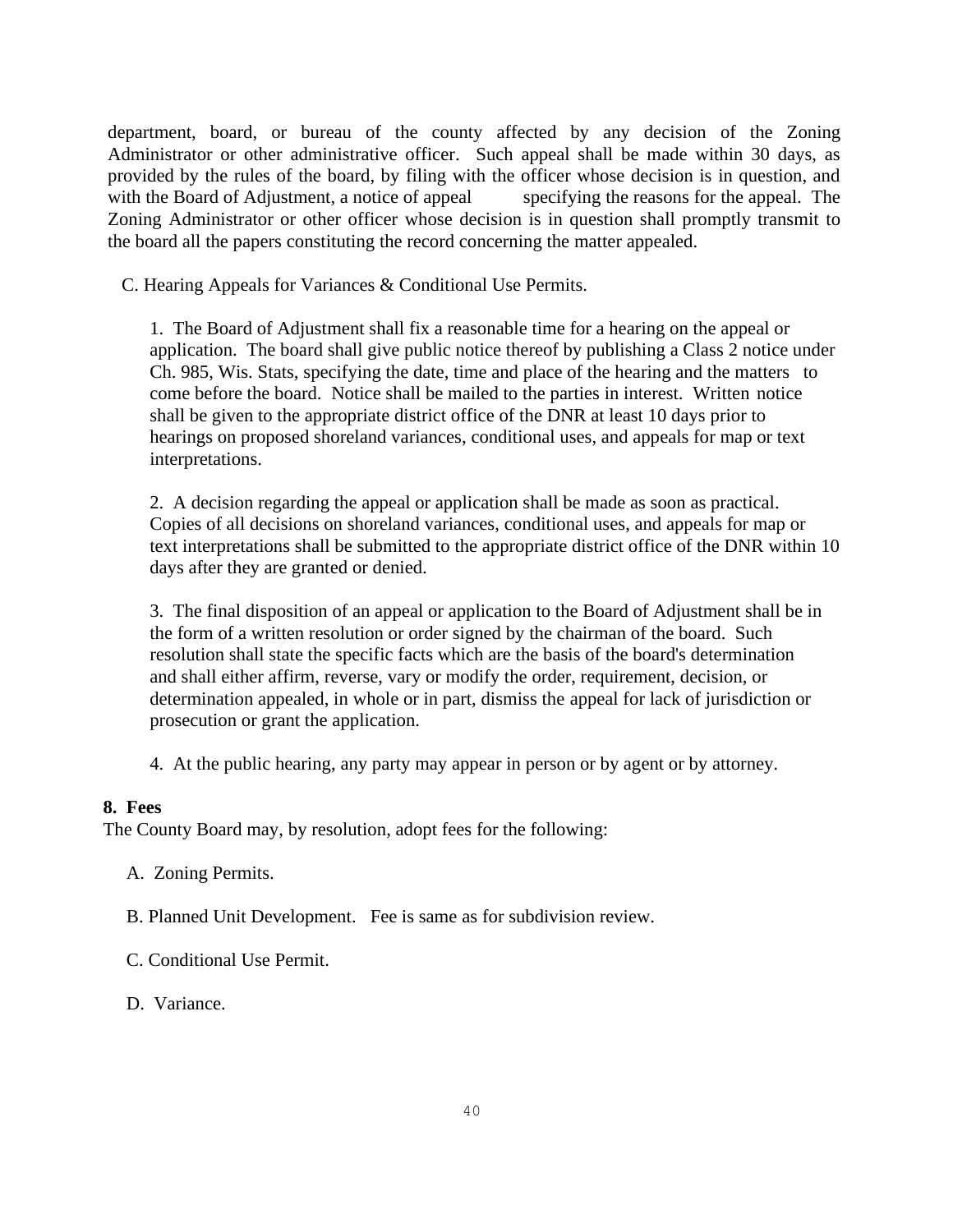#### **9. Changes and Amendments**

The County Board may from time to time, alter, supplement, or change the regulations contained in this Ordinance in accordance with the requirements of s. 59.69(5)(e), Wis. Stats, Ch. NR 115, Wis. Adm. Code, and this ordinance where applicable.

#### A. Amendments.

 Amendments to this ordinance may be made on petition of any interested party as provided in s. 59.69(5)(e), Wis. Stats.

# B. Shoreland Wetland Map Amendments.

 Every petition for a shoreland-wetland map amendment filed with the county clerk shall be referred to the county Land Use Committee. A copy of each petition shall be provided to the appropriate office of the DNR within 5 days of the filing of the petition with the county clerk. Written notice of the public hearing to be held on a proposed amendment shall be provided to the appropriate office of the WI DNR at least 10 days prior to the hearing.A copy of the County Board's decision on each proposed amendment shall be forwarded to the appropriate office of the DNR within 10 days after the decision is issued.

#### **10. Enforcement and Penalties (NR 115.05(4j**)

Any development, any building or structure constructed, moved, or structurally altered, or any use established after the effective date of this Ordinance in violation of the provisions of this Ordinance, by any person, firm, association, corporation (including building contractors or their agents) shall be deemed a violation. The Zoning Administrator shall refer violations to the district attorney who shall expeditiously prosecute violations. Any person, firm, association, or corporation who violates or refuses to comply with any of the provisions of this Ordinance shall be subject to a forfeiture of not less than fifty (\$50.00) dollars nor more than five hundred (\$500.00) dollars per offense, together with the taxable costs of action. Each day the violation exists shall constitute a separate offense. Every violation of this Ordinance is a public nuisance, and the creation thereof may be enjoined, and the maintenance thereof may be abated pursuant to s. 59.69(11), Wis. Stats.

A. Authority.

In the enforcement of this Ordinance, the Zoning Administrator shall have the power and authority for the following:

1. At any reasonable time, and for any proper purpose, to enter upon any public or private premises and make inspection thereof.

2. Upon reasonable cause or question as to proper compliance, to revoke any zoning or occupancy and use permit and issue stop work orders requiring the cessation of any building, moving, alteration or use which is violation of the provisions of this Ordinance. Notice of a stop work order is given both by posting upon the land where the violation occurs one or more copies of a poster stating the violation, and by mailing a copy of the order to the owner of the property on which the activity is in violation of this Ordinance. The order shall specify the activity that must cease immediately or be brought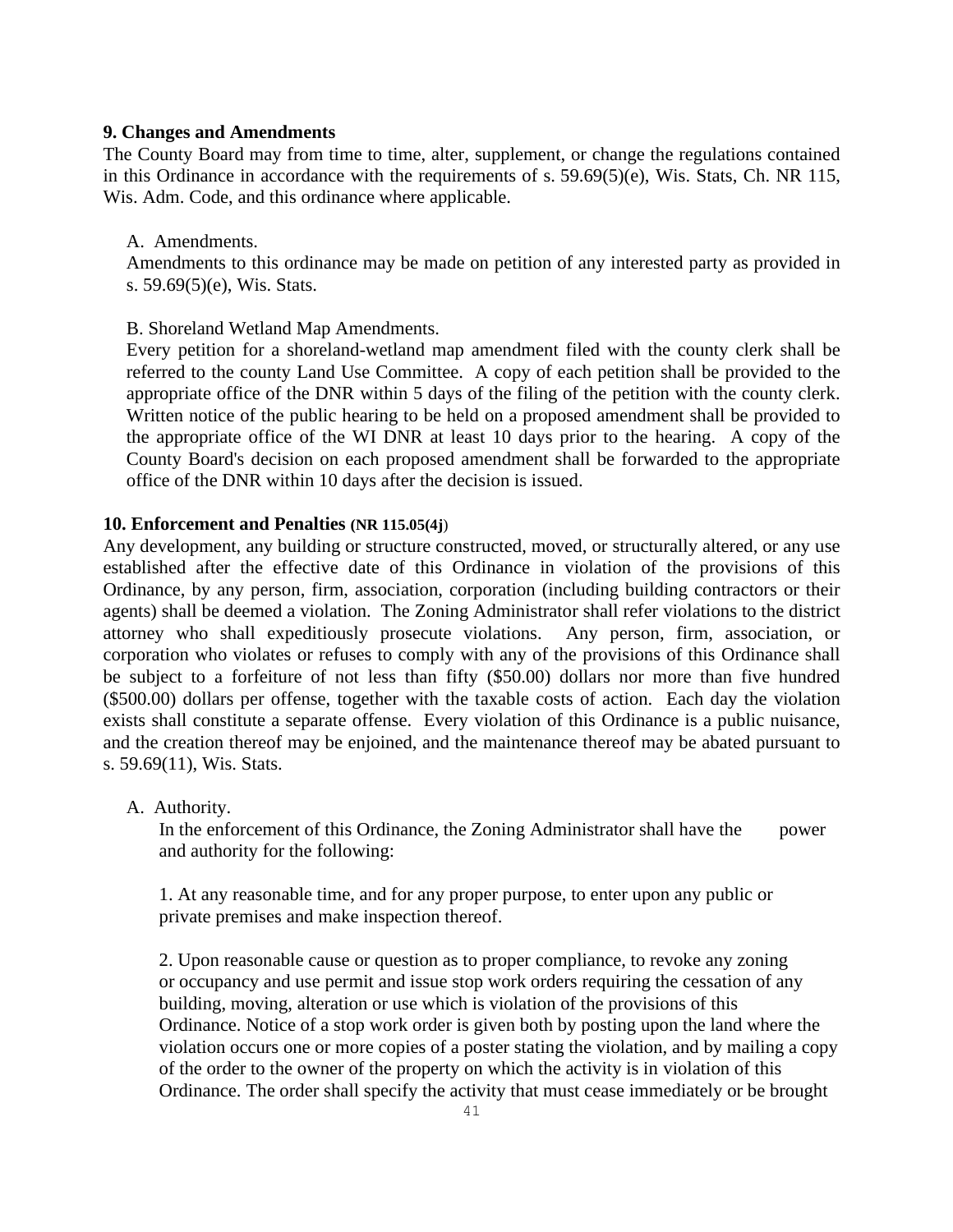into compliance with a time period as determined by the Zoning Administrator. Any stop work order shall be in effect until removed by the Zoning Administrator.

3. To refer to the District Attorney for commencement of any legal proceedings necessary to enforce this Ordinance. Compliance with the provisions of this Ordinance may be enforced by injunctional order at the suit of the County. It shall not be necessary to prosecute for fine or imprisonment before resorting to injunctional proceedings.

4. Beginning construction without a permit will result in the imposition of an afterthe-fact fee as defined in the Buffalo County Zoning Ordinance.

#### B. Responsibility for Compliance.

It shall be the responsibility of the applicants as well as their agent or other persons acting on their behalf to comply with the provisions of this Ordinance. Any person, firm, or corporation, causing a violation or refusing to comply with any provision of this Ordinance will be notified in writing of such violation by the County Zoning Administrator or his designated Zoning Deputy. Each day a violation exists shall constitute a distinct and separate violation of this Ordinance and, as such, forfeitures shall apply accordingly.

#### C. Suspension of Permit.

Whenever the Zoning Administrator determines there are reasonable grounds for believing there is a violation of any provision of this Ordinance, the Zoning Administrator shall give notice to the owner of record as hereinafter provided. Such notice shall be in writing and shall include a statement of the reason for the suspension of the permit. It shall allow 30 days for the performance of any act it requires. If work cannot be completed in the 30-day period, an extension may be granted if reason of hardship prevails and can be verified. Such notice or order shall be deemed to have been properly served upon such owner or agent when a copy thereof has been sent by registered mail to owner's last known address or when the owner has been served by such notice by any method authorized by the laws of Wisconsin. The owner of record has the right to appeal any decision by the Zoning Administrator or apply to the Buffalo County Board of Adjustment for a Variance from the strict rule of the Ordinance within 30 days of receipt of a notice or order.

#### D. Violations of Permits.

1. Violation of a permit or other approval issued under this Ordinance, or any condition or approved plan associated with such permit or other approval, shall be deemed a violation of this Ordinance, and shall constitute grounds for revocation of the permit, as well as fines and forfeitures and any other available remedies. A permit or other approval may be revoked only by action of the body that initially granted the permit or other approval, following procedures required for its initial issuance to the extent practical. The decision of the appropriate body shall be furnished to the permit holder in writing, stating the reasons, therefore.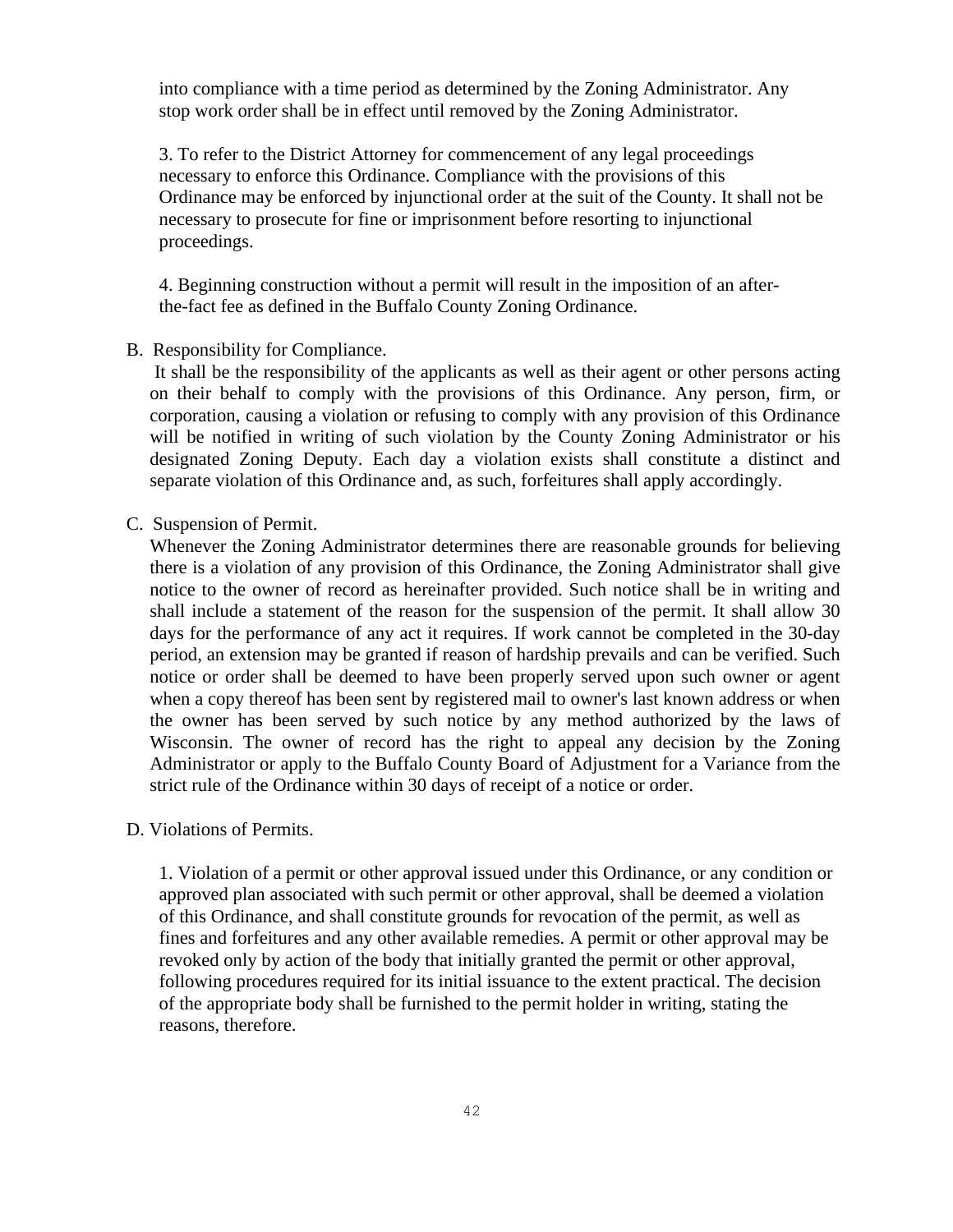2. A permit or other approval issued in violation of this Ordinance, the Wisconsin Administrative Code, or Wisconsin Statutes gives the permit holder no vested right to continue the activity authorized by the permit, and the permit is considered voidable.

# **CHAPTER 14.**

# **DEFINITIONS**

# **1. Interpretation**

For the purpose of administering and enforcing this Ordinance, the terms or words used herein shall be interpreted as follows: Words used in the present tense include the future; words in the singular number include the plural number; and words in the plural number include the singular number. The word "shall" is mandatory, not permissive. All distances unless otherwise specified shall be measured horizontally.

# **2. Definitions**

Access and viewing corridor: A strip of vegetated land that allows safe pedestrian access to the shore through the vegetative buffer zone.

Accessory structure: A subordinate structure on the same property as the principal structure which is devoted to a use incidental to the principal use of the property. Accessory structures include, but are not limited to, detached garages, boathouses, sheds, barns, gazebos, patios, decks, swimming pools, hot tubs, fences, retaining walls, driveways, parking lots, sidewalks, detached stairways, and lifts.

Accessory Use**:** An accessory use is a land use that both serves and is customarily incidental and subordinate to a principal use. Accessory uses may be established only after the principal use of the property is established and must be on the same parcel as the principal use.

Boathouse: Means a permanent structure used for the storage of watercraft and associated materials and includes all structures, which are totally enclosed, have roofs or walls or any combination of these structural parts.

Building: Any structure, which is built for the support, shelter or enclosure of animals, chattels, or movable property of any kind and which is permanently affixed to the land, does not include a dwelling.

Building envelope: The three-dimensional space within which a structure is built.

Conditional Use: A use which is permitted by this ordinance provided that certain specified conditions are met and that a permit is granted by the Board of Adjustment.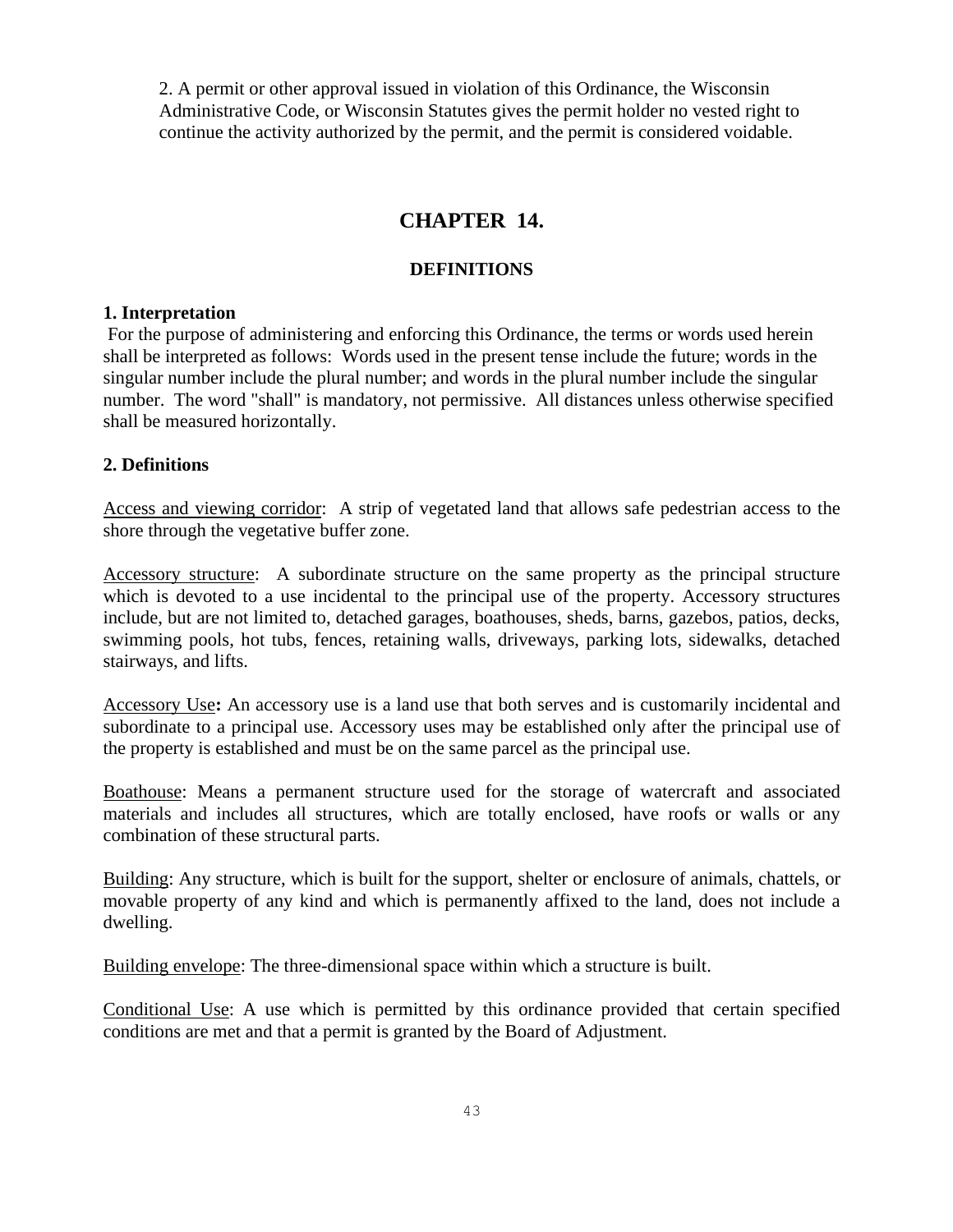County Land Use Committee: Means that committee or commission created or designated by the County Board under s. 59.69(2)(a), Wis. Stats, to act in all matters pertaining to county planning and zoning.

Department: Means the Buffalo County Zoning Department.

Development: Means any man-made change to improved or unimproved real estate, including, but not limited to the construction of buildings, structures or accessory structures; the construction of additions or substantial alterations to buildings, structures or accessory structures; the placement of mobile homes; ditching, lagooning, dredging, filling, grading, paving, excavation or drilling operations, and the deposition or extraction of earthen materials.

Drainage System: Means one or more artificial ditches, tile drains or similar devices, which collect surface runoff or groundwater and convey it to a point of discharge.

Existing development pattern: Means that principal structures exist within 250 feet of a proposed principal structure in both directions along the shoreline.

Floodplain: Means the land that has been or may be hereafter covered by floodwater during the regional flood. The floodplain includes the floodway and the flood fringe as those terms are defined in Ch. NR 116, Wis. Adm. Code.

Footprint**:** The land area covered by a structure, defined as the surface area projected on the ground that falls directly beneath all areas that are included in the definition of a structure. The surface area projected on the ground of any part of a building, including roof overhangs, that projects outward beyond its supporting exterior columns, poles, or walls by more than three feet shall be included in the surface area. For the purposes of replacing or reconstructing a nonconforming structure with walls, the footprint shall not be expanded by enclosing the area that is located within the horizontal plane from the exterior wall to the eaves projected to natural grade.

Generally accepted forestry management practices: Means forestry management practices that promote sound management of a forest. Generally accepted forestry management practices include those practices contained in the most recent version of the department publication known as Wisconsin Forest Management Guidelines and identified as PUB FR-226.

Impervious surface: Means an area that releases as runoff all or a majority of the precipitation that falls on it. "Impervious surface" excludes frozen soil but includes rooftops, sidewalks, driveways, parking lots, and streets unless specifically designed, constructed, and maintained to be pervious. Public roadways as defined in s. 340.01(54) or public sidewalks as defined in s. 340.01(58) are not considered impervious surfaces.

Lot: A continuous parcel of land, not divided by a public right-of-way, and sufficient in size to meet the lot width and lot area provisions of this ordinance.

Lot area: The area of a horizontal plane bounded by the front, side, and rear lot lines of a lot, but not including the area of any land below the ordinary high-water mark of navigable waters.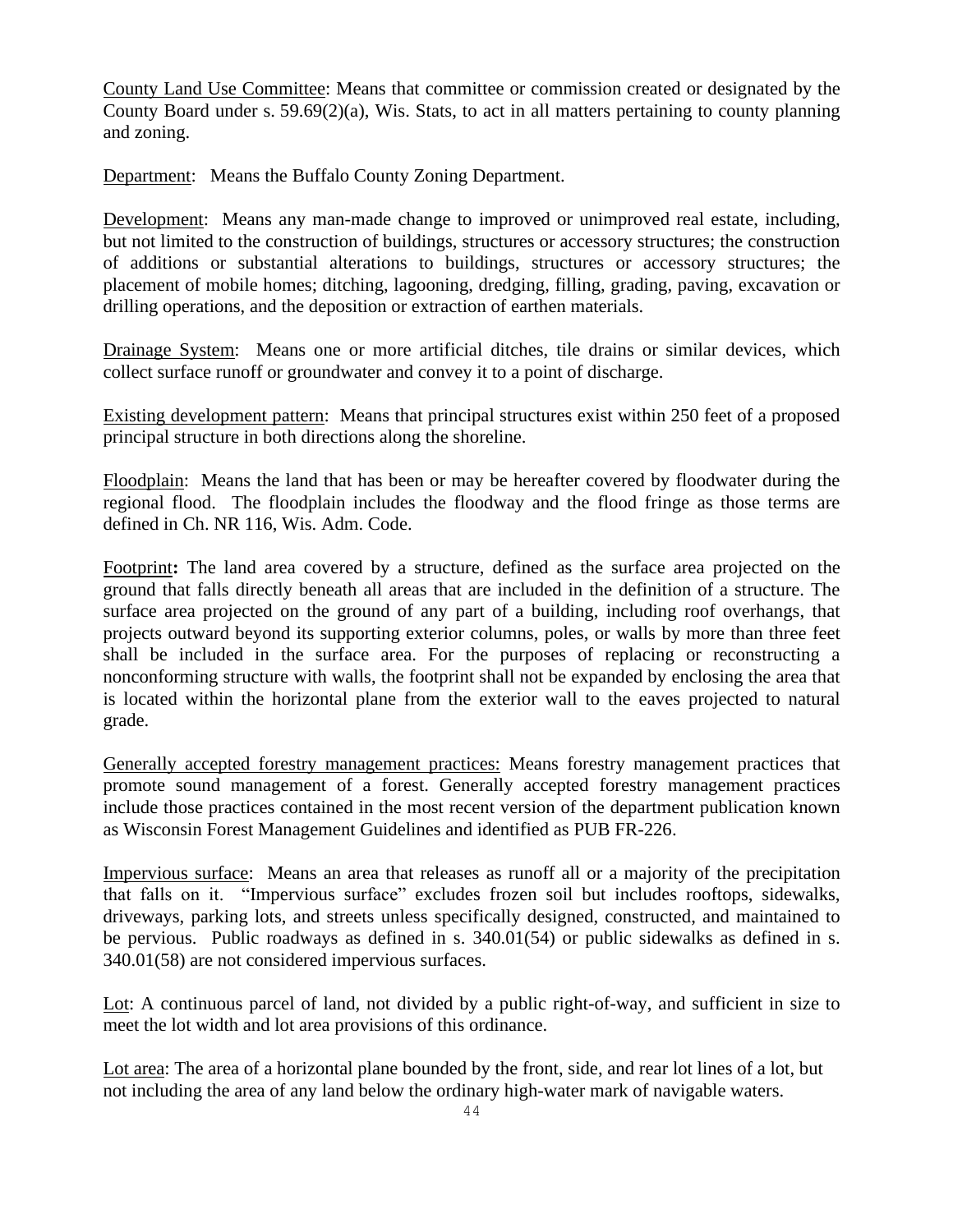Lot of Record**:** Any lot, the description of which is properly recorded with the Register of Deeds, which at the time of its recordation complied with all applicable laws, ordinances, and regulations.

Maintenance and repair: The ordinary maintenance and repair of a structure or premises that contains a nonconforming use is permitted, including repairs reasonably necessary to prevent the deterioration of a structure, remodeling of the structure, and necessary nonstructural repairs and alterations that do not extend, enlarge, or intensify the structure. Ordinary maintenance and repairs include such activities as interior remodeling, painting, decorating, paneling, plumbing, insulation, and replacement of windows, doors, wiring, siding, roof and other nonstructural components, the installation or replacement of heating, electricity, or plumbing systems, and the repair of cracks in foundations, sidewalks, walkways and the application of waterproof coatings to foundations.

Mitigation: Means balancing measures that are designed, implemented and function to restore natural functions and values that are otherwise lost through development and human activities.

Navigable waters: Means Lake Superior, Lake Michigan, all natural inland lakes within Wisconsin and all streams, ponds, sloughs, flowages, and other waters within the territorial limits of this state, including the Wisconsin portion of boundary waters, which are navigable under the laws of this state. Under s. 281.31(2)(d), Wis. Stats, notwithstanding any other provision of law or administrative rule promulgated thereunder, shoreland ordinances required under s. 59.692, Wis. Stats, and Ch. NR 115, Wis. Adm. Code, do not apply to:

1. Farm drainage ditches where such lands are not adjacent to a natural navigable stream or river and such lands were not navigable streams before ditching; and

2. Artificially constructed drainage ditches, ponds or stormwater retention basins that are not hydrologically connected to a natural navigable water body

Ordinary high-water mark: Means the point on the bank or shore up to which the presence and action of surface water is so continuous as to leave a distinctive mark such as by erosion, destruction or prevention of terrestrial vegetation, predominance of aquatic vegetation, or other easily recognized characteristics.

Previously developed: A lot or parcel that has had a structure as defined by this chapter legally placed upon it.

Regional Flood: Means a flood determined to be representative of large floods known to have generally occurred in Wisconsin and which may be expected to occur on a particular stream because of like physical characteristics, once in every 100 years.

Replacement Construction: In which the principal building, or portion thereof is torn down and replaced by a new structure or building or portion thereof.

Routine maintenance of vegetation: Means normally accepted horticultural practices that do not result in the loss of any layer of existing vegetation and do not require earth disturbance. Examples of routine maintenance include pruning, watering, and mulching. Routine maintenance